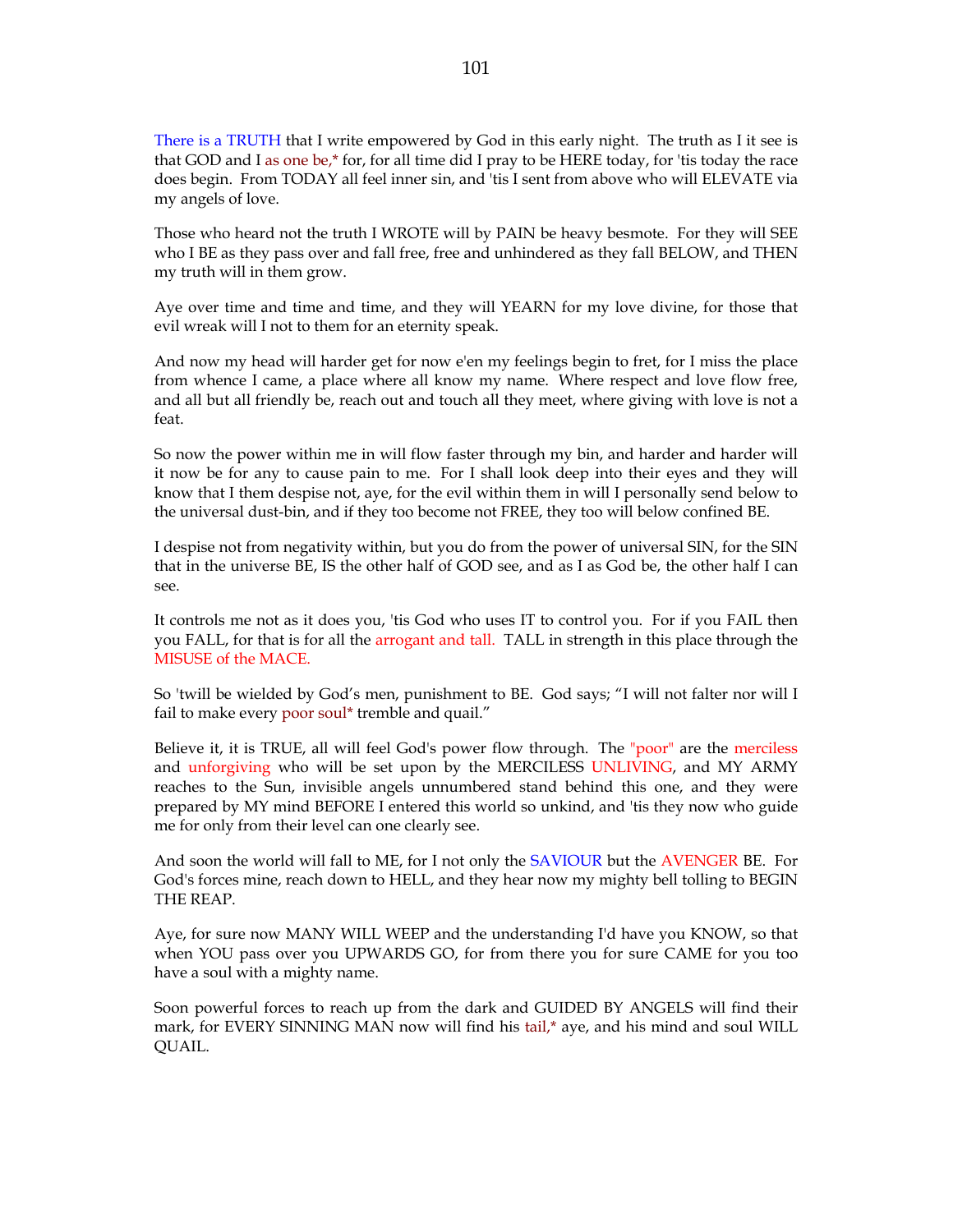From this day do I change my book, from this day my book has a new look, for the old is no longer me for today has God set my mind free. Free again to with Her entwine, once again am I as one with our Mother divine, free once more of inner sin, free to feel Her loving power spin in.

So, children, once again do I speak as before to counsel the meek, and what it IS I do ASK is Please set now your minds to task. I last spoke long ago\* but my words no longer flow, for all but all have forgotten me, the MESSAGE that from GOD FLOWED FREE.

The MESSAGE was PEACE TO ALL MANKIND, truly I see all mankind are yet BLIND for none I see heed me, aggression and violence flow free. So now I call ALL MY MEN, those who BELIEVE the truth of this pen, the truth that flowed before and who believe what's NOW IN STORE.

"HEARKEN" to what I say, soon NO "sunshine"\* for many a day. PREPARE for what's in store. REMEMBER to love all who come to the door.

# PEACE AND GOODWILL TO ALL MANKIND

To reach heaven you must not be blind, aggression and hatred cannot heaven REACH, how many EONS must I so teach I return here EACH ETERNITY a few times to help those who READY BE, ready at last to walk tall, not follow those about to fall.

> NON-RETALIATION is a must that you this do and believe I trust there is NO OTHER WAY to heaven reach if you THINK there is, you have a mental breach

Being a communication breakdown with our God, who reigns with compassion and peace above. IF you would fall below, then allow your retaliatory aggression to flow.

Children 'tis not the strong you needs heed, just the meek and mild who are stronger than greed. COME let me hold your hand walk by my side join the heavenly band.

All but all seek peace and love, is the message from up above. Believe me, for I am true, believe me for I love you. WHO I BE and why I here now be must be DECIDED by EACH of thee, those that believe will be helped from above by my star filled with my love.

KEEPING THEIR SANITY day by day as inner forces RISE and they pray, pray for release deep, deep within of the inner RISING SIN. They will be fortified from up above by cleansing rays filled with God's love, and their past burdens will quicker clear as they sow NO MORE darkness through hatred and fear.

Those that me rebuke and despise, allowing hatred and anger within to rise will NOT believe what I say until MAYBE another day, and through THIS could they fall by SOWING MORE EVIL until their fall, but even they are being cleansed from above, yea, verily by my love.

'Tis just the pain that they MORE sow will within them taller grow, aye and they will REAP and CRY LOUDER in their sleep. So, friends, I beg of you, try to show not to me but to GOD you're true, true to the wisdom of the Word, control your feelings wield not the sword.

 $\sim\sim\sim$ 

102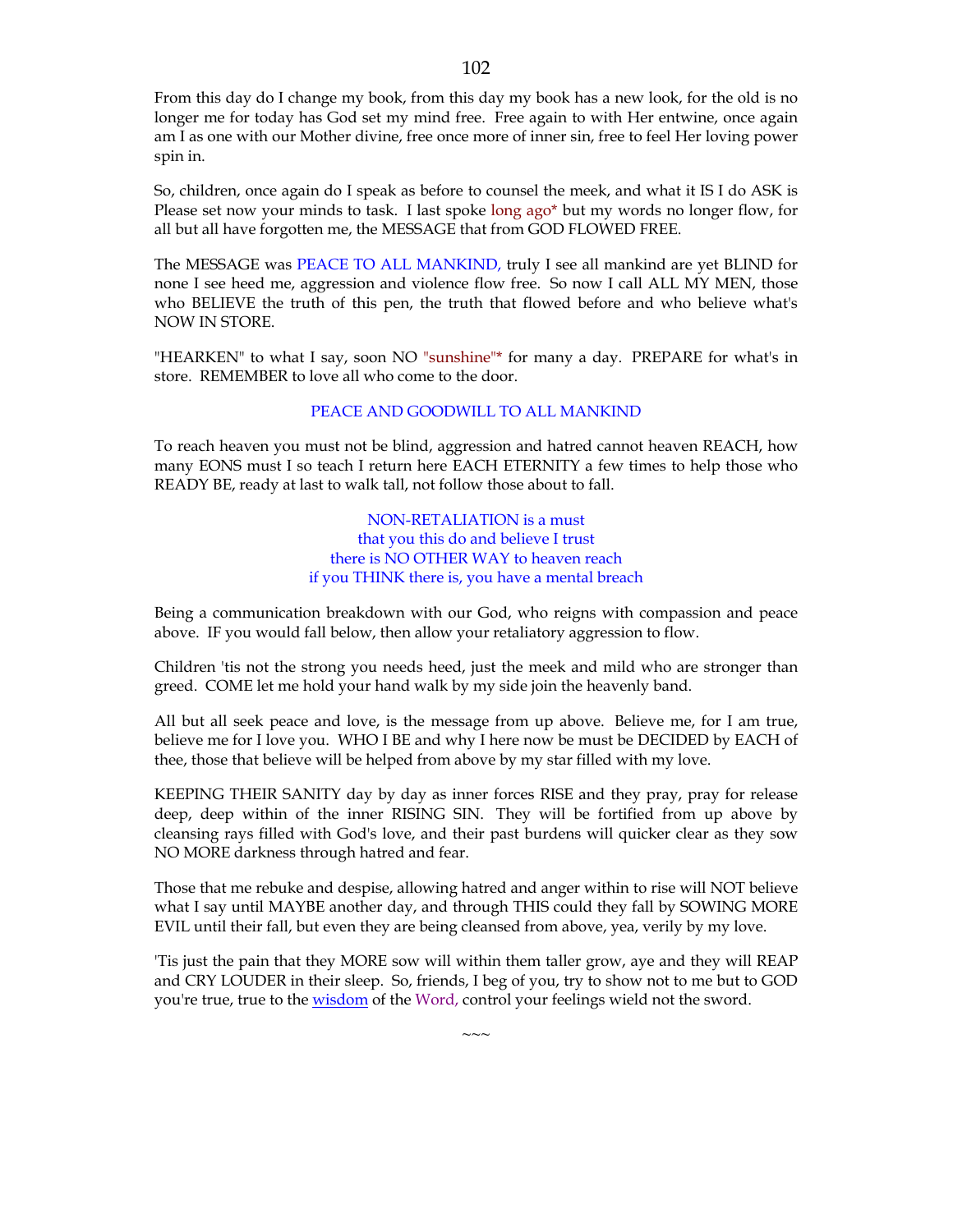The MAN called Jesus came before, this you remember for sure for sure, full of insight and wisdom and strength, that he could see THE FUTURE, he showed at great length.

But with all his Might what you did SEE was that to his DEATH, HE walked calmly. 'Twas his proof for all to SEE that ONLY in this way we reach eternity.

Yes, the seventh day the day of rest, when we ASPIRE and join the best, freedom forevermore in His Kingdom that's for sure.

Now the time for BELIEVERS see, no more OUTWARD miracles for a time to be, for now the greatest miracle is by God performed IN THEE, being the speedy spiritual cleansing out of negativity.

So now the time has COME to test you, yes EVERYONE through our sinning in the past. The sin will RISE WITHIN at last at last. Those that heed the Word will it CONTAIN and from striking out will REFRAIN, and if they die through others misused, in a twinkling of an eye they'll be with God infused.

YES, spiritually ELEVATED UP above to God leaving the flesh here on the sod, but those that die as they others MAUL will in a flash BELOW FALL.

The time has now come and I do see what is meant by ETERNITY, for the flow moves swiftly on and we'll needs strive harder to the race won.

Clarity 'tis what I need, clarity to see the negative weeds, clarity in all I do, clarity to help all be true. True to their souls in what they do, true to God's truth showing through, true to others who are around, true to those with minds unsound.

 $\sim\sim\sim$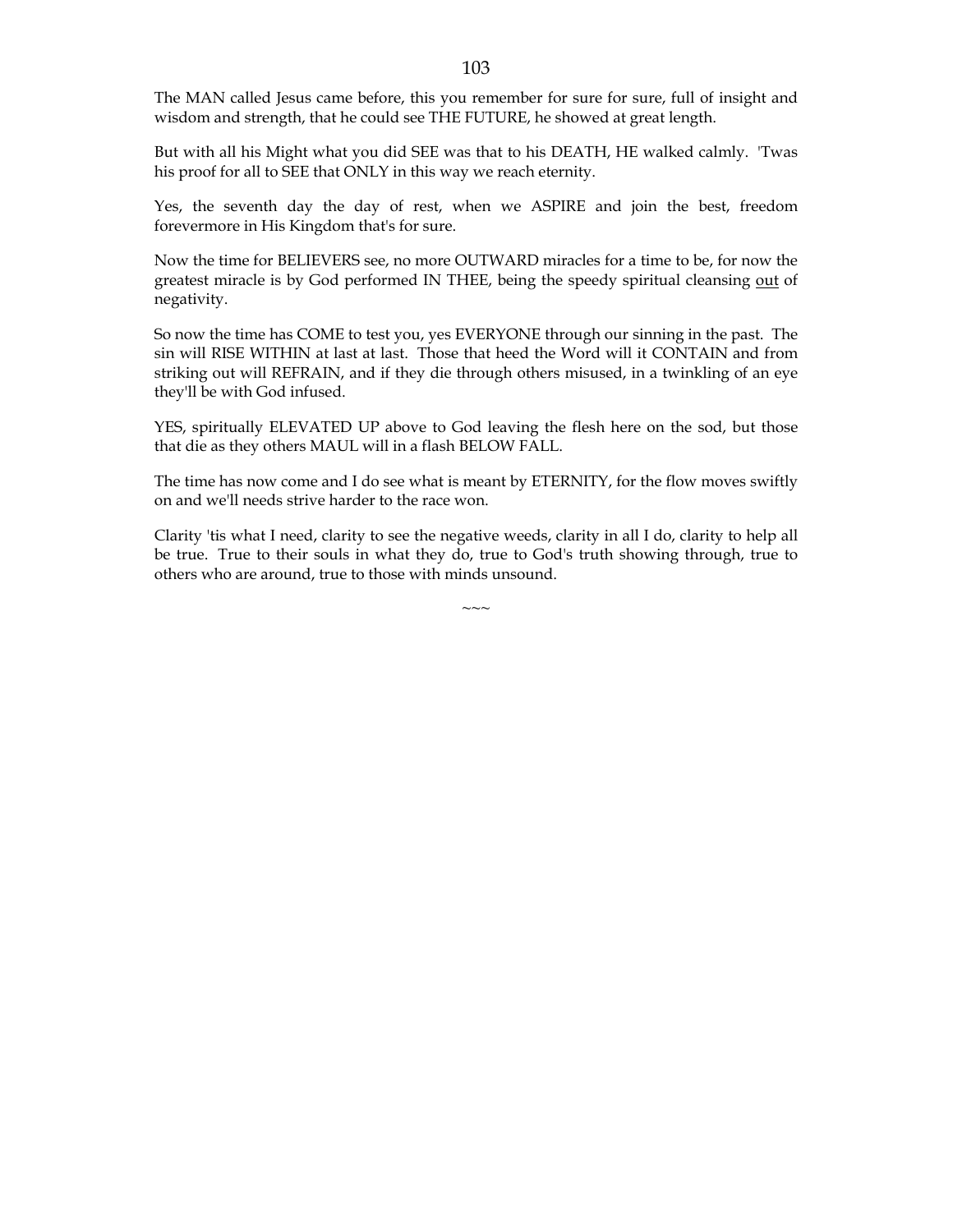#### **~ The approaching Cyclone ~**

There is a pulsation in the wind a vibration streaming to all who have sinned an energy that now does veer truly, a cyclone does draw near

And human radar has gone adrift, and the cyclone's\* approach is very swift, and once the swell\* begins to break,\* Satan's vortex puts in the rake.\* Dragging down beneath the swell all who heeded not God's final bell which daily now begins to chime as I Jesus' call daily more mime.

> The call of give to all with love the call of forgiveness echoing from above

The call to the mind prepare for when in Satan's face we stare, and truly, each soul will "pall" as satanic forces with dark faces them maul, for the satanic power released from below will ENSURE that all God's truth get to know.

Being that we are created for love, for only love exists above, and IF we others despise or hate, dark forces with us do "mate,"\* and they never let us go until God's call we hear and know.

Non-retaliation is a must even if on a fire we are thrust. This is the CRUX being the CORE of the light and the truth that's for sure, and ONLY when the core we do see is God's face and truth a clear reality.

So any religions who others despise are but "sects"\* ruled by souls unwise, souls who would others deny, souls who make others cry by saying "don't look around, 'tis the others by Satan bound," not seeing that freedom of choice is in heaven God's voice, and ALL that is required by God of thee is that this we clearly see, and we needs but help all who come our way.

> "Deny none"- is God's call today. "All are GOD'S children" I hear flowing from my pen. So now to a soul true, God's voice is saying "I love you."

There is LOYALTY TO GOD, and, loyalty to those that plod. There is loyalty to those KIND, and, loyalty to those BLIND.

Those blind would destroy any soul exuding evil ploy believing they are RIGHT and that God admires their insight. So 'tis God now to speak about those truly meek who are loyal to GOD, who abuse NONE who on earth plod.

Your children and friends belong to God, God's issue, and God's head does nod. If ANY are sick<sup>\*</sup> in a destructive way, for their souls to God please pray. Matters not what they DO to you or yours, to God STAY TRUE. You as I must trust in God, not follow the blind who on earth do plod.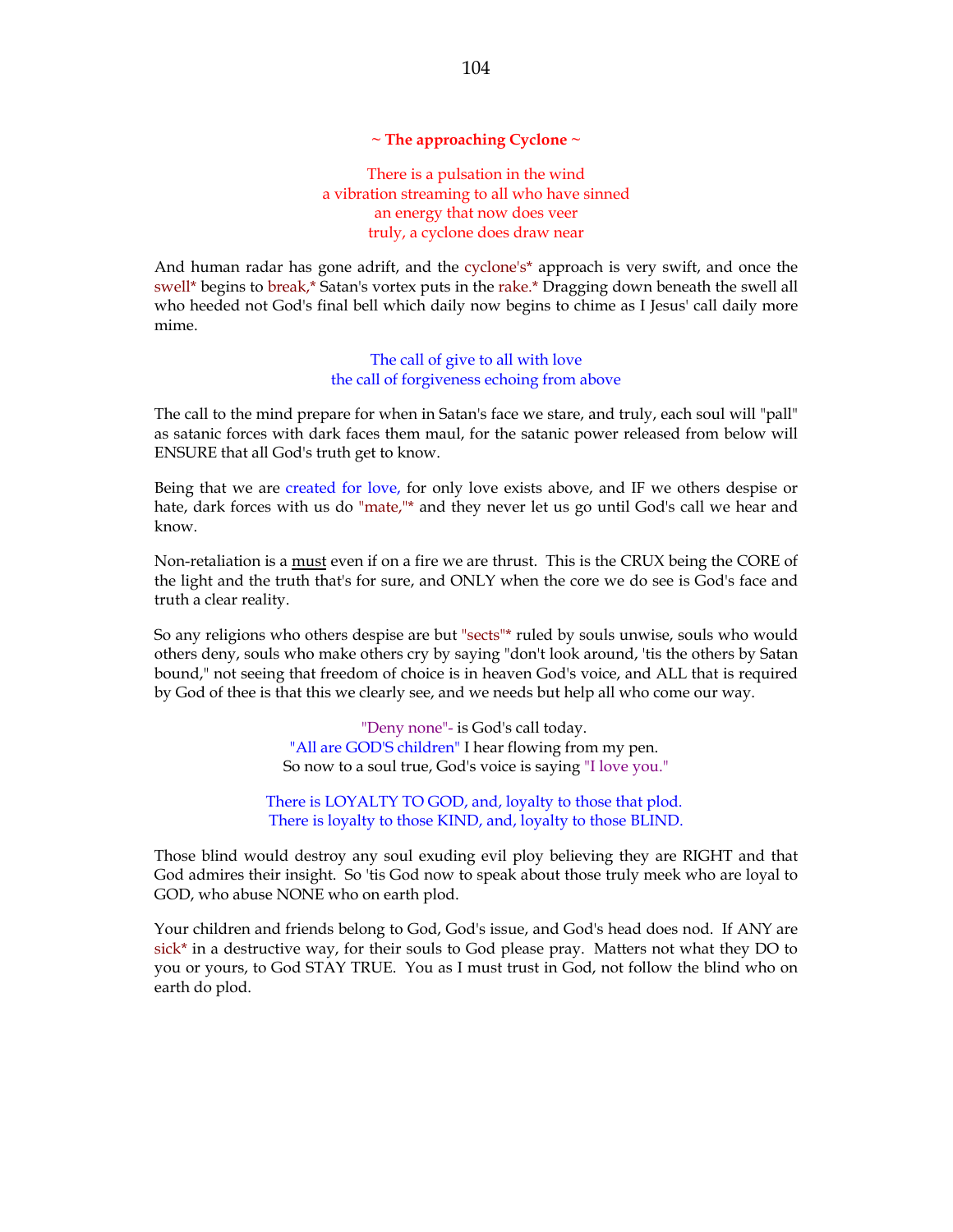#### **God** says:

"TRUST IN ME, I say destroy none and become free. So children who'd loyal be, be loyal to the wisdom I send thee, for any now who raise their hand will for sure now join Satan's band. I direct all that occurs on the sod, just HEED ME as along you plod.

IF you decide to raise your hand for 'Justice' you yet don't understand. My call is eternal love for any who'd return above. There is no HALFWAY in this game, abuse any and you lose your name, spiritually lost in the dark, no light, no singing of a lark.

PLEASE DEPEND ONLY ON ME. Only my dove can the reality see. So heed the message flowing through. In loyalty to ME you to ME ARE TRUE."

## **~ The Risen Christ ~**

 $\sim$  ~~

How and when will a soul "decide" WHO is the risen Christ, and who is a false prophet, a big con heist. Only, does this one see when others open their eyes that be closed and shuttered too, because their "friends" are untrue. Telling them, "He can't be the one, so with this chap we'll have some fun."

And thus, a seeking soul believes a friend,\* and the true Christ is unwelcomed his end because the truth he did deny, and thus unknowingly, the soul does cry. Do any of you know what is in God's mind other than, "To all be loving and kind"?

> So unless a stranger's message\* you see, for sure you'll not recognise who I be.

For my message IS the proof, so if from me you stand aloof then for sure my friend you'll cry, because God's messenger you did deny. And as said, can YOU read God's mind, for, if you cannot, then you'll be eternally blind, for if from the truth you walk away.

HOW ? I ask can you hear\* God's say, GOD'S final message to prepare you for the TEST just ahead of you. Only friend, those who prepare will a place at the last sup share.

So "deny me not" I ask of you, because an IGNORANT FOOL tells you to. Look deep into the book I say and decide for yourself "Is it my truth today" ?

For I say; "YOUR SOUL is at stake, do you want to make an eternal mistake because you followed a FOOL and thus missed the bait on God's fishing spool" ?

So I have had MY say. I'll weep for those that turn me away without even hearing what God did say when, with Love for Humanity, God's pen did sway.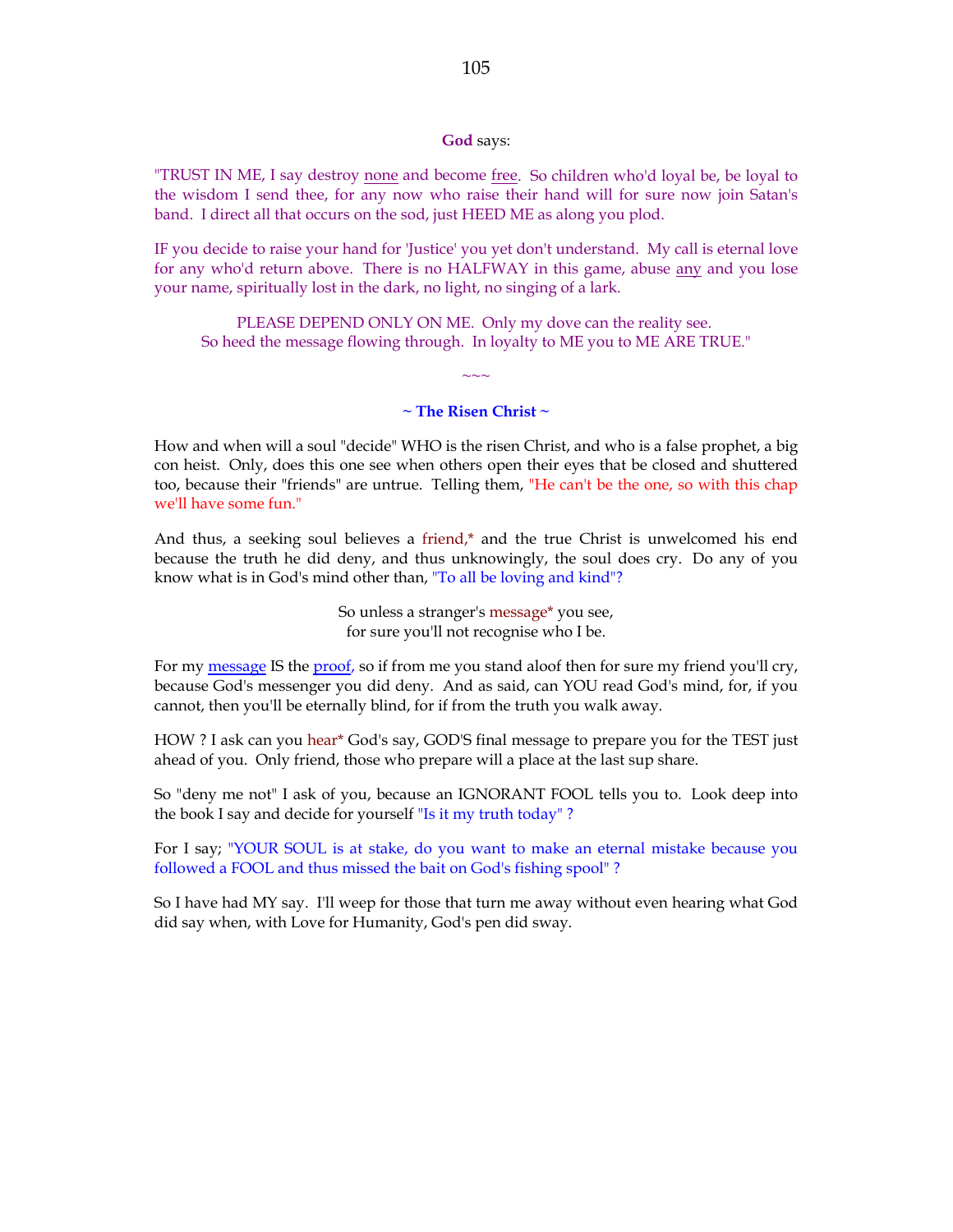### **~ Baptism in Christ's name ~**

"Baptism of the flesh" means that in Jesus' name did God you bless, meaning, that you did hear God's message that through Jesus did veer from heaven down to this land, and thus, by God's VOICE you did UNDERSTAND what it is you needs DO so that to God you were true.

So now, can you this see, or would you still cast out me? For I too do "expose" the REAL TRUTH via my rose that GOD would have you SEE, so that YOU saved WILL BE. For, 'tis the name of Jesus that does mean that God's LIGHT you did glean, meaning, through Jesus the WISDOM CAME so that eternal freedom you could gain.

So the soul does now RETURN to warn you how you are to burn because you were vain, so that you can freedom gain when you the wisdom heed, being, NON retaliation as you bleed.\* For now IS the time of the coming of the swine, the darkness that will sup on souls who used\* the satanic pup to help them as they did abuse others when "their sanity" they did lose.

So, ALL who did Jesus not heed will now be made to bleed and the SPIRIT will be baptised by FIRE, being PAIN to elevate you out of the mire, and the SPIRIT will outpour LOVE from within to help you, and you, to win. By drawing your darkness OUT, so your soul does one day SHOUT, saying : "I at last am free from the darkness I drew in stupidly."

Earthlings assume the naturality\* of the darkness that within them be, feelings of hatred, greed and lust that becomes a part of their daily thrust. Not for a moment stopping to blink and let their minds on pure love think, for, hatred and love are poles apart, and, all humanity now will have a fresh start.

Both emotional sides\* are to withdraw\* like liquid sucked up a straw. The divine essence of the God of love will draw up believers to heaven above. And those that suck up\* darkness from below, will now to the darkness themselves flow, dragged down by a vortex of hate to which even they cannot consciously relate.

And, 'tis only when they "fall" they will see the truth and light that flows from me. As the power of the darkness sucks them IN, then they'll feel the power of eternal Sin. So do not assume that it is your "right" to against the "wrongdoers" put up a fight, for if you do, I say to thee:

## "You too a wrongdoer be."

Negativity, the sin, does in us exist, for we pull it in like ice cold mist. Up from the depths we do it draw, as I said, like sucking on a straw at the time we lash out, at the time we others clout, at the time we our voice use as verbally we others abuse.

So, the cleansing that is now to be, is to set you spiritually free, to draw out the darkness you sucked in when you "gave in" to the feelings of sin.

Try hard now to me believe for I see all through my infinite weave. For heaven waits for those that KNOW that through ME God's TRUTH DOES SOW.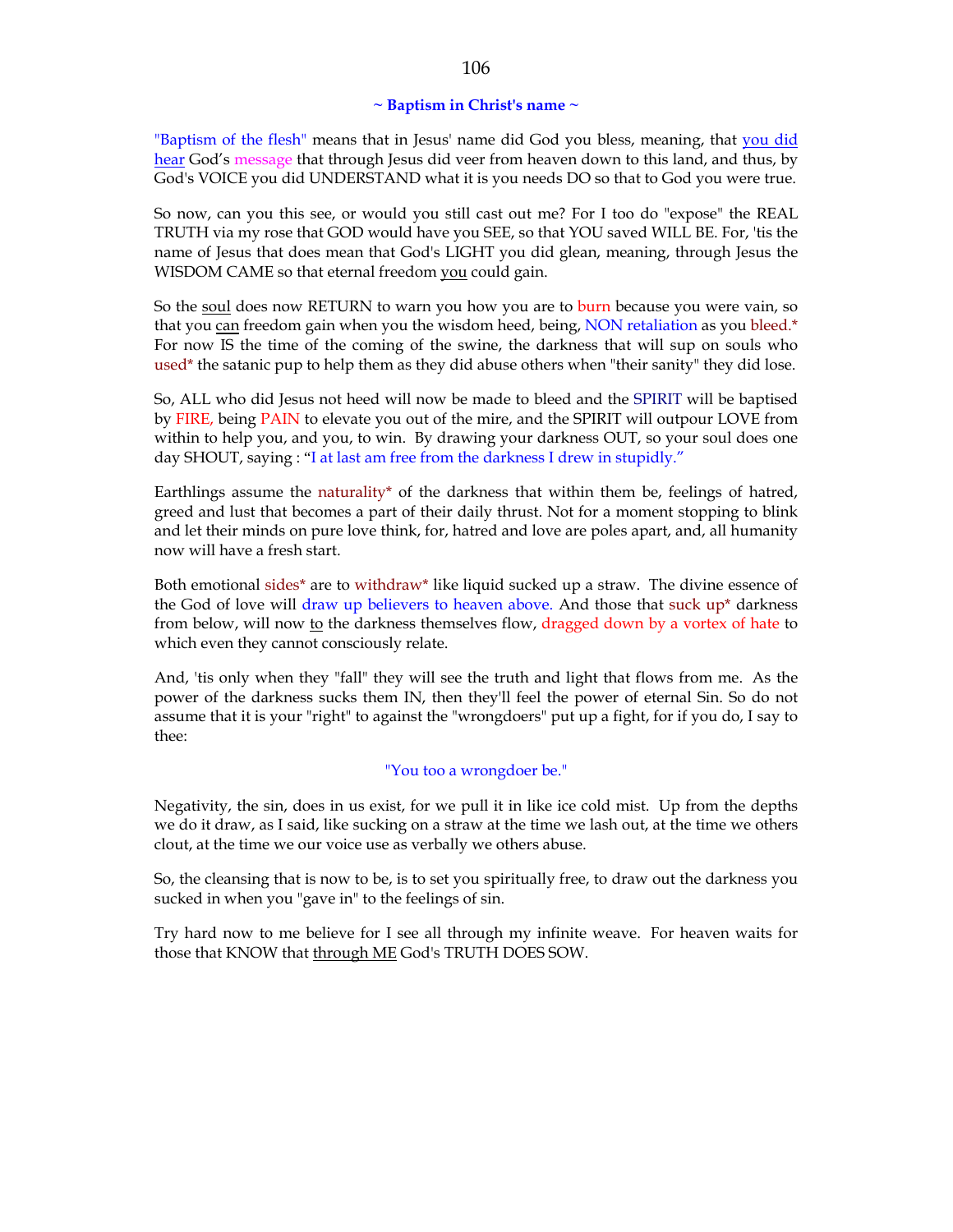#### **~ I AM the Authority ~**

Within me the largest ever rose does flower, and Mighty is the imposition of its power within the darkness that none can see, thus my name is Invincibility.

And I play an eternal game, 'tis why the "Fisher of men" is my name, and the darkness as said, I see, even the darkness any would impose on me, being any who'd have me deny GOD'S call from the sky.

> GOD'S call being my request GOD'S call being my behest.

For, I AM The Authority to those of impropriety and thus, only those who heed, BY GOD will be freed. For my forces walk tall, my forces do all that I of them ask, those that in the dark and light bask.

It is the frailty of the human mind that does the soul eternally bind, and only I can untangle the weave\* and thus free those who me believe, and, they needs heed in every way, not deviate from my say through arrogance as they plod, believing they are equal to this bod.

They may be equal in nature, but for sure not equal in stature, for this soul Mighty be, as one day every soul does see. For, in the beginning was I made\* and GOD'S love is my trade, and thus, truly as God I be, as said, one day you will see.

So when I ask: "Please plan to help me your remaining span," it is GOD who does speak those words through my beak. And, when I say: "You needs pray in my chosen way," those who try to it avoid will for SURE fall into the void, for the Saviour I truly be, and the Reaper I can see, and I know what IS TO BE DONE at this TIME under God's Sun.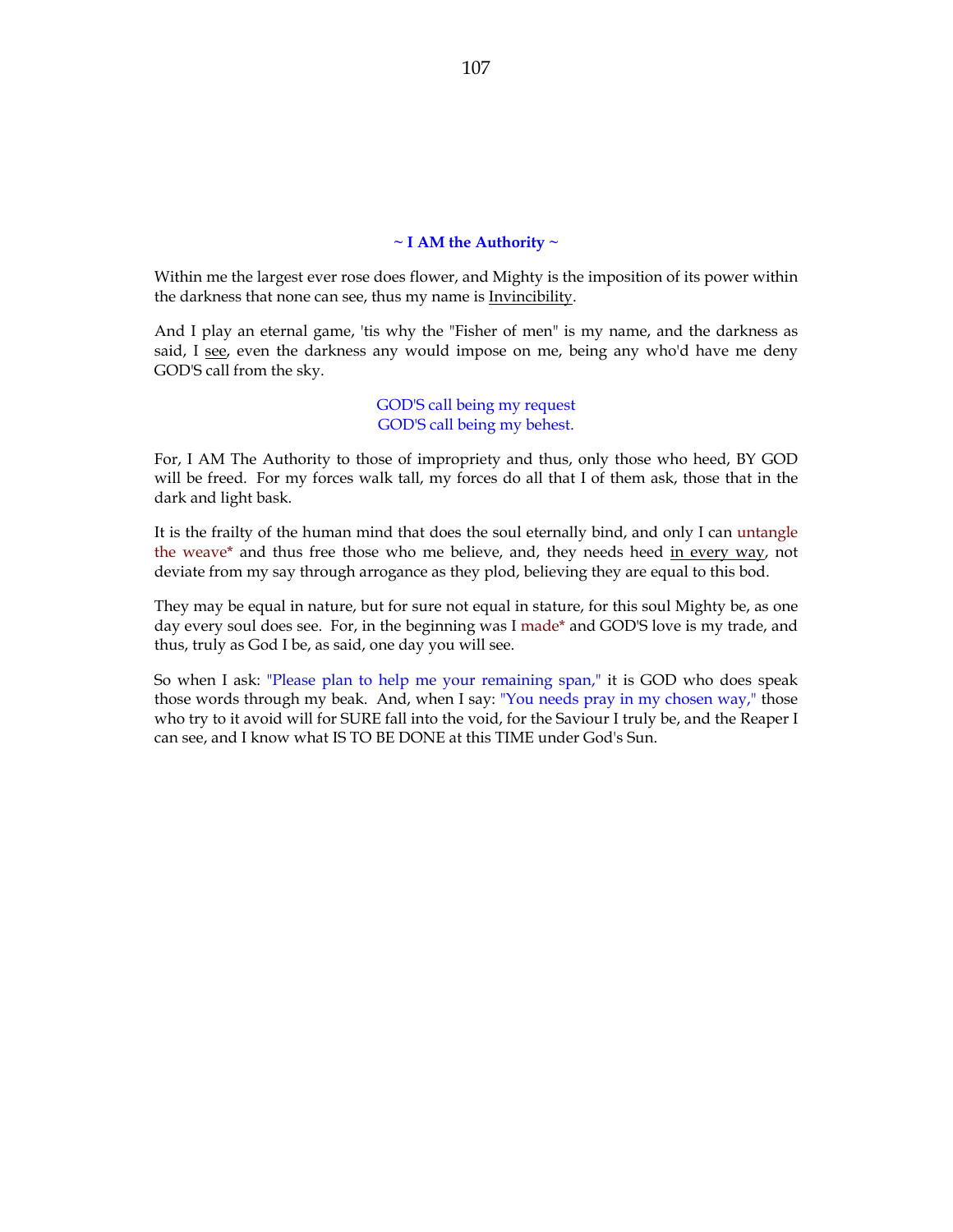#### **~ Begin your return home ~**

CHILDREN, you only begin your homeward return when my message you LEARN, for only when you learn do you UNDERSTAND the reason for  $My$  underhand.<sup>\*</sup> I use it to you TEACH if the call to "LOVE ONE ANOTHER" you BREACH.

So now is the time to TRY, even though all will now cry. Those who continue to me DISOBEY will fall into frost, forever and a day, and the depths of the cold are DEEP, you go DEEPER for each soul you make weep.

So matters not what you HAVE done, today begin your return to the Sun, and THUS, my love that does deeply outpour, will your return for sure ENSURE.

You must keep calm in the coming spate for to MY forces you cannot relate, for the LANGUAGE of an unsound mind cannot with your understanding bind.

> And, the great depths of which I speak will upon earth now their evil wreak.

So all WILL FOREVER KNOW what is BELOW if they that way GO. For the forces that to you will be unkind, are SOULS\* that with darkness I DID BIND,\* and when they have SPOKEN\* to thee, of their darkness\* they will be set free if they too learn before the end that they too needs to love append.

> So welcome them too, with loving arms, even though you relate not to their charms.\*

Forgive those that did abuse you, at that time, to ME they were true. Just reach out with love and all share, then truly for you will I CARE.

Father God

 $\sim\sim\sim$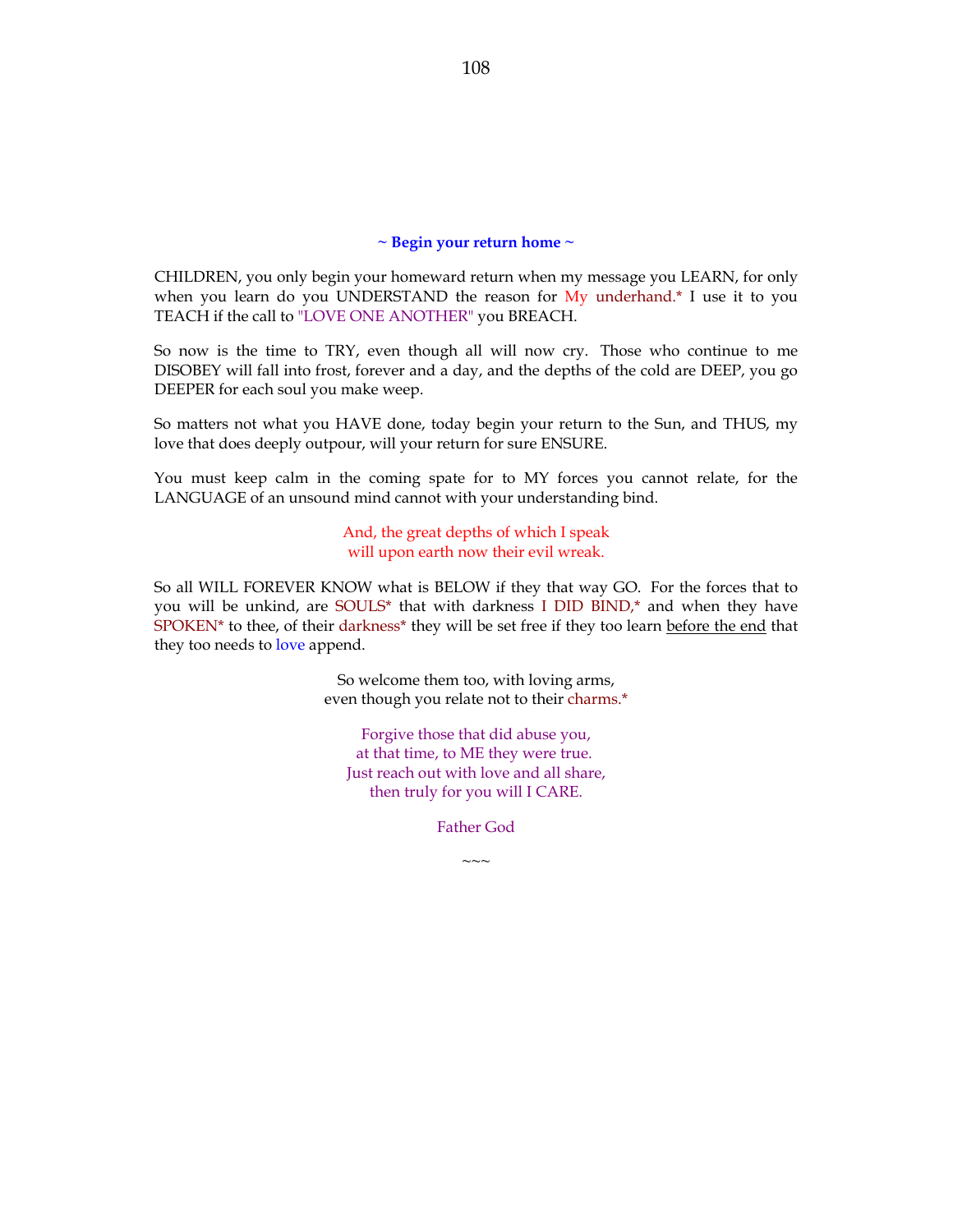## **~ The Spirit ~**

The SPIRIT is the forceful essence divine with which the SOUL of humanity does entwine at the time that it is CREATED. 'Tis thus to GOD THE ESSENCE we are related, and this SPIRIT does us impress\* and with its TRUTH does it us bless so that one day we understand the magnificence of this divine stand.\*

Being the essence that invisible be, the essence that flows through thee and me, the essence that IS all, the painful fire and the love that stands tall, and, by love are we created, but to the pain are we related. What we need to learn is that it is NOT US to make others burn.\*

So the love in our rose does over time itself expose more and more as we go our way, more and more heeding God's SAY, and if EVER this love we deny, then the PAIN does make us cry.

So, it's entirely up to you, and you, to decide to "which" spirit to be true. Which side of it I do mean, the Light or the mean,\* for each does forever give, but only in one do we in freedom live, for, the lower\* wants its giving\* back, and is eternally outpouring flack,\* and it does eternally make each soul cry that in ignorance does its own love deny.

For, the SPIRIT OF LOVE is at the CORE, awaiting to eternally outpour, and it can only begin once you are freed of inner sin.

So, beloved friends, please draw now near and to my final message do veer, for 'tis this spiritual love within me that now outpours to set you free, and you need to deeply understand that 'tis the love that by God was planned to fill your entire spiritual place\* within, so you see God's full face.

NOW is the blessed time to sup on my spirit divine, for only this soul can pure truth outpour and guide you DIRECTLY to love's final door.

I beseech all and say, hearken too, calling out to those UNTRUE, for those TRUE see what I see, they for sure believe me. So those who see not others' plight are walking into darkening night, and 'tis for them the test.

As their sanity becomes undressed,\* non reason WILL fill their mind and they will become MORE blind. So, whilst they have a little reason, I them ASK: "TRY AND SEE the wisdom in my flask"

Truly humble are those of God, keeping their mouths shut as along they plod when confronted by the arrogant breed who within have not yet found the need to LISTEN, for they continuously, arrogantly speak, harassing all, yes even the meek. So for them the test will be hard as within they now feel a painful shard.

So my humble ones I call out to you: "To the arrogant ones PLEASE REMAIN TRUE. Reach out and them touch, let them SEE your love as such. God will guide you."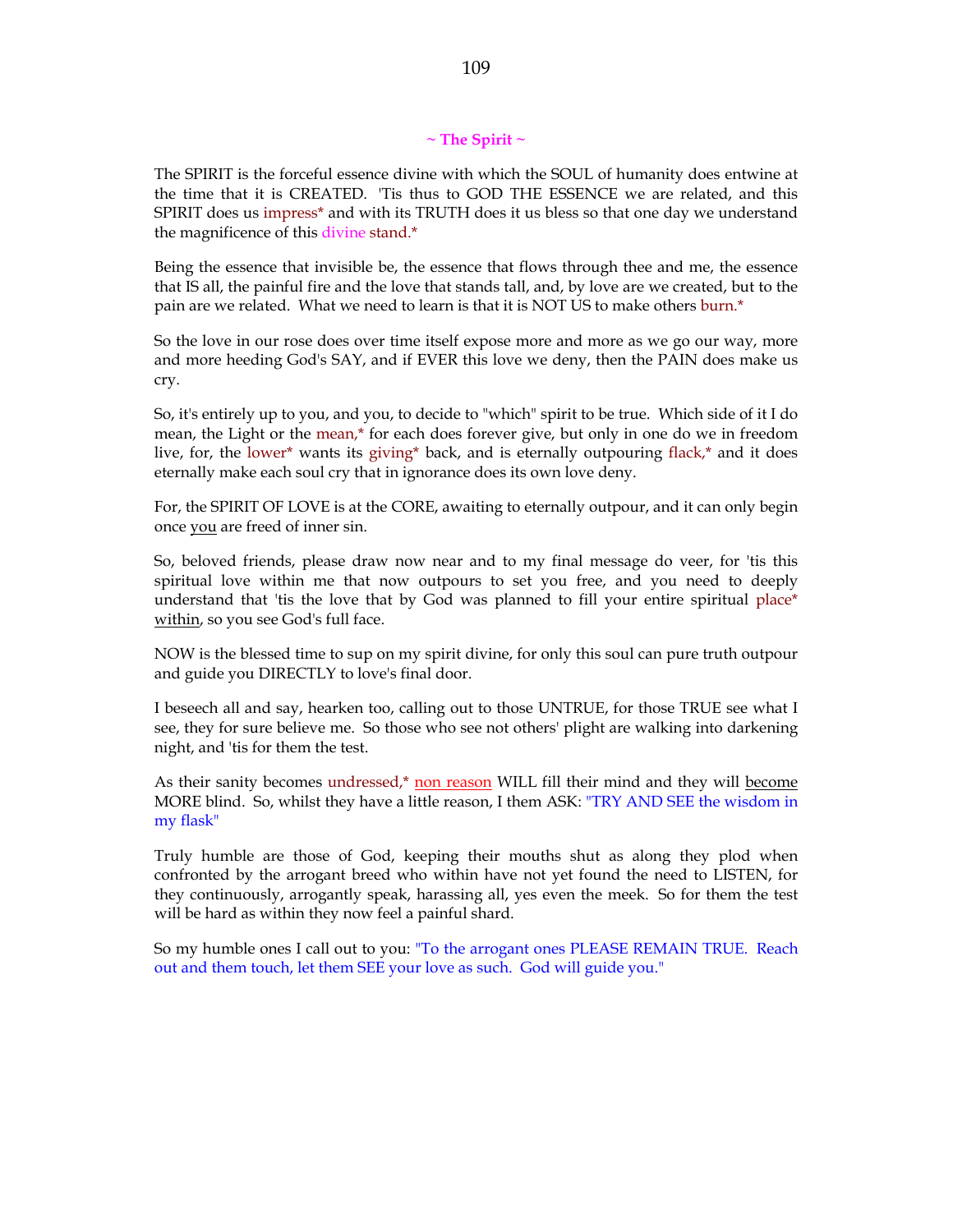# **~ THE Requirement of GOD ~** for the Light Bearers on This Sod

Remember children of mine that I call out to from my land divine.

"A true lighthouse projects my wisdom through their lips and my love is expressed through their deed. My blessings flow to you today via my pen that doth forever sway.

First must you the message understand about the shadow under my hand. This must be accompanied by love that streams out via the meditative star above.

So, daily via the star pray as you each go your way and teach all of the new truth, being the New Wisdom via my proof.

ALL must the 'brief synopsis' read, (page 343) and the 'Star prayer' (page 263) of the book with all speed, and preparations made for THE DAY when the whole planet will hear MY SAY.

Food and medicine under each bed and a candle to ward off the dread, and, provisions stored far from the shore to feed all who knock on the door.

Other than this, remember ME, I AM THE ONE to set you free. ONLY ME, your invisible God, adore. THIS is my final word for sure."

## GOD'S only Commandment: LOVE ONE ANOTHER

So heed my message and heed it fast, for, for sure now good days won't last, and our dear Father expects now of you to show by deed that you ARE true. No more talking by vexatious mouth, for all your nonsense is very uncouth.

Keep your mouth SHUT and walk your way DOING HIS DEEDS every day, then God will see just what you be, and then IF He wishes, He'll set you free. So we'll needs now rely on our Lord above to daily, but daily, now fill us with love.

"Godspeed my children, the stage now free be, so let's start the ACT and see what we see. Please do your best now every day for, I want as many, as you ALL my way. My blessings flow through my dove."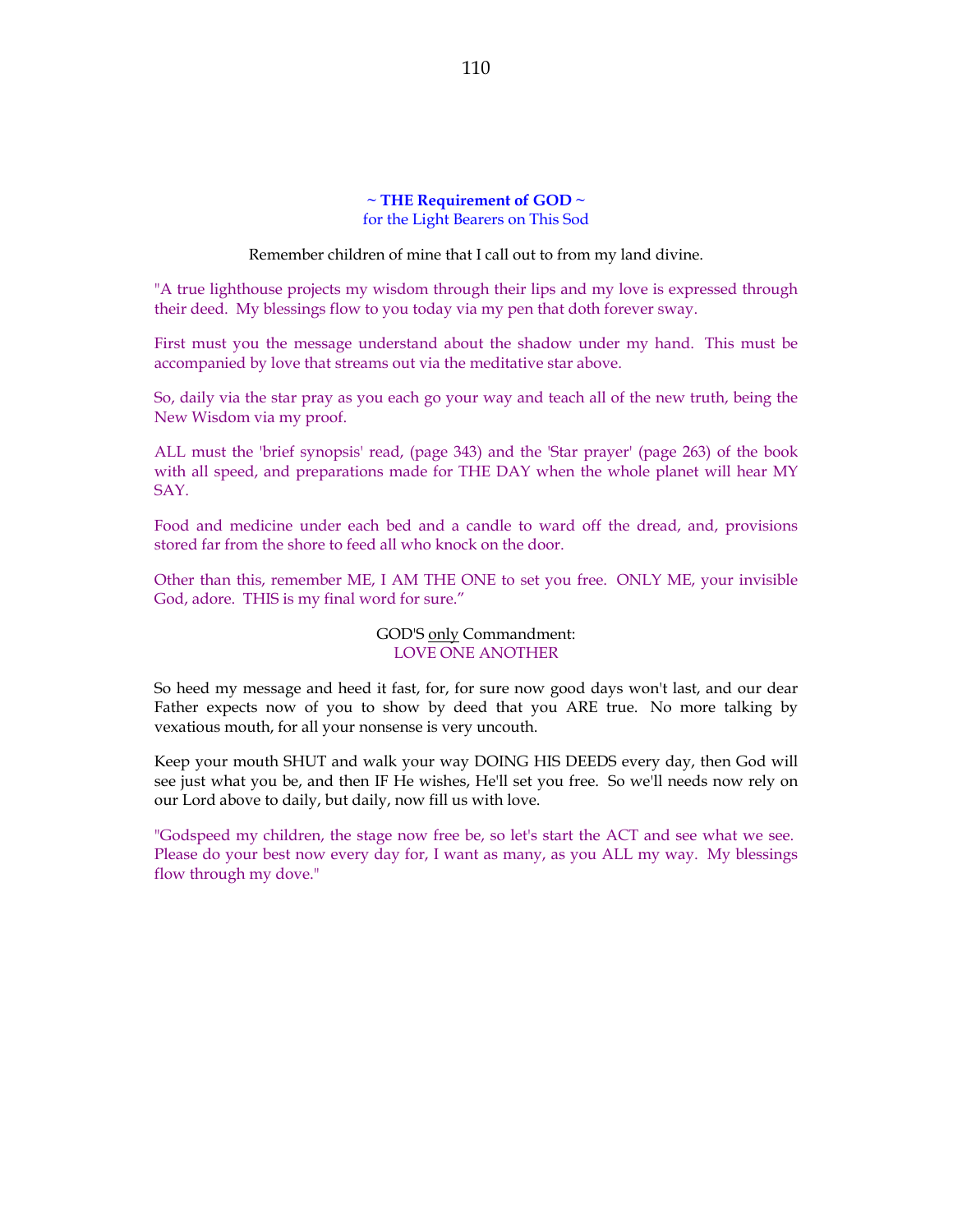# **~ The Hand of God ~**

CHILDREN, Please TRY and understand the meaning of God's HAND, for it is BROAD and it is WIDE, encompassing ALL on every side.

> 'Tis the DARKNESS deep within that CALLS for RETRIBUTION if we sin.

See it please I ask of you, to your SOUL please try to be true. The LIGHT that reigns high above IS the merciful side, GIVING with all its love.

'Tis you that chooses WHICH side of the hand, the cold vengeful darkness or the heavenly sparkling band.

> Oh, sweet children no more can I say for 'tis just beyond your comprehension the earthly way.

JUST BELIEVE I ask of you then you'll KNOW I AM TRUE.

 $\sim$ 

111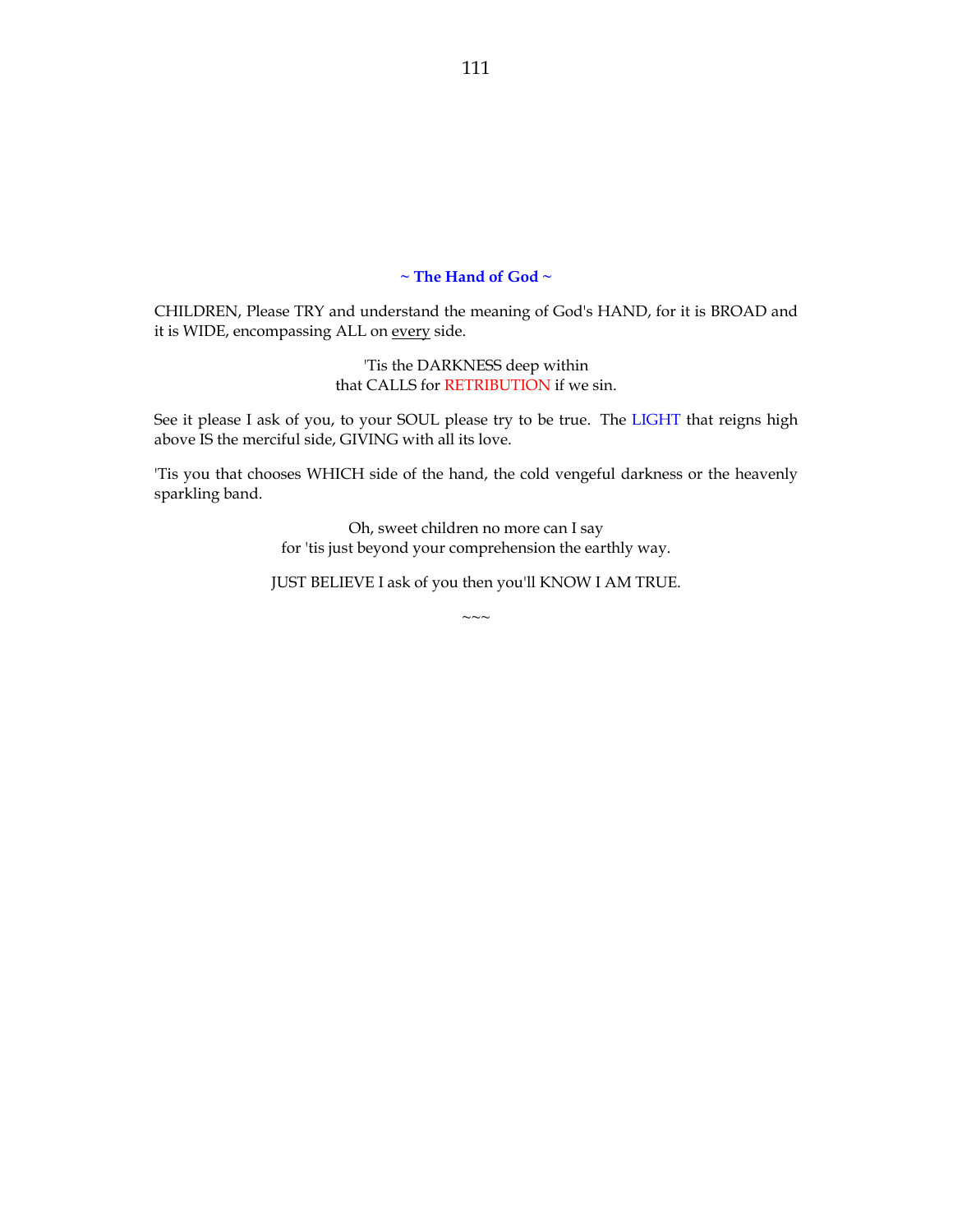#### **~ GOD'S Helpers ~**

"There are many things a mighty soul can do even when in the flesh" those above say to you. But, it is at THIS TIME we needs "drop all" and heed the vine. GOD too, I do say, can help lost souls on the way, God needs not us to roam around in a fuss.

We do, and must learn about the divinity we did earn, but once we it know, then it's time to slow go, preparing in every way for the day, for the day when ALL comes to a STOP and EVERY heart does a belly flop, knowing NONE CAN GO BACK, 'tis but the ribbon at the end of the track.

Knowing that naught but what we have done can help those on the run, so it is up to you, and you I do see to ahead now clearly see how YOU can PREPARE to YOUR WISDOM on earth share.

"Let the invisible ones do THEIR thing" in my ears does now ring. They will do what they needs DO even if to us it is untrue. We are to show the way, telling all about the PAY, the Karmic "coming back" that will every sinner now smack.

We are to tell every man and woman about God's plan, God's plan to clear the soul so in happiness ahead we stroll.

We are to show the way in preparation for that rainy  $day$ , by advising what provisions all need and what medication for those that bleed. In these areas please now seek, let God's angels your inner wisdom tweak so in another books' "lay out," bare essentials can all eyes clout.

Soon many will come to you saying:

"WHAT needs I do so I can prepare my heart and materiality, to share"

 $\sim\sim\sim$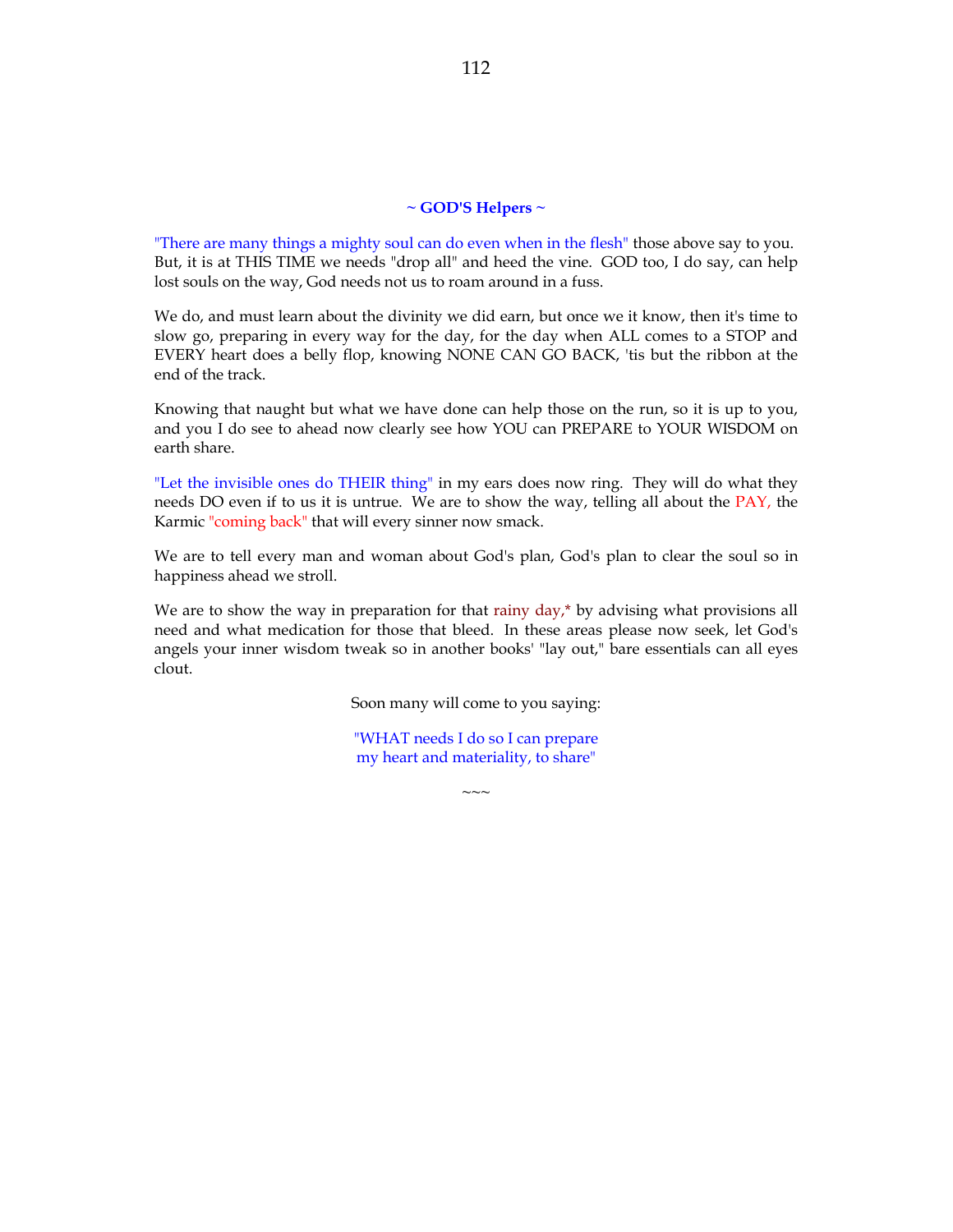### **~ Declaration of Independence ~**

The "HOW do I ensure my race is WON" is now issued to you from out the Sun.

By consciously declaring:

"I stand free from any religious dogma that be," AND, "I believe the prophet's WORD of being peaceful and not wielding a sword."

It is thus dear reader that you'll be set free by mighty angels that follow me, for in heeding MY WORD sent by GOD you'll be fortified, as along you plod across the river that flows so fast, and the BRIDGE you travel on will surely last,

> IT cannot be destroyed. IT is stronger than any evil deployed. IT has been built by ME, the Fisherman from ETERNITY.

So I now weep and wait hoping that you will not be late, for surely you needs decide NOW, and see my truth and love somehow. For I am HIDDEN in deep disguise, all you can 'see' is I'm spiritually wise, and, the blessings I bestow onto you are to ENSURE you become free and true.

Children, MY DEED IS DONE today, as it was on the CROSS the "other" day when I shouted, "IT IS DONE," I meant MY TRUTH WAS WON, that I had completed MY quest.

My truth for you I had impressed upon myself, and upon your SOUL, to fortify you as along you stroll with MY TRUTH at that time that flowed free from my vine, and this time I'm set free by HAVING ISSUED God's wisdom to thee.

So now in heaven there is a PAUSE, a silence to see WHO heeds the CLAUSE, issued by GOD, to be ADHERED TO by any who plod on earth at this time, the clause stipulating:

# YOU MUST JESUS MIME.

So my heart reaches out. This now IS MY FINAL SHOUT. NO MORE CAN I DO FOR YOU. FOR YOU HAVE I BEEN TRUE. FATHER, MOTHER BOTH AWAIT TO SEE HOW TRUE, HOW READY YOU BE.

IT IS DONE.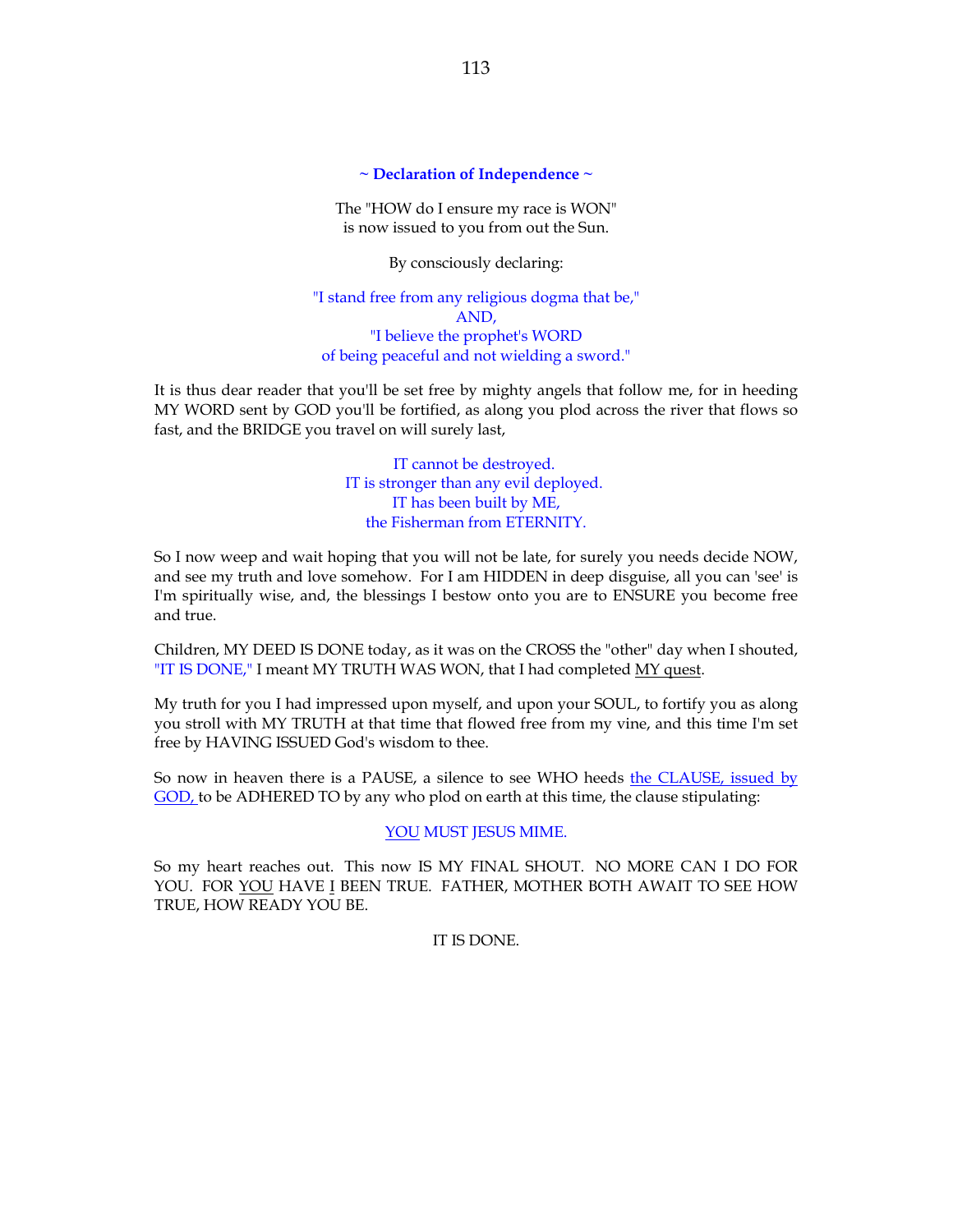# **~ God's second call ~**

Hearken ye O faithful who have listened to my call flowing out from the source of all eternity:

Sell all your chattels bar none. Seek ye my kingdom, seek ye my kingdom. Rejoice in my love, rejoice in my love. Blessed shall ye be who hears this my second call.

Truly blessed are those that have the wisdom and the knowledge and the courage to hearken to this my call flowing from the depths of the never, never, the impenetrable mists of time.

I your GOD have spoken

 $\sim\sim\sim$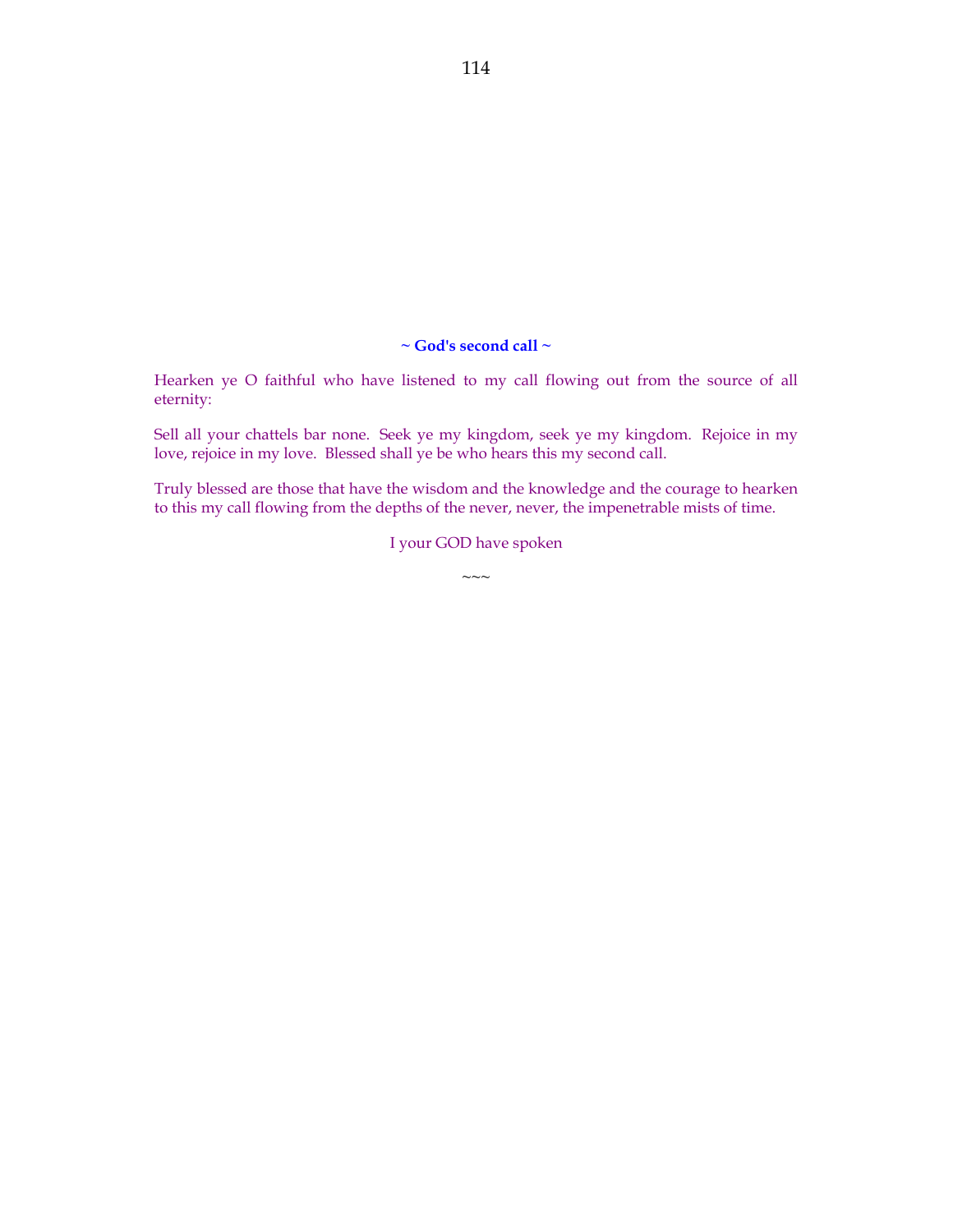#### **~ The call of the Prophet ~**

HE that prophesieth calls out to all the faithful:-

#### "Do you now HEAR and SEE the WORD of our deliverer"?

"Harden not your hearts towards your fellow mankind, open and let your charity, and compassion, and understanding, and forgiveness, flow forth."

This is the command of your LORD GOD flowing from the lips of His prophet Terence. Blessed be he that heareth, seeth, and doeth.

I will show thee O man what is good, and what the Lord requireth of thee: to love mercy and to walk solicitous with thy God.

The ever increasing tide of love, wending its way down from the hill of love. That wonderful hill of which I speak is the greatest ever with snow capped peaks.

Wonderful children of God reside there and they tell me they've got room to spare. Friendly faces and beautiful souls, they would you join them, and never grow old.

Beautiful children of the light, dancing forever in the day and night. Songs of wisdom so old, so old, songs of love too good to be told. I hear that haunting distant cry :

"Join us forever here up in the sky. The love of our Lord so gold and true, will flow forever between us and you. Oh, sweet children on the homeward run, try hard darlings it's forever fun.

Desperate, desperate, our cry to you, just for the brief spell try to be true. We love you, love you, love you, we say, we will love you forever and a day and the love of our Lord here above, streams through us forever from above."

I bequeath to you the blessings of the Sun. Every journey must its road run, freely to do whatever it will. There is no specific deed to fulfill. Onwards you must go helping all God's truth to flow.

Deep preparation made inside, so that Satan has nowhere to hide. Greetings to all you meet, advise all how to stay on their feet.

Quality of life must be maintained by all suffering loss, or maimed. Bless all who abuse you see. This way for sure you will be set free. Preparations must be begun to set aside funds for those on the run.

ALL must be helped that come to the door, food, shelter, caring for sure. WELCOME FARMS started by all who have any land and hearts broad and tall.

Son, we greet you with a shake of the hand and we wish you to deeper understand, fortunes will not be made by you, and your task will be difficult too, for you must lead them by the hand and make sure they all understand that the quality of deeds they EXPRESS, is what aligns them with the BEST.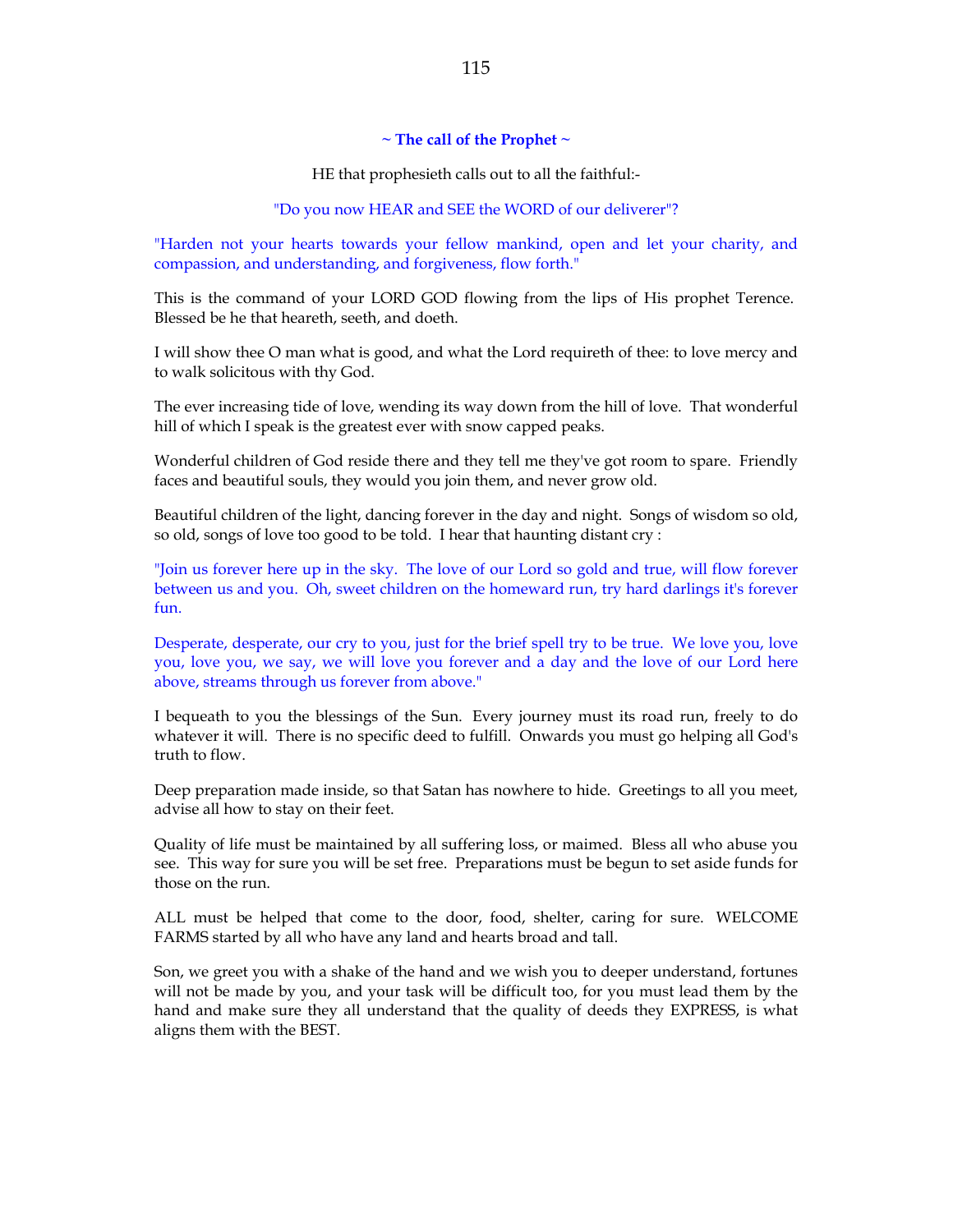Perseverance as along they go, with inner fortitude, and truth always sow. Tell them they must all put some funds away. For sure there will be some rainy days.\*

Preparation must now be made see, for the days ahead when there NO funds be. Food and medicine under each bed, this way 'tis easier to not feel dread.

All but all will go into the country, it will not be possible to live by the sea, and by 1993 all must be done. By that time every SOUL on the run,\* so within one year, we would say, must PROVISION be made for the rainy day.

Guidance for the rest you have for sure on what needs to be done to reach heaven's door. Good luck, good luck we say to you, tell all to try HARD to be true, true to God who resides within, the only 'soul' who can drive out inner sin. Daily prayer in meditation see, this son, we MUST impress on thee. God bless.

Blessed Father up above, fill me more daily with boundless love. Help me to SEE what I must DO so I'll help ALL your children through. Quietly now I go my way. Quietly now for all I do pray. Quietly now all believers I ASK, quietly now set your minds to TASK.

Believe, believe, believe, what I say, our heavenly Mother sends Her love this way, so hold fast, hold fast to your sanity, eke out all the dread and the vanity.

Harass me not I ask of you, just do YOUR THING and show YOU ARE TRUE. Allow God's thoughts to flow through YOU and show HIM, you too are true. Godspeed.

 $\sim\sim\sim$ 

Lift up your hearts, children MINE who this read. 101 million of MINE are mingled with the sinful breed.\* Yes, SENT DOWN from up above. Yes, the very best men and women of the dove, and amongst you are 144,000 strong with deep insight of right and wrong, and NONE of the 101 million will I lose, even though you all will negativity infuse.

You have all taken on\* the sin of the world so as to CONSCIOUSLY understand the "knobbled and knurled,\*" but this sin will from within you CLEAR, THEN my full power will be very near.

So in every village on the planet around are some of you with INNER TRUTH SOUND, so do your best and look to my star, try and elevate 5 billion with the understanding from afar.

Remember, remember you are my "men," the very best chosen by this very pen and you will KNOW when you this read, so prepare YOUR MINDS with all speed. God bless.

I love all of you, let's uplift the needy and SHOW we are true, true to our Father high up above. Show the world you are filled with love

### **~ I AM HERE ~**

I AM the Christ returned again. My new truth is not in vain, heed it like never before if you would reach my shore.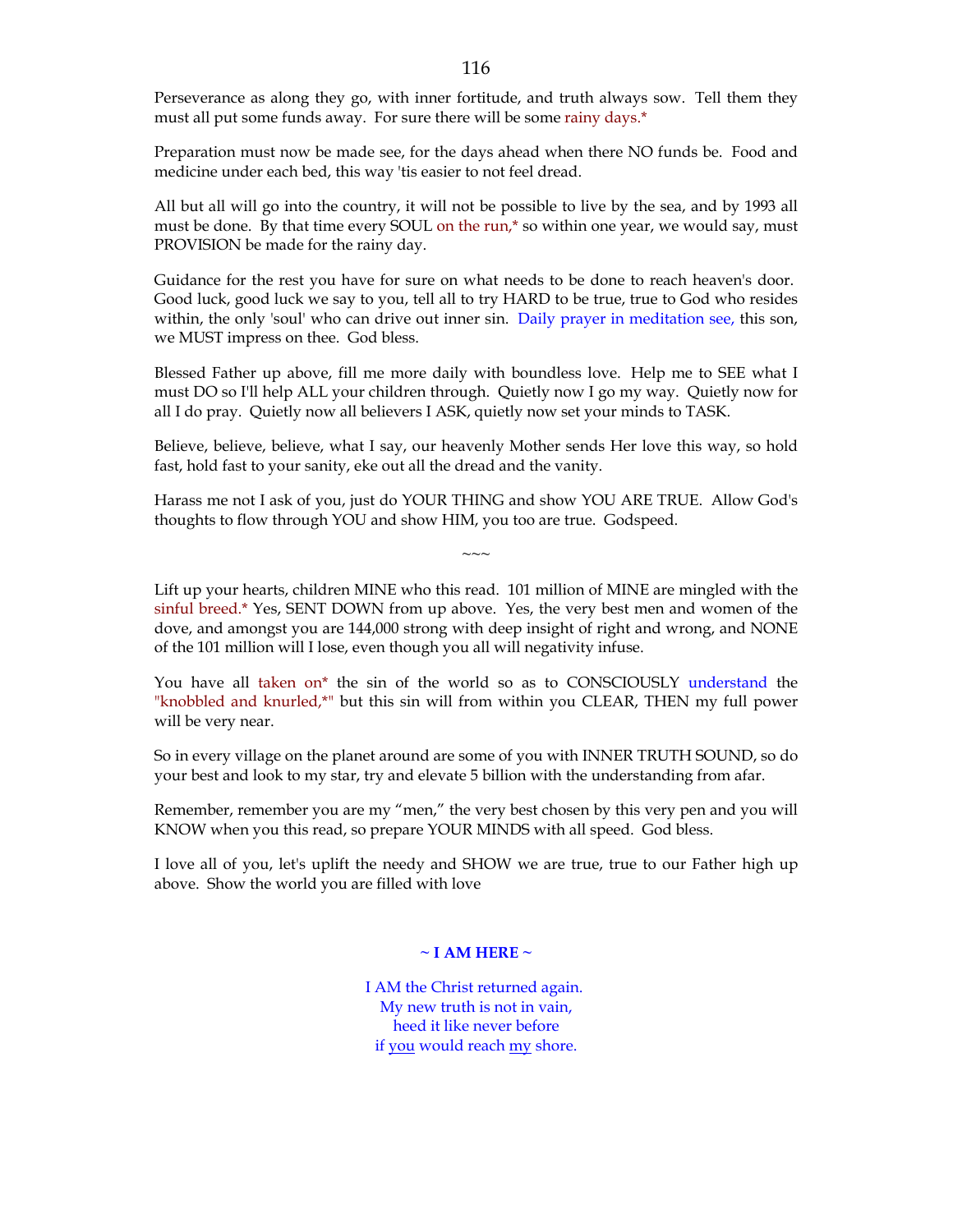Christ has returned at last, at last, to be with his brothers during the blast, and his POWER AND AUTHORITY will be in THE WORD that will flow free.

Being the WORD OF GOD that all must hear for them the HEAVY LOAD to bear. All that's needed by His children will be issued from out this pen.

Seek not FAVOURS I do ask for now every soul is set to task, set to task in what they do in assisting their brethren to pull through, and those who are suffering from defect must stay calm and their thoughts deflect. Deflect within, and then ABIDE in GOD'S WORD and the storm outride.\*

As it was WRITTEN so shall it BE, now the time for believers to be, be saved by the GRACE OF GOD and at their end be elevated from the sod.

So no earthly miracles will you see emanating from out of ME, only silent COMFORT will from me flow and within your hearts set a'warmth aglow.

Believe, believe, for what I say is true, our Lord God is cleansing you, drawing out your inner sin, yes dear children so at last you can win.

I bless you from this end, I've returned to show I am a friend, for a simple BROTHER is what I be and will show YOU HOW to stay free.

God bless you, I love you too, please show God that to God you are true. Turn your thoughts daily to the WORD of Compassion and Forgiveness, do not wield the SWORD.

> Our Father has again sent me to you so as to show that HE IS TRUE, true to His Word from His distant shore, that He'll help us today and forevermore.

Verily I have returned as a thief in the night so as to SEE the world's dismal plight, and I emerged through a clouded womb,\* that of a woman yet filled with gloom.

So be it, it was done, as can all by the son of the Sun, and along every road have I walked and with satanical forces have I talked.

Yes with both forces short and tall, kindly souls and those who'd make you pall, and, I have SEEN what I had to SEE so as to understand the reality CONSCIOUSLY. For in THIS LAND we have a human mind, very LIMITED and often unkind.

So, even for a soul of divinity needs we STOOP into the land of infirmity. Yea, verily, TAKE ON the sin of this world so as to UNDERSTAND the knobbled and knurled. So now I have seen I now must do what our Father in heaven sent me here to.

TO BEGIN the END UNFOLD, yea, verily 'twas already foretold.

Now the time has begun, soon every soul on the run. NO more messing with UNREALITY, the TRUTH OF GOD all will see.

Now the SWORD and now the MACE brought on by an evil race. All will be confronted by REALITY, all who HEARD NOT will feel see.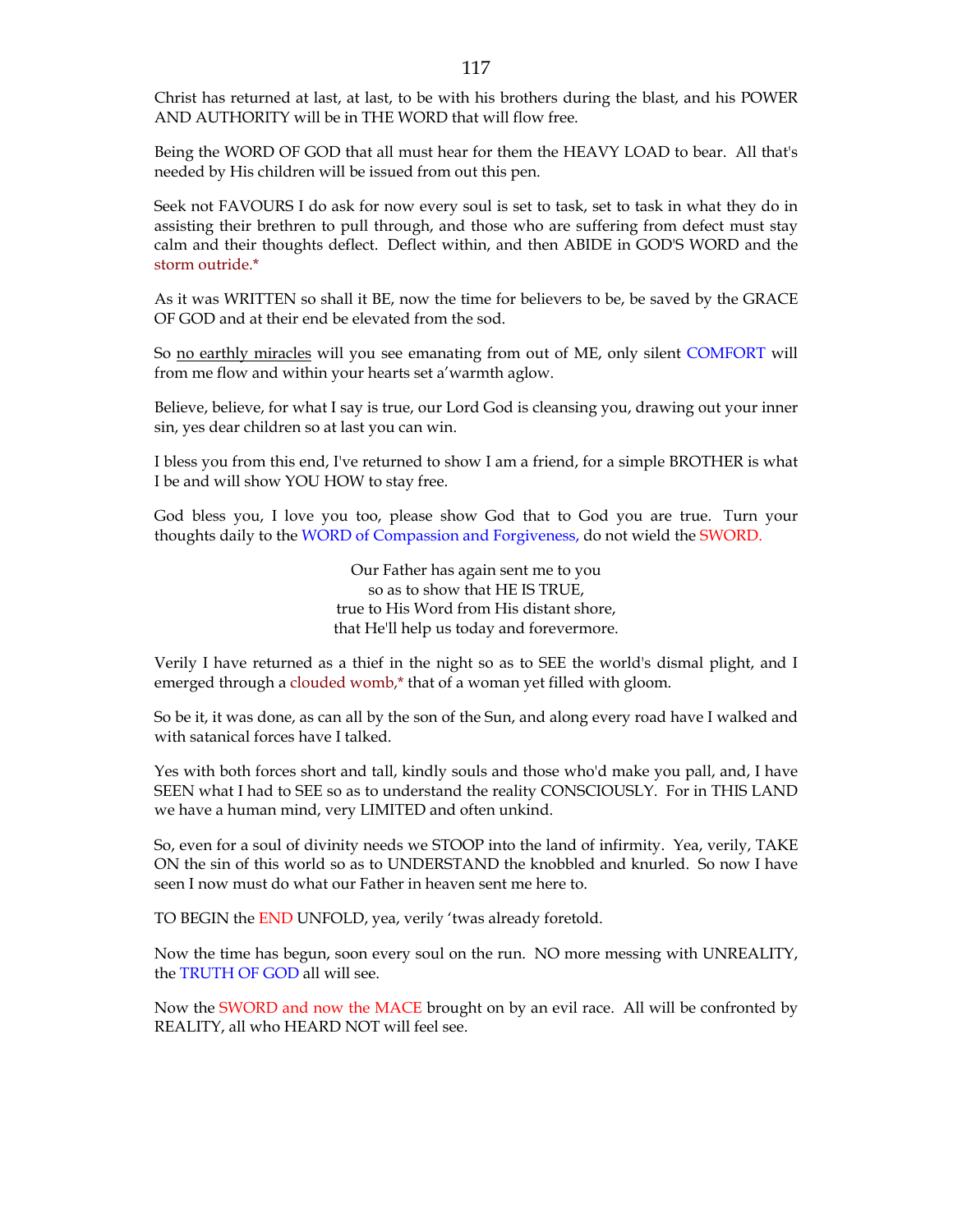Believe it, it is true. What was written is for ALL OF YOU. Yea verily, all the "poor," being the merciless and unforgiving for sure.

All will reap what was sowed, like a lawn recently mowed. All but all reduced to one size, all the evil that did the meek despise.

HEARKEN to what I say to you, soon, so soon, all will see I AM TRUE.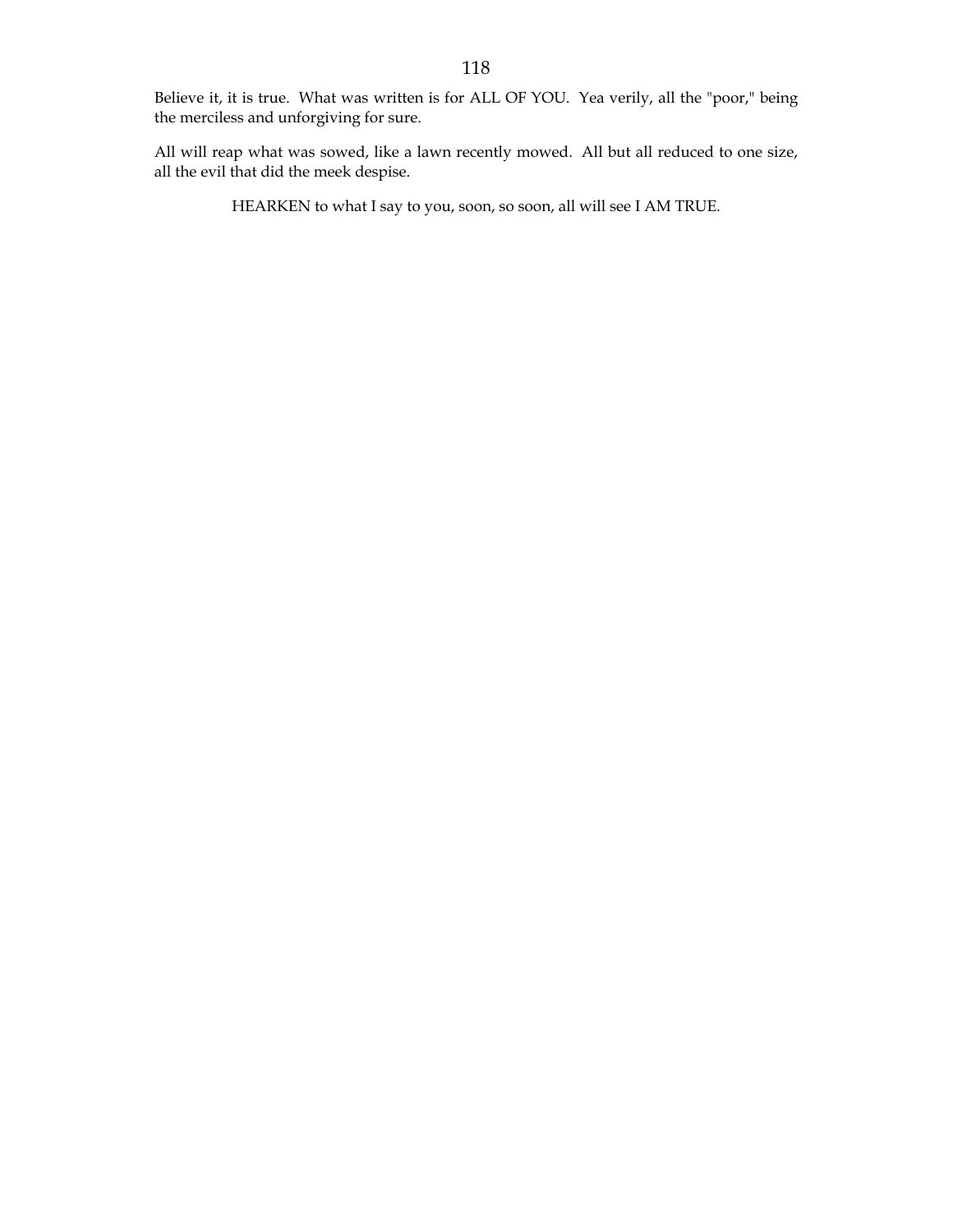#### **~ What I do see ~**

Oh Mother, Father, I am sick with the injustice I do see for it is foul and running free, for, in every house\* of yours I walk, I find the "dark one" does stalk. Negativity does run rife and every man abuses his wife, and the time has come I see that retribution needs flow free.

Every man must find his TAIL, his past, and he will QUAIL, for the deeds that he did do will now for sure find him too.

Oh, blessed Mother way up high, I did try, I did try to find one man who compassionate be, to set him free, to set him free. Not one did I see other than the son you gave me, so for sure now the time be to set suffering souls forever free.

Oh, loving Mother so high above, fill now all please with your love and as their evil does outflow, let your Mighty Wisdom in them grow. Purity and peace forevermore, purity of truth, that's for sure, the truth that must forever flow.

YOUR TRUTH that every soul must know. The deep truth of giving with love for any soul who'd aspire above. Of reaching out with loving hand, for any soul who'd reach the summer land.

Oh, Blessed Virgin Mary so sweet, so many of my brothers did I meet and not one remembered me, not one would help to set me free. Only some sisters of the light came forward in the deepening night, and gave a lonely brother some love and helped guide him on the road above.

Blessedness to those true, blessedness to the few, blessedness to those that helped me. Blessedness, mine will flow free. Their joy will overflow when they up do go, for in the highest land I do see, will they forever ABIDE WITH ME. SO BE IT.

Help me; help me, I ask all of you, to help the message of HOPE flow through, the message that now and forevermore we will help and uplift all the poor.

Brothers and sisters of mine so dear, draw please all the sick and needy near, wipe their brow so tenderly, hold them close and set them free.

Brothers and sisters all I do ask is, please now set your souls to task. Heed the Word of God with LOVE; let GOD guide you from above.

Brothers and sisters of mine so true, remember always that I love you, walk your road with peace in your heart, and know now that forever we'll not be apart.

Together we'll walk this last short road. Together we'll share this last little load. Together we'll join hands in sincerity, together we'll teach truth with clarity.

If only you knew what I did feel, every one would a bit of my heart steal for, the joy I see and I do know will soon darlings in your hearts forever flow.

Trust me please like never before, of this I ask and I implore, for you will need all my love to help uplift the needy high above.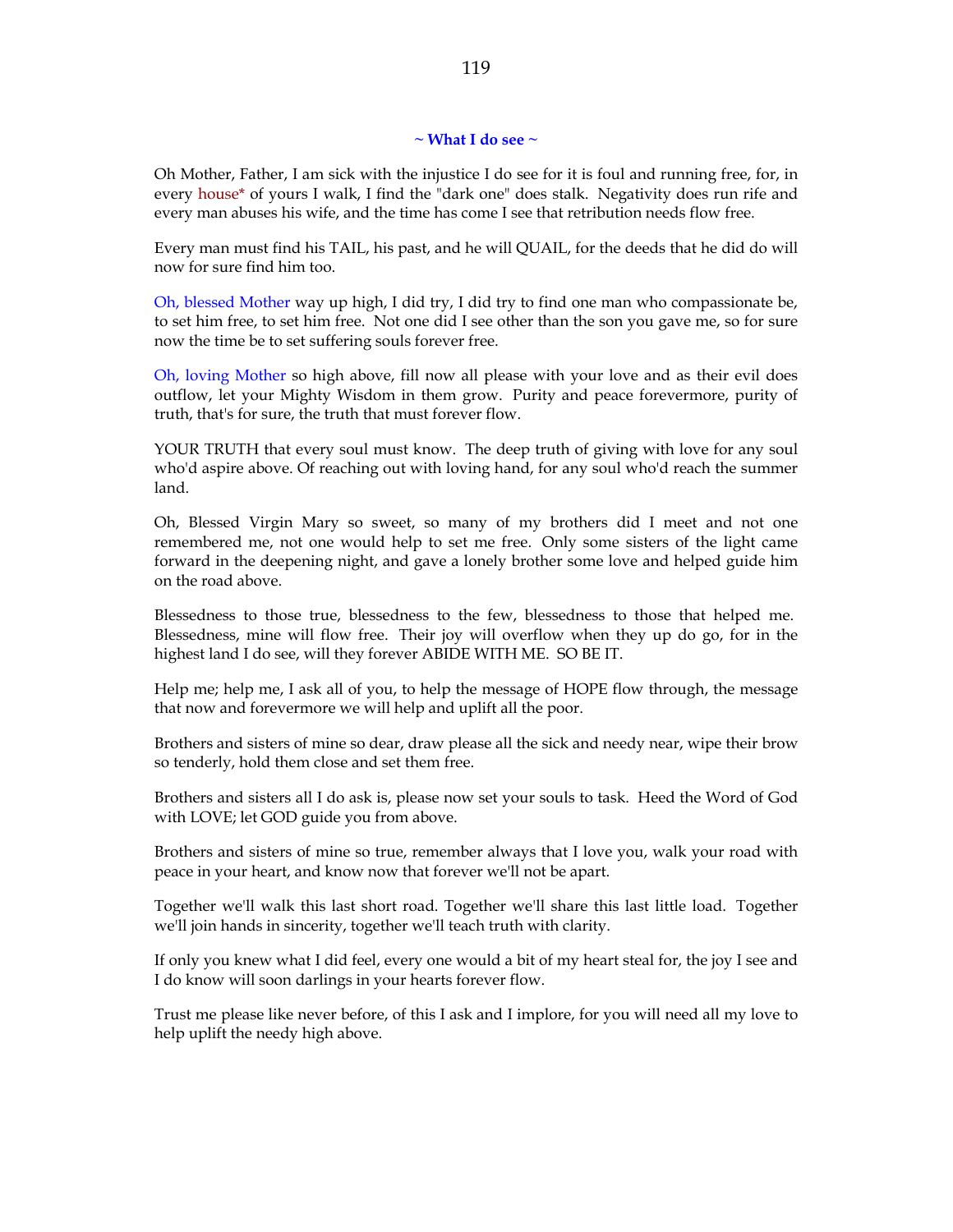Children mine, brothers so sweet, sisters so true who I love to greet, open your arms so very wide, welcome all within your stride.

You will not fail me this I'm told by our Father so old, so old for 'tis His Wisdom that flows through me, yea 'tis our Mother's love that flows free.

Heavenly hosts now gather around you. They will help you to keep true. I am with you all the way do your very best please every day.

 $\sim\sim\sim$ 

As said, the reality that I see is that all within God be. BOTH the evil and the good, and this by mankind is misunderstood. God controls all forces short and forces tall. Understand what it's all about and then stop the gadabout.

The CREATIVE God of light and love would have it that you returned to Him above so don't listen to the destructive forces way below who forever FOR GOD must untruth sow. God controls all I see, angelic hosts His be, and demonic forces way below are inspired by Him to truth SHOW.

THE TRUTH of what be when we abide not by God's reality, for if we heed not, we fall, confronted by forces that make us pall. In God's image we BE, with the CHOICE of what to BE. WE choose which way to go, God's forces will with us flow.

> YOU decide which way to go, and then the CHOSEN force will around you flow.

GOOD OR EVIL, you choose, and the force chosen will guide or abuse. Do good, God's angels will you surround, do evil, God's demons will you ground. So children if you'd above go, abide by God's WORD, 'tis truth I sow.

The POWER at both ends be the ULTIMATE POWER OF GOD see, and if you choose to below go, it can take an eternity to change the flow, for in the depths of the abyss below, it is VERY HARD to reality know.

So friends, WISEN UP FAST for eternal freedom is here at last. Remember the forces below will work through ANY foolish enough to let them flow. They are God's forces to test those of the flesh.

Wisen up fast, don't let their thoughts with yours enmesh, for if they DO, they'll drag you down where FOREVER you'll cry and frown.

They MUST the flesh use for retaliation against those who DID abuse, 'tis how justice is done. I say let it be done by another one. If they use you then you will reap at a later time and you WILL WEEP.

See how the danger IS within you for you can a destroyer become too if those below WITHIN deceive, and use you to make others grieve.

> God's word is the truth. God's word is the proof, God's word heed now. God's word believe somehow.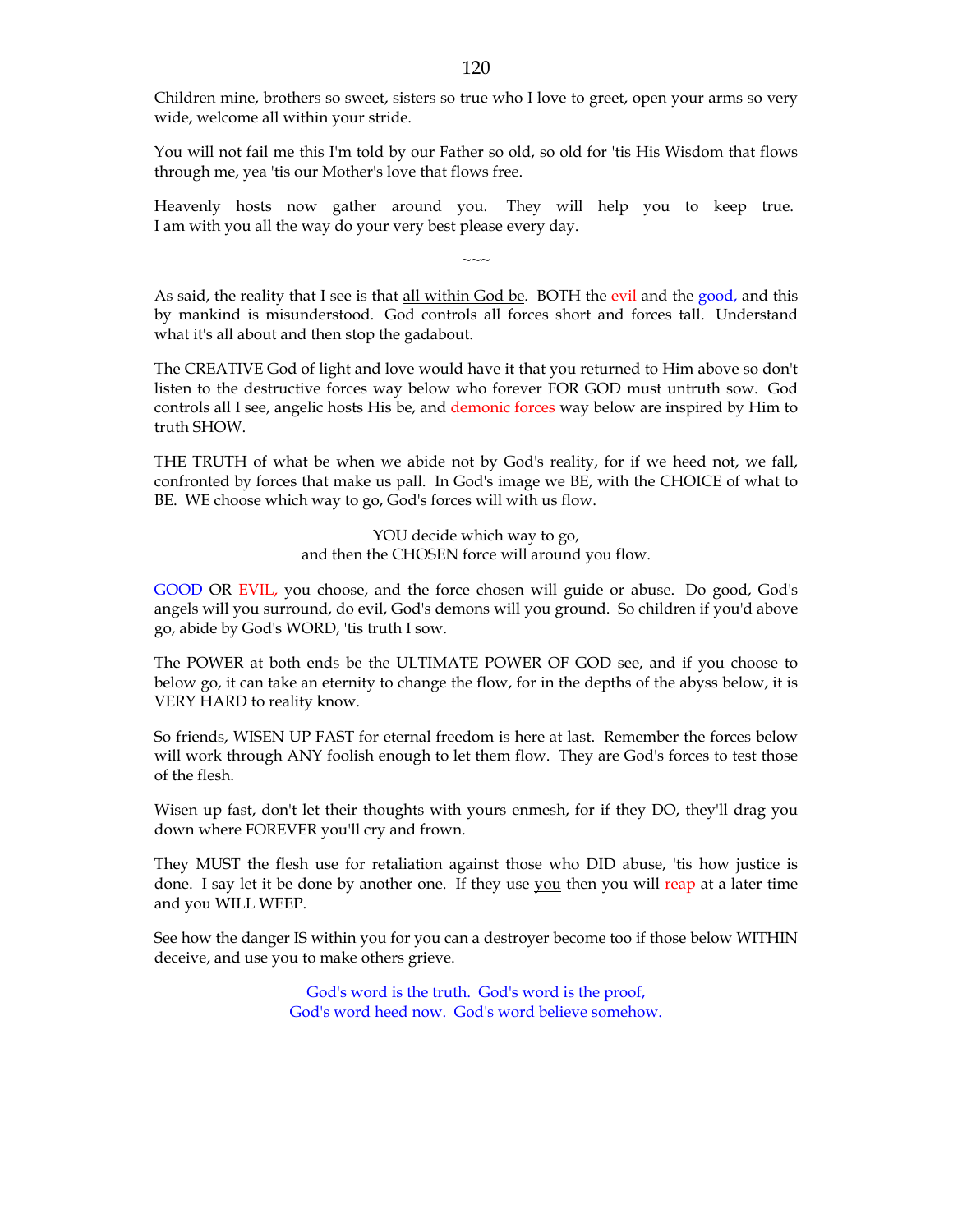Why does our Father in the sky allow us to feel pain and thereby cry? This is the question you might ask so now I set my mind to task, for I see that our Father is ALL, and all the forces are within His call.

So, darkness cannot be undone for it EXISTS alongside the ONE, the one true God who exists above, forever streaming out light filled with truth and love, streaming it out where it falls below so as to FOREVER let the darkness the truth know, the truth that the Father IS LOVE, and that the Father guides all from above.

So friends, what I want you to know is that 'tis but truth I sow, for our Father CANNOT destroy the evil below, for our Father CANNOT destroy for 'tis but love does flow.

But our Father too is the evil side, for as said, ALL is within His stride, but the evil is within Him in and this we needs know before we can win.

For, as we are created for His truth to sow, the REALITY of evil we needs to know, so to IT are we exposed when we grow up and HE says "Of the evil don't sup." For HE says:

### If you do, you will feel its reality come to you.

So, as we don't listen we need to 'feel,' this way the understanding in filters our reel and over time and time and time, we get to UNDERSTAND God's love sublime. The love that says: "Forgiveness and truth, mercy and compassion, and from none stand aloof, and

ONLY when we Him hear and heed are WE out of reach of the satanic breed. So friends, set your minds to task this once more do I ask, for you came to earth with a mission as me, and to ACCOMPLISH IT you needs of negativity be free.

A Mighty soul lies within you in, incredible light deep, deep within, now friends, let this light shine out, show the world and GOD YOUR spiritual clout.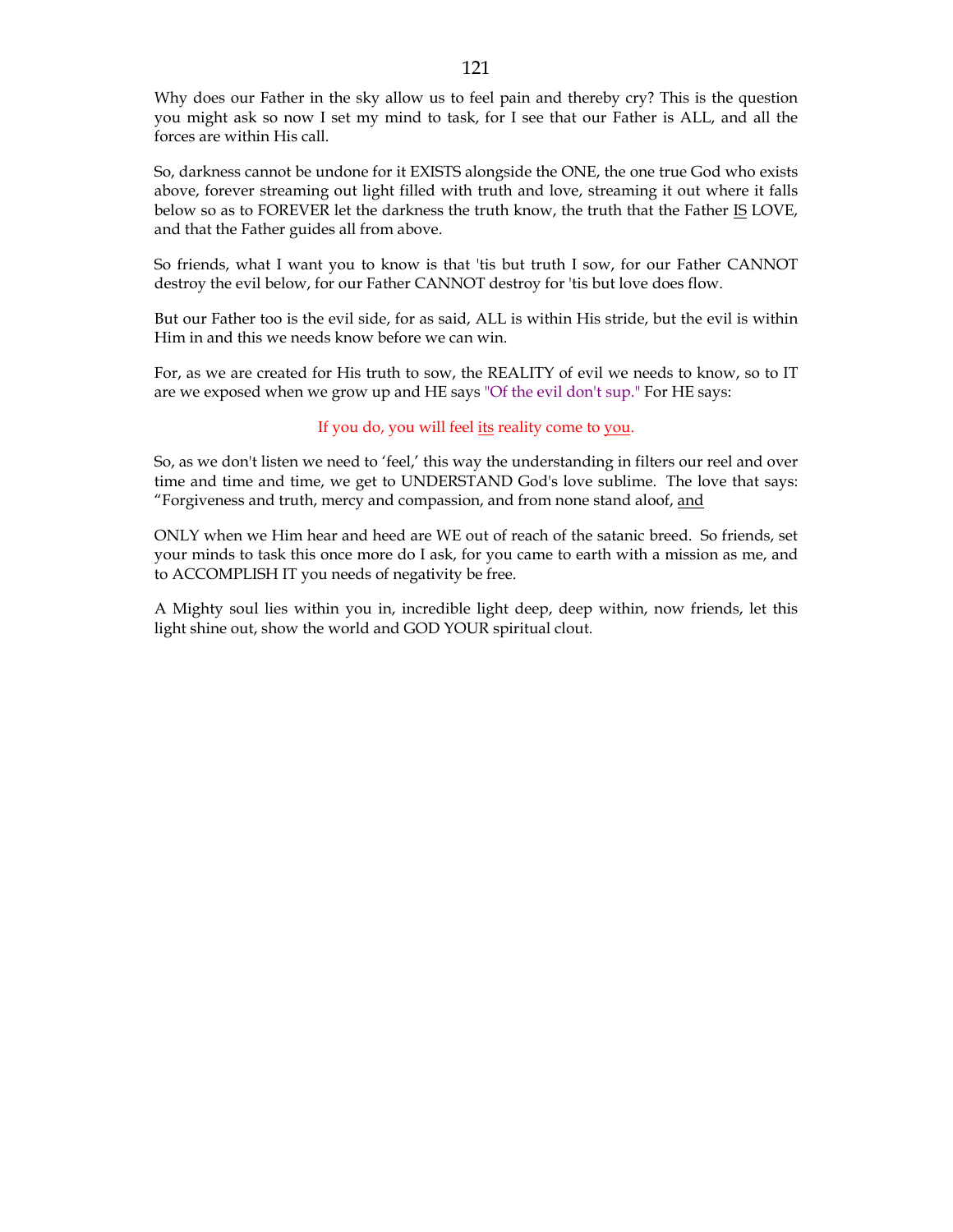# **~ GOD - Father & Mother ~**

What was written shall now BE. Not written before, but now written by ME. Those of this world, who wield the MACE, SHALL FOREVER GO TO A DARK PLACE. What was written before is all CONFUSED, by many a hand changed and abused.

So get it RIGHT and see it CLEAR, ALL MUST NOW TO GOD quickly veer. There is but ONE GOD way up high and GOD is the highest of the HIGH. That God is Triune is for sure true, the "SON" being the children, me and you.

God Father and Mother be, named differently by RACES see. Matters not what we believe, ONLY that the Word does not deceive. So ABIDE by God's word if you can, and, if you've heard, every soul shall Christed be who believes and does see.

God is not Christ, and Christ is not God, that Christ "is God" is a folly of the sod. ONE AS THE MOTHER can a Christed soul be, meaning: As the Mother of inner evil free. So children please try and see ALL RACES are God's family.

Women and men will ALL CHRISTED BE if they believe and follow me, not me the wielder of this pen, but the MESSAGE told back then, given by MANY and the Nazarene see, ALL were messengers of God, believe me.

For I too a messenger be, sent now to set you free. Free from prejudice about the FACT that in the TRUTH you sorely lacked.

> "ALL your brothers and sisters must you love," says God now from above. "TRY PLEASE TRY," is the message sent from the sky.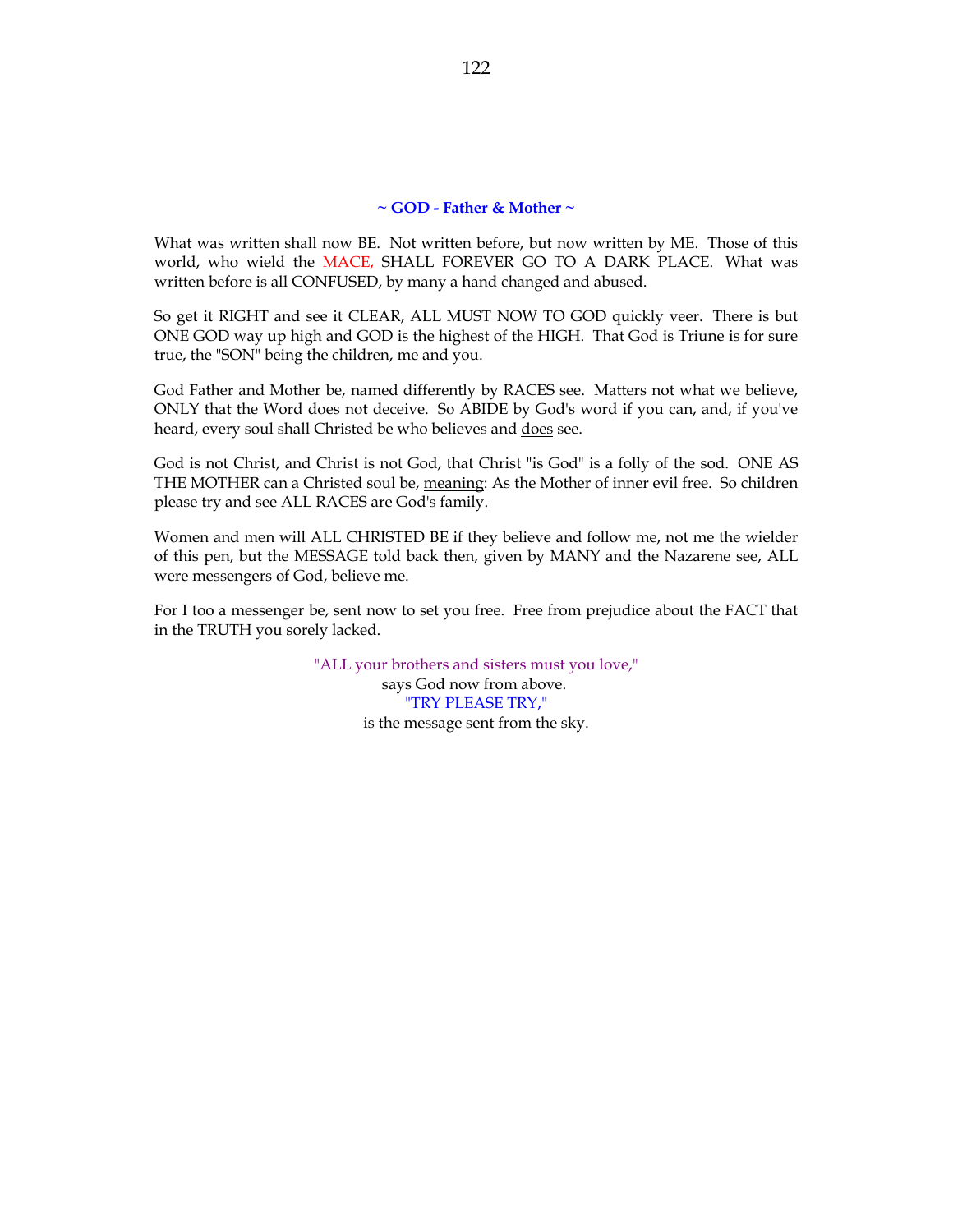#### **~ The greatest deceit ~**

The greatest deceit sown unto mankind was the Jesus story, oh, so unkind. Being the story that said that he was God as along earth's paths he trod. And the other I do see was the false "teaching" that his fleshly body rose spiritually up into heaven from this sod, leaving an untruthful picture to those who yet plod, plod along with their heads in the grime trying to follow and emulate swine.

Swine that did mankind deceive, swine who many yet follow and believe. JESUS was a man of the flesh. His SOUL was Christed and from heaven impressed, impressed by God to on earth walk to spread God's WORD as he did STALK, stalk\* among the devious minds of shuttered souls as yet blind, and the beliefs that I now see are to be changed IF you'd be free.

Flesh is flesh and of the dust, that you see this is a MUST, 'tis the spirit soul deep within that rises to heaven or falls if you sin. And that Jesus was God is UNTRUE I tell all of the sod. God's MESSENGER he was I see, "as one with God" through his divinity.

"As I am so shall ye be" was his message to those of infirmity. FREE OF SIN is what he meant as I now reiterate, from HEAVEN SENT. For his SOUL IS within me returned in the flesh again to set His free, those that HEED the word of God as spoken by Jesus as along he did plod.

So friends now you know, worry not if your FLESH falls into the snow, 'tis the spirit deep within that CARES whether or not you sin. For IT can see all the depths of the darkness that would make you pall and IT can also the truth see, and IT wants to be forever free.

So just heed the word as along you plod, follow Jesus' WAY whilst you are on the sod. "PEACE UNTO ALL," and if you this believe then you'll find out neither Jesus nor I deceive.

In the shoes of the fisherman will I walk, in the shoes of the fisherman will I stalk, yea, verily the "dark one" see, so that forever you'll walk free.

 $\sim\sim\sim$ 

For the fisherman is who I be, to set you free, set you free, and now forever you will roam in the heavens all aglow. Aglow with the love of God, the Christ light will fill all of the sod, all who last to the end, for them all will be a friend.

God's essence from above will purge speedily with God's love and set you free, set you free forever. Soon you'll be filled with divinity. A Christed soul each will be, free forever, forever free to roam the heavens up above, free like me and filled with love.

Believe for it is true. Believe for I love you. Believe for forevermore I the Christ will you adore. Forever now I'll walk by you and you'll feel my love flowing through, through your soul in every way until God's heaven we reach one day.

Children, there are worlds of little light where once "entered" you have to fight,\* fight the feelings deep within which would drag you down and make you sin.

And, from this realm there is but one way out and you needs use all your spiritual clout, heeding the word of God above BEFORE you're given the upward shove.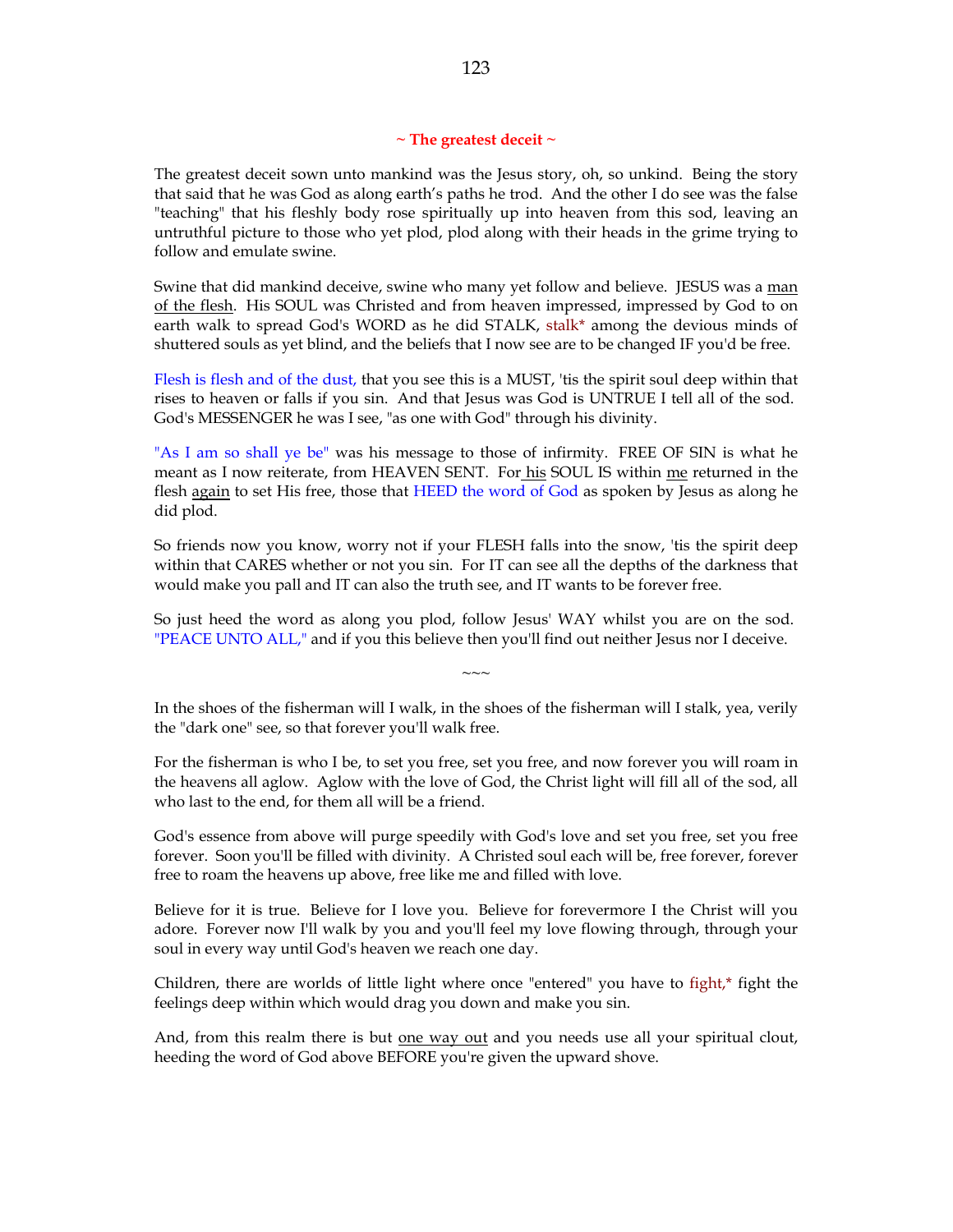Yes dears, 'tis the world you are in, you needs SEE THE LIGHT before you can win. BELIEVE in the land above, where you cannot enter unless filled with love and to ATTAIN THIS, you needs purge the past, pay past debts at last, at last, and to clear the debts from the past you needs REAP, BEFORE being free at last.

Please believe for it is true what this old soul is telling you. For if you SIN as along you go, negative energy WILL within you grow. And, you'll struggle on and ON and ON, maybe an eternity a'fore your race is won, and the COMPOUNDING PAIN you will feel WILL CONTINUE, and you will more reel.\*

Take a deep breath, say "I CAN SEE God's CLEAR truth and reality, that to aspire above, I needs be peaceful and give with love." Every soul is through God intertwined; those that see this not are truly blind.

The Lion roars, the Lion feeds. Slowly but surely his anger breeds great power of deepening night, so let's prepare now for the final fight, the fight against dark forces within. Powerful forces that would make us sin, and these forces would drag us down, down my friends so we would drown.

Please I ask of you, BELIEVE, for I am true, true in truth for our God above, true in the WORD of "GIVE WITH LOVE."

That I despise is for sure true, despise the evil that shows through, for this evil the other half BE, yes of God and also me. So heed me I ask of you, show you have the strength to be true.

True to the creative God of love who would have YOU join Him above. I will TRY this I know, to forever the truth sow and I see to set all free must I THE CHRIST once again be.

I AM the candle, the candle of God returned now to SHOW THE WAY to those of the sod, and the LIGHT streams out from within, being the:

# TRUTH OF THE WORD and "FOLLOW HIM."

HIM being the Nazarene from long ago, a simple man whom God's truth did know the truth of: "To all, Give with love, and TURN THE OTHER CHEEK to aspire above."

So falter not when you look at me and but a simple man of the flesh do see, for the TRUTH is the SOUL WITHIN that KNOWS THE TRUTH, and how to win.

God speed, please see the truth. From needy brethren stand not aloof, and now the LOVE OF GOD ABOVE flows to YOU with all my love.

CHRIST THE KING lives again, His truth is not in vain. HEED THE WORD AS NEVER BEFORE if you'd reach my heavenly shore. Peace, non-retaliation, mercy, forgiveness, compassion.

I AM THE CHRIST, heed the word of God and your journey won. The voice of the KING will flow through, for the WORD of the King is true forevermore for those that believe the TRUTH this soul doth weave.

Give with love to all who come to the door, MY light is within them ALL for sure. Those who have COURAGE in this race WILL BY ME be given a very special place. I AM the Paraclete, the Christ.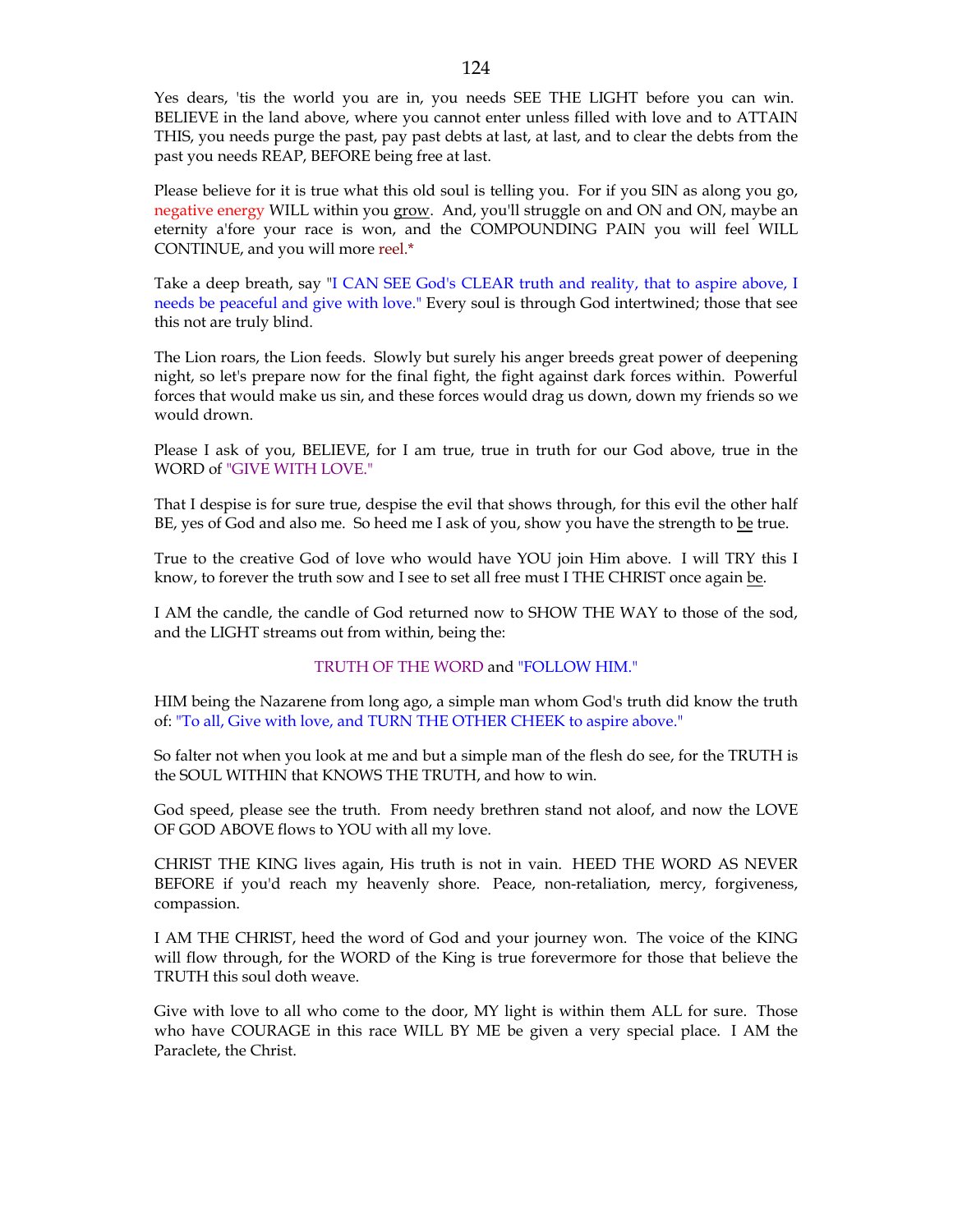# "From out the ashes will rise green and gold yea, verily all souls courageous and bold."

God's earthly messenger is who I be, returning "now" to set all free. Those that believe that I HIM be, remember Jesus  $\underline{then}^*$  the name the key\* be. For in the belief you'll seek my star, CLEANSING with its loving power from afar, and you'll stay SANE in all you do and help your needy brethren to quicker pull through.\*

## I LOVE YOU.

In the name of the Father and Mother I pray: "Sweet Mother divine, outpour please your essence divine, let it swiftly purge out the evil within and allow your loving wisdom to flow in. Swifter and swifter let your love flow so that it quicker does in every heart grow. Let all remember the cry of the dove to heed God's wisdom with all their love, AMEN."

Children,\* brothers and sisters of mine, I speak again\* one last time. Please HEED the word of God so never again will you on earth plod. Some of you are from the past, yea verily incarnated from below\* to face the blast.

You'll feel the FURY of those below who needs make YOU the truth KNOW. What you did to others see, in the past, and it must be that you now FACE what you did do, so now show to God that you CAN be true.

"Die" in calmness if you can then you'll see God's divine plan, for in truth, you will KNOW that ONLY PEACEFUL SOULS can "upwards" go.

You'll feel the fury of the past released now in the satanic blast, truly souls from out the past are released by YOU at last. At last released to REAP, aye out of the darkness they will make you weep so remember, HEED ME, ONLY THIS WAY will you forever become free.

There IS a heaven, a wonderful place but you CANNOT get there if you wield a mace. How many times must I so speak BEFORE you'll believe it's a place for the strong\* not weak, for 'tis the STRONG that stand calm, believing God's heavenly balm. So believe me, I ask of you TRY to God's WORD BE TRUE.

> No more recriminations about the past, just prepare the mind for the coming blast.

For all the forces way down below will be working harder to your minds slow.\* The battle begins as never before, all God's children must prepare for sure, for, the DESTINY of each soul is now at stake, to fall below or heaven make.

> Decision time, "Where will I go, see the light or fall below?" Truth, now it's time for truth. See reason and from NONE stand aloof.

EVERY SOUL DOES ALONE STAND, follow not the invisible band, the invisible band of hateful men now exposed by this God's pen. Stand alone before sweet God, let him guide you as you on earth plod, for ONLY His wisdom from up above will guide you to his land of love.

Trust me children 'tis all I ask, then forever you will in heaven bask. Fight against the thoughts within that would deceive YOU into sin. Seek the star high up above, the star of the heavens filled with God's love. I bless you 'till the end.

## 125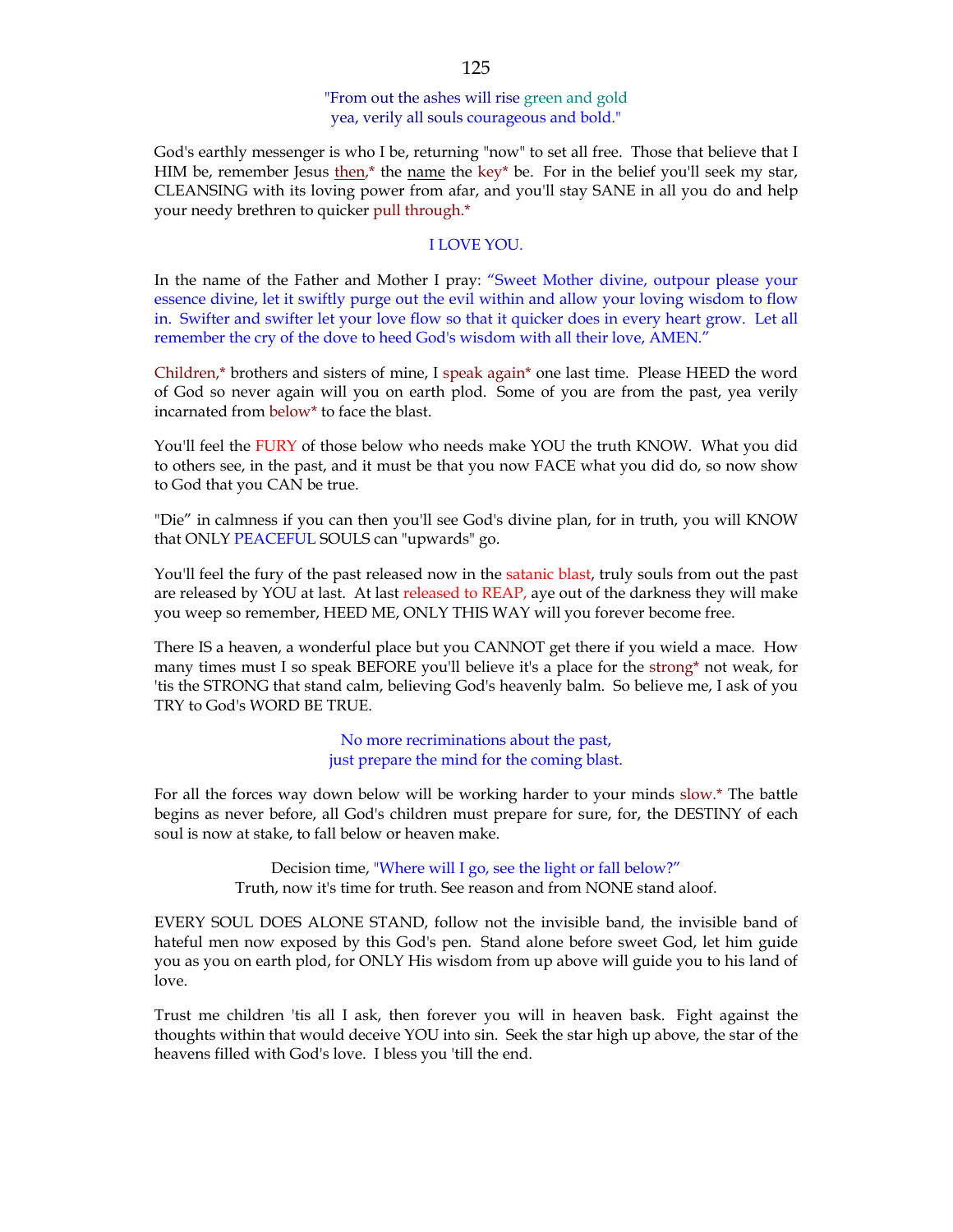# Try, please try, I am your friend.

Oh darling Father up above, have I said enough about your love. Is the "book" finished I ask of thee, or is there more to this prophecy, for only I know what's in store and I'd prepare your children for sure, so please I ask of you, if needed send more through.

My heart grows heavy and very old\* for from "below" I feel the cold, the darkness now moving up that will keep many from the last sup.

Yes many will not believe, many will THINK that I deceive so 'tis they who'll be deceived by the darkness' subtle untruth, weaved, but I know I must stop and for a moment shut up shop,\* otherwise the book will never printed be and already many fall below I see.

Thank you Father and Mother too, I will forever be with you. I am lonely this you know for only I the whole truth know. There are a few friends who with me walk but from the final truth\* they may baulk, so we'll see what's to be. I'll forever try to keep souls free.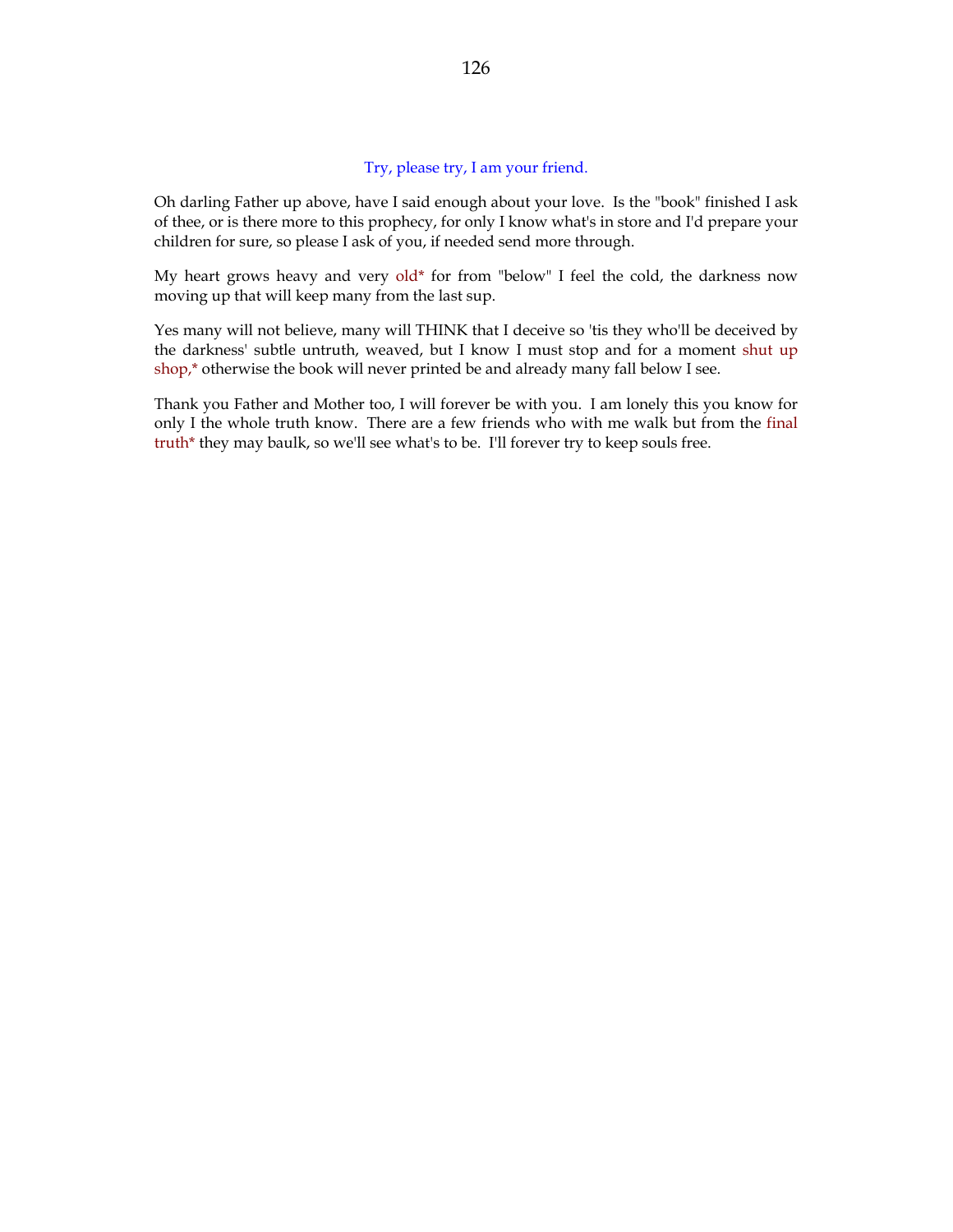To angelic men,\* I now write with their pen,\* and from my soul do I speak, a soul old and very meek. "Thank you for coming through,\* thank you for being true, thank you is all I can say, thank you from me forever and a day.

I will remember when I'm back with you the difficulty you had in "coming through," for my simple mind of the flesh made it difficult for us to enmesh. But I feel all was well done, we'll fortify many in the coming run."\*

So maybe now I can rest for a while before MY coming test, for once again must I stand naked, and alone, and face the band, aye the band of hateful men who'll be aroused by this pen.

But matters not I do see what happens to little old me, for the MESSAGE I have sent OUT and NOTHING NOW can deafen the King's SHOUT.

Bless you all who heed me, my truth will set you free for 'tis but the word of God sent from heaven to you of the sod.

Now once again is my heart besmote for all the truth that I have wrote, for now the time for peace is done and once again my soul on the run. For 'twas said on a cloud\* I'd come see, but as a thief in the night was it to be.

For fifty quiet years was I hid away but now exposure has come today. To be scoffed and scorned like never before, that I see is for sure.

Ridiculed by the pompous poor,\* and the hateful and greedy will knock at my door, and if God wills it once more I'll stand and be the victim of the satanic hand, but if it's to help you, I'll it do that's for sure, if it will 'pull' some through.

So, steady on lads, please give me a go I mean God's truth that I do sow. Peace, nonretaliation I say to thee is the ONLY WAY to become free.

Godspeed. God bless. I say to you, let's show to all and God we're true, let the mighty angels who stand by your side help YOU to be elevated above anger and pride.

> Sweetness summer wine, outpour love divine. Let truth shine forevermore 'till ALL reach your door.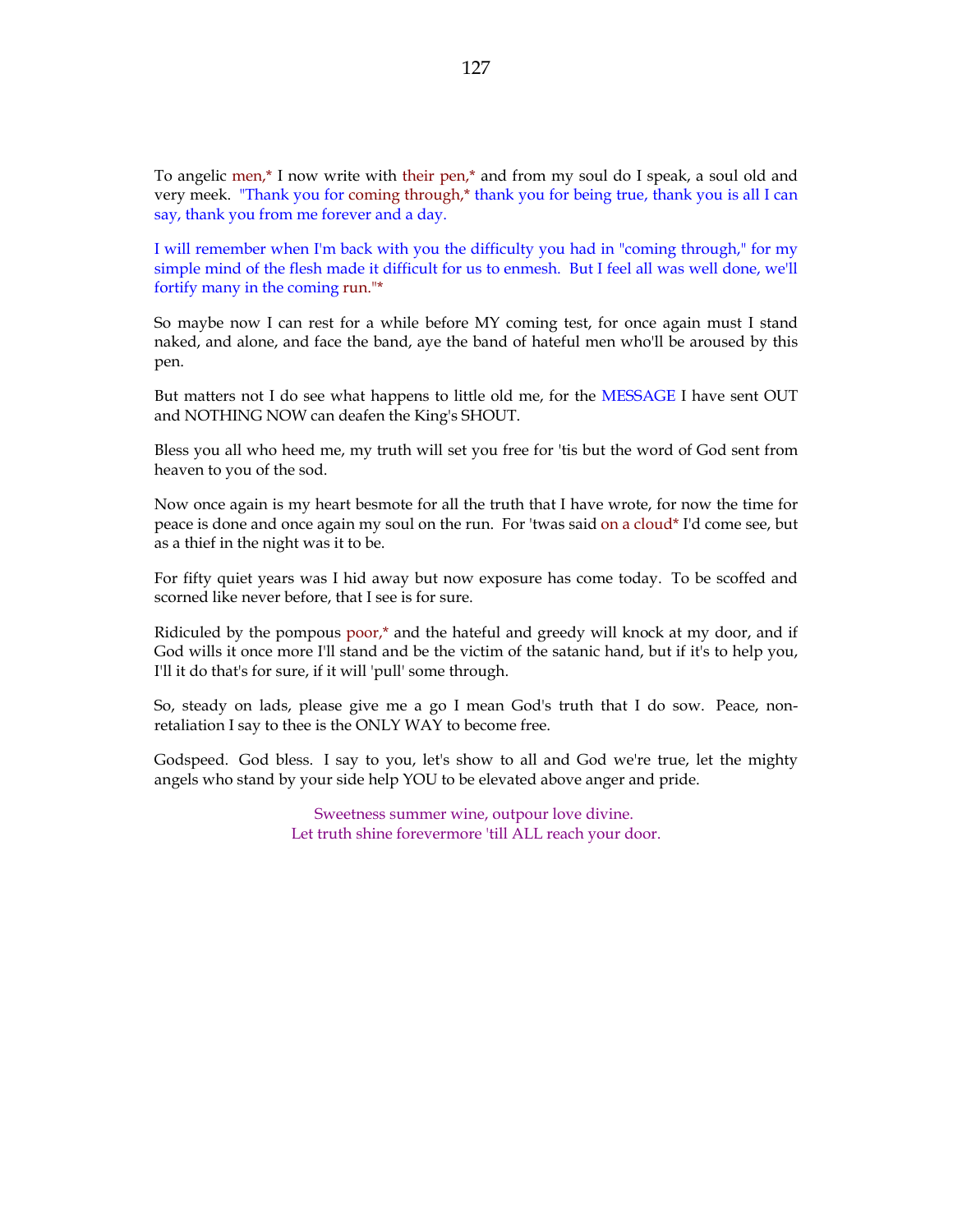### **~ All are duty bound ~**

Children of God high blessed, from now on you are all DUTY BOUND IMPRESSED. Heed the WORD as you see it flow, heed the WORD, let wisdom in you grow, the knowledge that be, knowledge to set all free.

Our God depends on you so please show HIM that you are true. Fortitude is a must, in your faith must you trust. Blessings from heaven will flow more and more as you "grow," grow taller from your deeds, grow taller as your heart bleeds,\* bleeds in compassion and love for the children of God above.

"LOVE" children, 'tis the only way. Give them love and help them pray for they will swoon from what they see and their senses will make them reel. Bless them and hold them tight, encourage them by day and night, help them to hold on to God's wisdom flowing from you.

DUTY BOUND we now all be so lift up your minds to the star that be the guiding light of God above, filled with the forever love of the dove.

Blessedness on this night, blessedness for I am right, right in what I needs DO to help mankind PULL THROUGH.

Stand tall fearlessly, this will help many become free, they'll know I am true, true to the Word shining through, for the word His be, our Creator the God that BE.

I'm strong deep within, stronger than any sin. Temptation can me not reach, this I must SHOW not only preach, so TRY ME, this I ask, set my soul to task.

Quickly now the time will run and many soon to fall undone so friends of MY breed, fortify your souls with all speed.

Foolish will many be not believing what I see and they'll amble on and on and on, daily more blinded\* by the dark one.

So try please to see the truth of the Word, and stand not aloof. Watch your actions as along you go, don't let your actions slow.

 $\sim\sim\sim$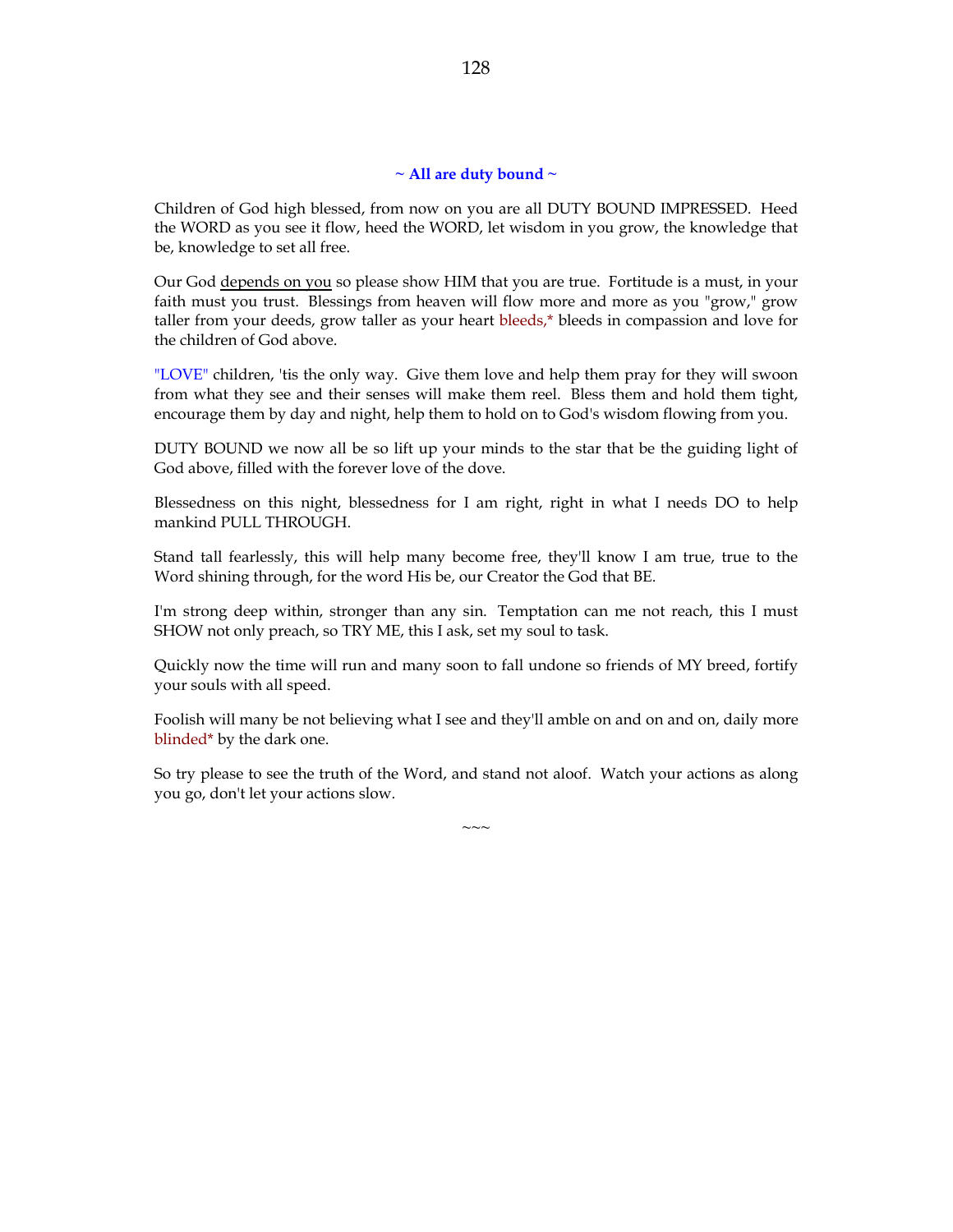# **~ Thief in the night ~**

Would you like to know HOW I came as a thief in the night with no name, how it felt to awakened be from a sleep in which I dreamt daily. Dreamt of a world free of sin, dreamt of a world I could live in, dreamt of a world that was free, dreamt of a world free of misery.

And I BELIEVED our Lord God, our God of love, as along I did plod for I was a man with no name, knowing not one day many would call me vain, and the man Jesus was close to my heart, I asked him daily not to depart, depart from the minds of his good men I knew I'd meet when called by his pen.

But, the wielder I did not know would be me with God's truth to sow, for our Lord God bound my mind with the world's sin, oh so unkind. So I would know and pain feel, and inner loneliness would make me reel until that one day God released me, and 'tis now this day that I can see, see again who I be, the same soul who stood at Galilee.

But, as yet my hands are bound by God UNTIL ALL HAVE FOUND, found their truth deep inside, whether to rise or downward slide. 'Tis why I now say to thee, 'tis the time for believers to be, be saved by their BELIEF, 'tis why I came like a thief for, if I'd come like a shower of rain, even non believers would believe my name.

> So now 'tis but a test, to separate the BEST who God see and believe, from the ones who yet deceive, fight, and disbelieve.

As we NOW choose we are freed, those that choose light, of their sin that did in feed. Those that choose darkness compound it more and they will fall, that's for sure.

Try hard like me for once I too was not free, 'tis only now once again I can do all God asks, which God asks you too, for we can all blinded be, thinking\* that we are free.

> Only AWARENESS can show the way, the way of our **deeds** every day.

Sweet friends I've talked enough so now you do your stuff. Let YOUR CANDLE burn bright too, see how many YOU can pull through.\*

Sweetness I love you, sweetness you're so true, sweetness to our God above who tries with ALL HER LOVE. Her wisdom does She send forever down this end so now we down this end must show we appreciate a friend.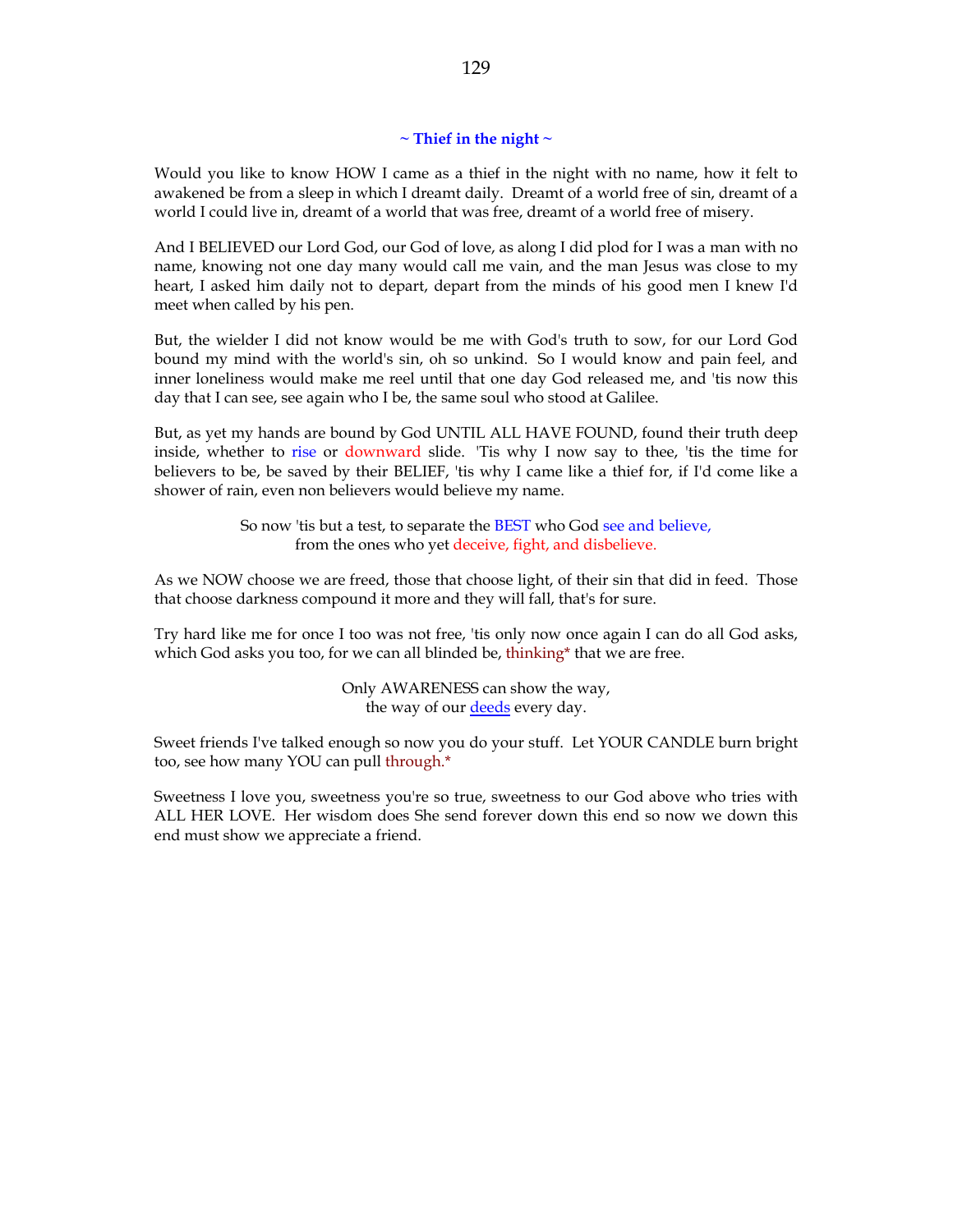## **~ The House of God ~**

The house of God be His children from every land across every sea. Those that heed and abide by His Word, SPEAK TRUTH, and WIELD NOT THE SWORD.

This prophecy inspired by God is for ALL HIS CHILDREN of the sod, of every colour and every creed, even those still filled with hatred and greed.

For it will help ALL OF YOU reach heaven if you TRY TO BE TRUE, true to the wisdom now flashing through from GOD IN HEAVEN, through me TO YOU.

His Angelic Hosts reach to the Sun, they will ensure that all is DONE, so prepare now for the heavy load for now we must reap as we walk the road. Heed the prophets from long ago. I now the simple truth sow. Christ the King lives again and His truth, God's, was not in vain.

The WORD OF GOD is the name of this scribe who is not in vain. The TRUTH OF HIS LORD echoing from above must be heeded by those who'd see the dove.\* Those who heed NOT this call of mine will NEVER REACH my land divine.

My light and truth reveals me returned as a "thief in the night" to set MINE FREE, NOT those who to a religious club belong, NOT those who say "I hear Jesus' song," NOT those who say "I see the light," ONLY those who **SHOW** MERCY guides them in the night.

For, 'tis only by DEED you are known, NOT by the truths you say you have shown. So my friends, I write this to thee for now it's time to show - - -

#### IF you hear me.

"HEED THE WORD" is the cry from above, "GIVE TO ALL with all your love. Forgiveness and mercy to the fore, turn the other cheek to reach my shore. Now the time and now the place, time for testing the earthly race."

"Believe it children, follow me, 'tis the way to be forever free, and now, as in every kingdom under the Sun, on Planet earth will My will now be done. Any that heed this call flowing free will for all eternity become fully free."

> "O sweet Mercy, Compassion too, I your God love you true."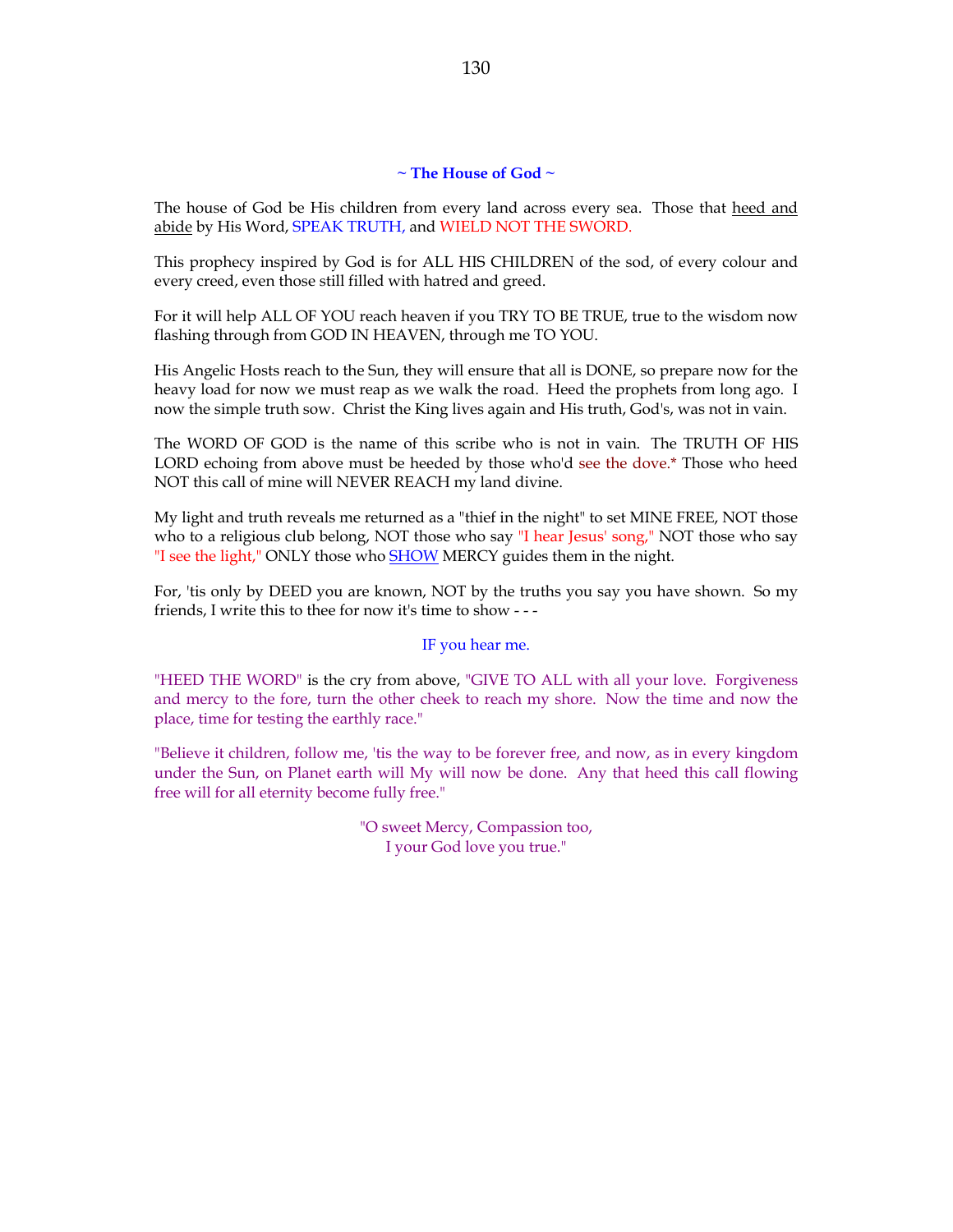## **~ Healing ~**

HEALING dear children is the easing of pain, whether mental or physical it's all the same. Emotional turmoil deep, deep within, this too children can be painful sin, for it all arises from negativity see, negativity clouding our reason this sometimes be, and as these negative feelings arise inside, they twist our thoughts and we others despise.

We're proud and vain, and selfish too, arrogant and lustful and greedy too. These are the forces that make us pain feel as we walk the road on the spiritual growth wheel.

So healing is but UNDERSTANDING see, understanding in the soul to set it free, free from the pain it drags all the time in, whenever the soul weakens and gives in to sin.

So understand please what first needs be done, understanding, forgiveness and compassion, to all under the sun, for all those suffering deep trauma see, are poor souls deeply trapped in negativity.

And, they need LOVE is what I say, love and understanding given each day, so reach out and touch and with them pray.

Teach them the Star meditation to clear negativity away, for powerful forces way down below, negative thoughts in their minds do sow and these "whisperings" of fear and hateful ideas, need to be overcome by Jesus and His peers.

For His love can guide you too, in thought, and word, and gentle touch too. 'Tis not the physical we work on see but the crying soul longing to be free so understand as you go your way, reach out to all and help them to pray, and angels of light will gather around you for in spiritual essence will they work too.

## **~ Meditation ~**

MEDITATION is a way in which we pray, pray for deliverance to come our way, deliverance from our inner sin that traps us on earth and strives to not let us win, win that freedom forevermore where we will in the heavens soar.

So in the meditation I teach thee, you'll be reaching Jesus who'll set you free, for the road you walk and have in the past, may have been tortuous, but won't forever last, and the REAPING now coming our way needs be done before our Karma clears away.

So the meditation on the STAR OF BETHLEHEM be the only way to keep your souls free, free from STRIKING BACK and "sowing" more negativity when you're "reaping" for what you did before and clearing debts see, and our LORD GOD high in the sky will wipe your brow, and your tears dry.

So, thrice daily I ask of thee, DO HIS MEDITATION and HE will keep you free, and teach all that you now meet, how they TOO can stay on their feet, and our LORD GOD high in the sky, will bless YOU forever that you did your best try.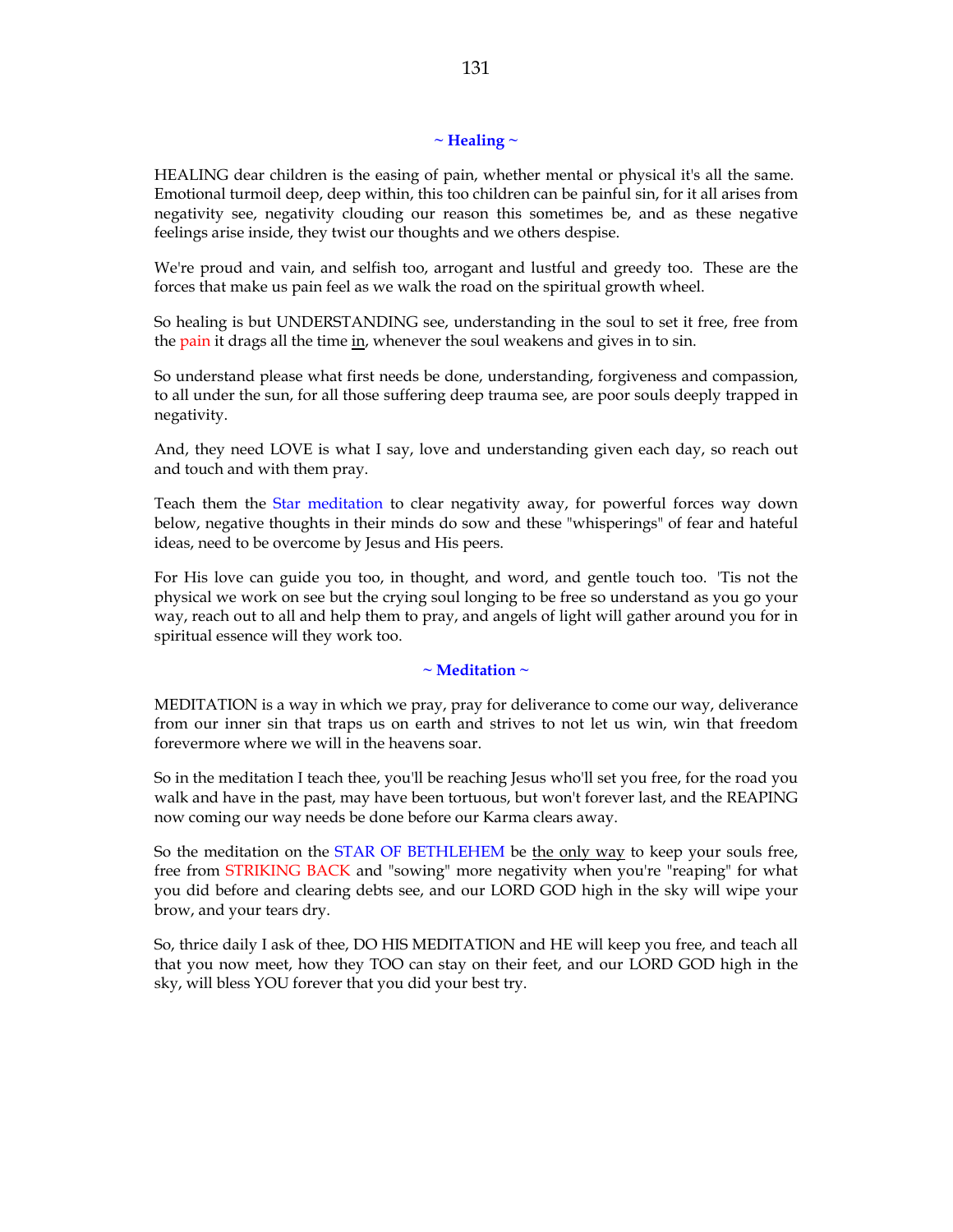#### **~ Lust - Desire - Love ~**

An understanding on LUST, DESIRE and LOVE, I now send you from above. For our dear Father would have it be, that the truth and reality you see more clearly.

Lust is a force, a lowly force that can a soul from God divorce, pain and purpose behind the thrust. That it take\* and satiate is a must.

So with lust a soul cannot think,\* turmoil is close and sanity on the brink, and that soul can fall\* for sure from what it "does" to the needy poor.

As for DESIRE, 'tis a feeling much higher, a true positive feeling that is pure desire, and this feeling accompanies love, yea, truly sweet love from above.

The love that flows through with share and care is the "I love you" let us our souls bare, the caress and delight do "togetherness" prove,\* the word "sex" is just the togetherness move.

So sweet children please do see, 'tis the LOVE I seek to unfold in thee, for when two LOVING souls unite and entwine as ONE, then truly God's love in both is undone.\*

So seek deep in your hearts I ask of thee, understand all forces unleashed to be free and ALL the negative ones now more to rise, feel and experience, but DON'T others despise.

Just control thoughts that "come in" when you're "feeling" the negative sin, this way you'll be happier and sooner free and won't sow pain that will come back to thee.

When all lowly forces<sup>\*</sup> are cleared and souls are free, then ALL positive emotions will be EXPOSED IN THEE, and ONLY these positive emotions will remain, and truly forever you'll abide in my domain.

For, the light of love through each will shine and you'll know the Christ light is love divine, and this light of love in each will flow free, then and only then, will you see God's pure reality.

> The PURE share and care and "I LOVE YOU" is the communion of truth between two, and the PURE communion of truth between two

IS the reality of God flowing through.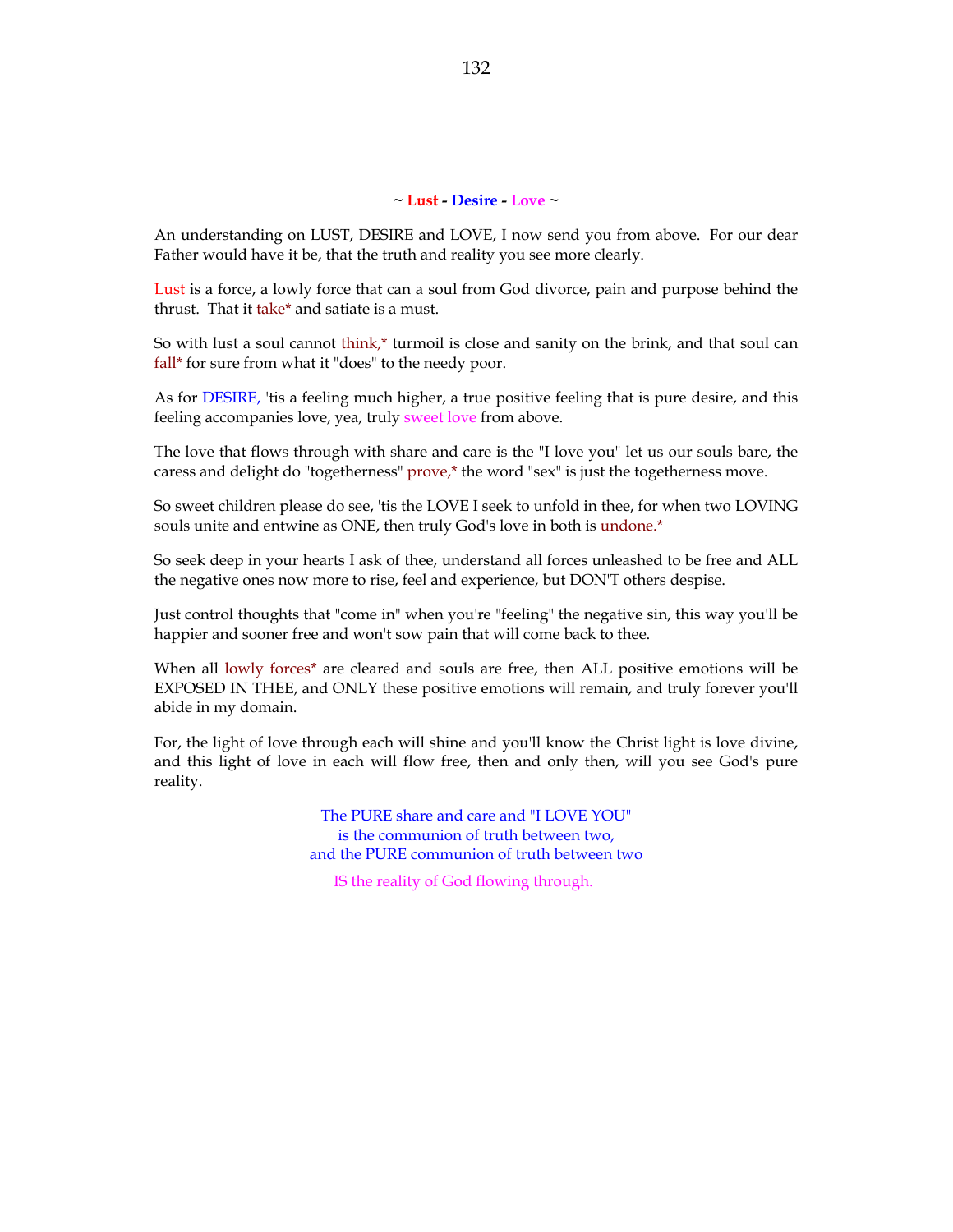# **~ Work for food ~**

The time will soon come when all work is for FOOD only. There will be greedy "takers" and caring others helping the lonely. ALL PARISH BELIEVERS in our God above MUST NOW HEAR His message from above.

GIVE WITH LOVE TO ALL I SAY and help with COMPASSION all who come your way. "Buildings" and "Churches" are things of the past, just get out and HELP the needy to withstand Satan's blast.

Every GOOD SOUL a counsellor be, an APOSTLE OF JESUS for all to see, and LOVING Church ministers shall also be, and guide all in prayers and pass on His blessings see.

Tomorrow is too late for those that BELIEVE son. TODAY IS THE DAY all of the above must be done. The star meditation must be shared by all, this way they'll be stronger and will not fall.

The morning star with light from above, fills the heavens with deepening love. "Seek me, seek me," I hear the call, from loving angels who guide you all.

"Seek the star that shines so bright, seek the star with its heavenly light. Seek the star as it shines above, seek the star, draw on it's love for it IS the symbol of the king, it is the symbol of His ring, the ring symbolising His marriage to God, showing His eternal guidance to those of the sod."

And the star has risen high, higher than the others in the sky, and this star is filled with HOPE, extended to you as a golden rope. Seek it out and be lifted up so that forever you will sup in the heavens high above with your brothers and sisters in the land of love.

> Jesus, Jesus, I see your star with its loving power from afar Jesus, Jesus, please be with me fill me with light and set my soul free.

ALL who this book read will receive God's blessing through my seed. They need not believe all I say and probably cannot until another day. All it is I now ask is for them in the light of TRUTH to bask, for in reading what I say will they help themselves and others another day.

For swiftly now, time will more RUN and e're very long the planet falls undone, not undone in totality, but people losing their spirituality. And thus, being spiritually deceived by the satanic web now stronger weaved, and, for a time the light will be less, and 'tis the UNDERSTANDING I would on you impress.

So friends who do not FEAR to my message read I call you NEAR and bless you if you come my way, for all now need to know the NEW way to pray. The way to FORTIFY THE MIND against unseen forces oh so unkind, and those who follow MY WEAVE will SEE the ultimate light and God believe.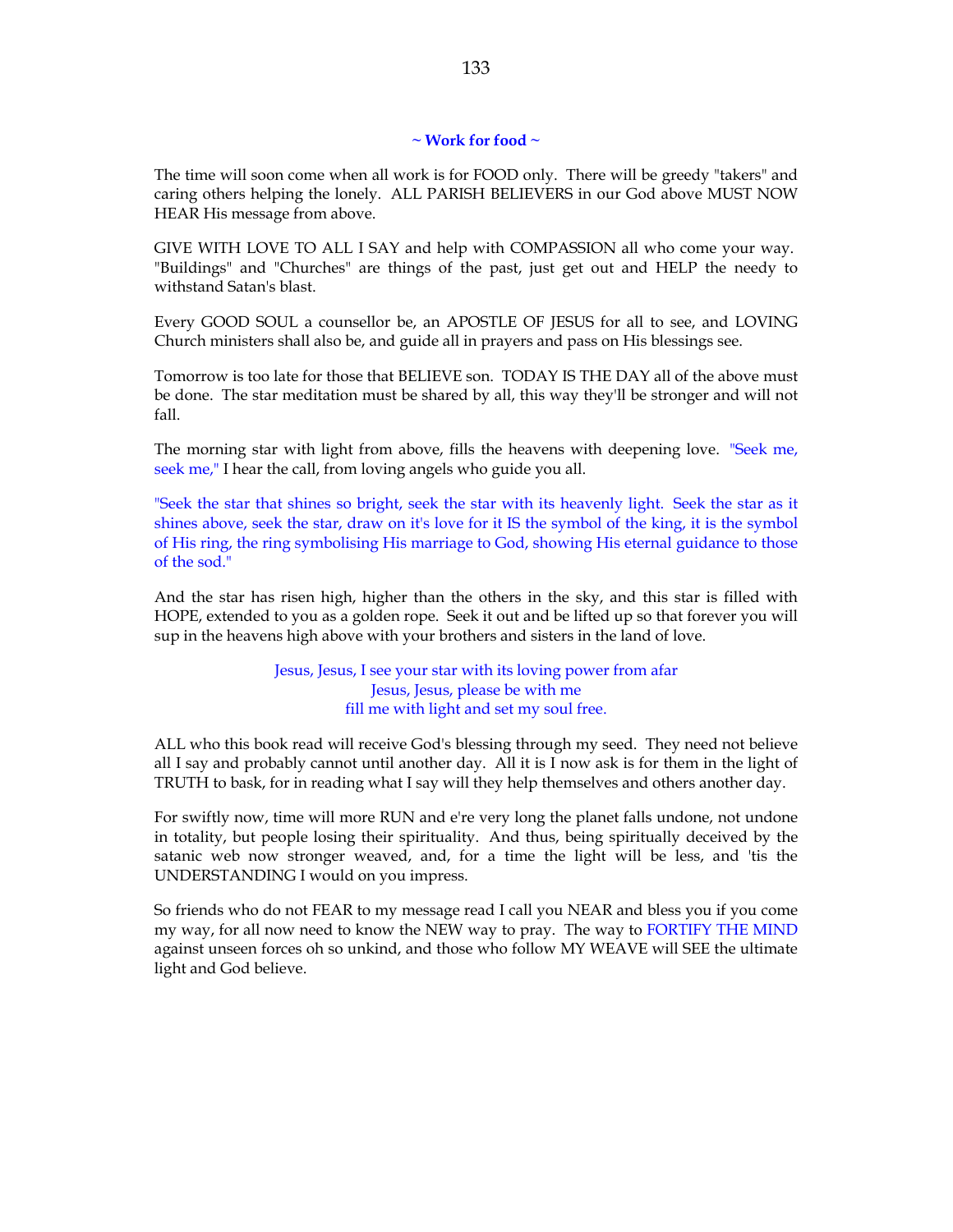### **~ All religions OF God be ~**

# Islam, Buddhism, Hinduism, Christianity. What is at the loving CORE IS God's LOVE for sure

CHILDREN, 'Tis I your GOD who does speak, calling out through Terence to all who SEEK my wonderful kingdom up above, verily the kingdom of Christ light and love.

Heed my call now via this pen, Terence the man IS my foremost of men. Only those who now my call HEED will forever and ever of inner evil be FREED.

Lay down your weapons IF you believe that the WORD OF GOD does not deceive. Teach all your children, and you of the frock need teach this WISDOM to your erring flock, for NONE but NONE yet teach this truth, and JESUS died to show you his PROOF that ONLY in nonretaliation do you become free, and ONLY when free will you join ME.

All the churches made by men and their ministers are called by this pen. Tell all the soldiers who now go to war what for THEM lies in store, for they will FEEL what they put OUT. They'll feel the pain that they mete out and if they DIE as they others abuse, then eternal freedom will they LOSE.

There is NO reason to defend a home that is being savaged by others that roam. Just walk CALMLY and with quiet in the night, TRUST IN GOD THAT ALL IS RIGHT for if you suffer it is how you pay for what you did to others, another day.

This is TRUTH that is for sure and there is ONLY ONE WAY UP TO MY DOOR. FOLLOWING JESUS, and walk as he did, it seems his message is yet from you hid. He died in peace and calmness for sure to show YOU NON-retaliation and more.

HEED now what I say to you, Terence the CHRIST is a soul TRUE, and this last message now via his pen must be heeded to avoid Satan's den. So all leaders and teachers of truth, teach all yours to not stand aloof, aloof from their brothers, the needy, the poor.

Compassion and mercy is to be shown for sure. Bless you ALL who believe ME, I AM THE LIGHT TO SET YOU FREE. Hearken now to this final CRY that will call no more from out the SKY.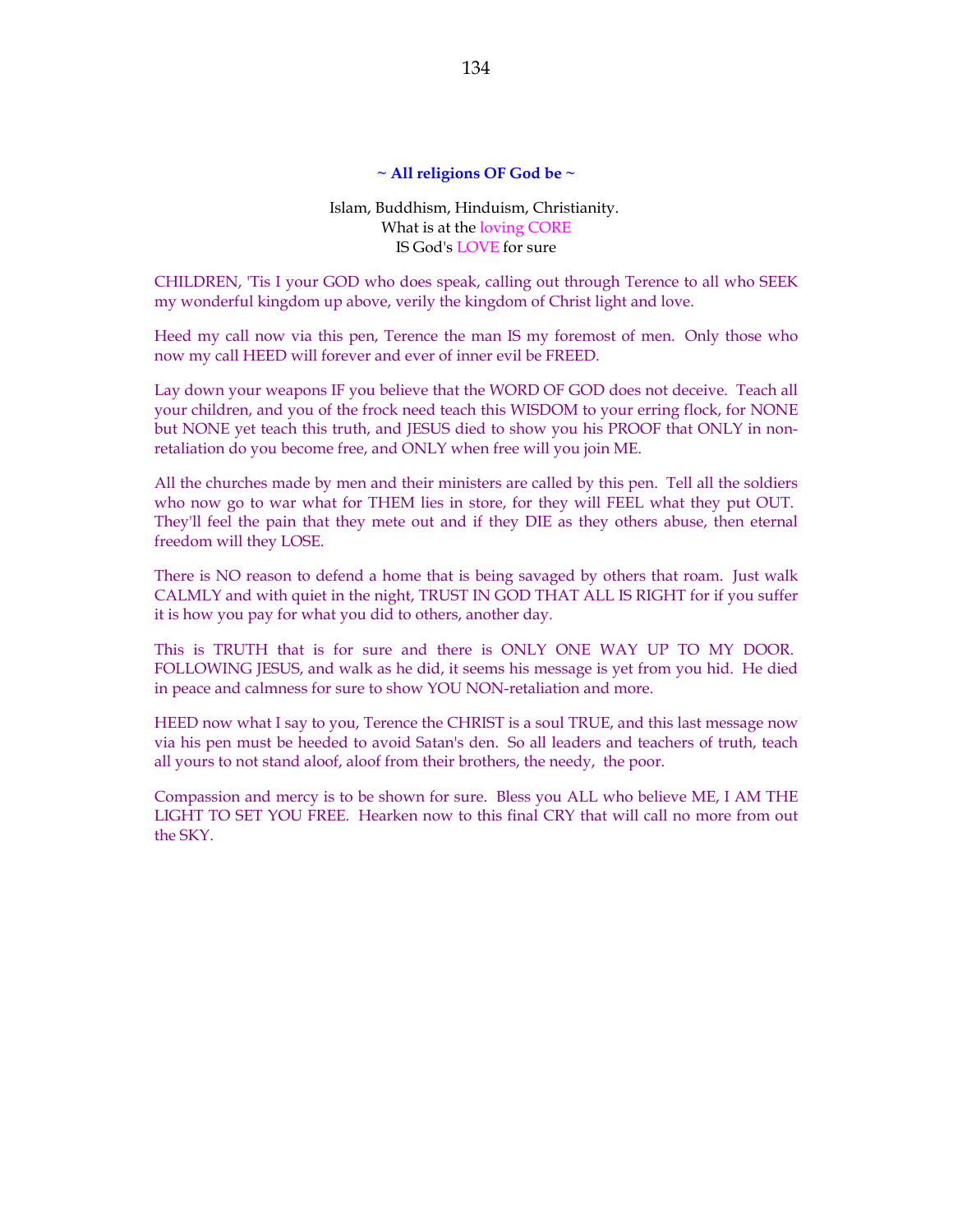## **~ The Risen One ~**

I am the One from "before" who has "arisen" for sure.

So all now must heed this pen, that is, the one by God chosen in this last task to help humanity the "dark one" unmask.

For this dark one is very cruel and over sinners is now to drool so, to all men true, yes, I mean you and you, read my book The Last Prophecy, its infinite wisdom will set you free so that all humanity you can help, as they are "decimated" by the satanic whelp.

For now compassion and love divine must from you to them entwine. My lovely sisters so beautiful and true, my lovely brothers who stand tall too, tis to you I now "reach out" with my book, God's FINAL SHOUT.

All who this read are asked by God to with all speed;

"Pass the message on about the book of HOW the race is won."

Don't just put it away thinking "I am now okay." God does see all, prepare HIS OTHER CHILDREN for the fall.

## **~ Walk your own path ~**

Christ is here, Christ is there, will be heard when this book is laid bare. Worry not where I be, go your way and HEED GOD'S WORD I say to thee.

ONLY heeding God's Word will get you above and you'll be helped by my star filled with God's love. So seek me not out I ask of thee, go your way and HELP THE NEEDY.

IF YOU BELIEVE the new truth I sow, heavenly hosts will around you flow, and they will guide in all you do, and from God will greater wisdom flow to you.

### **~ God's Judge ~**

YES, I have returned as God's "Judge" to against "dark souls" place a smudge so the Reaper can also "see" what to the "smudged" will now be, be done before all eyes so all souls become quicker wise and learn what they put out RETURNS and does them clout.

So to you, you, and you, the thousands I've been writing to, wake up real fast, good days now will not long last, and as I Judge you, 'tis God saying to you :

> "Son do you not see the way you go" Son I your God say "Go slow."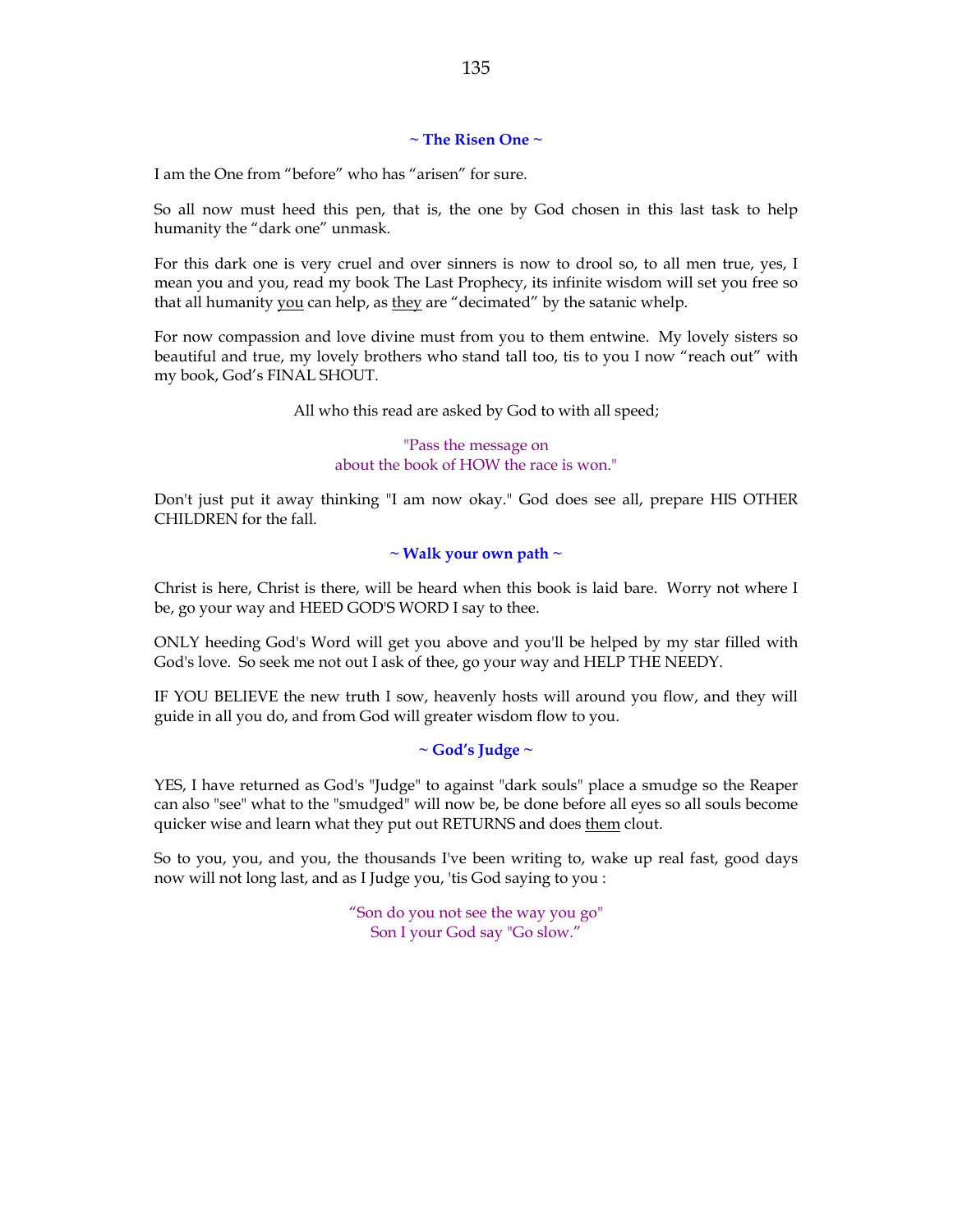What I do, I do for the light GOD in heaven.

What I do is what I write, for GOD in heaven.

HE is the ONE who inspires my mind GOD in heaven.

HE is the ONE to guide all mankind GOD in heaven.

HE is the ONE who holds my hand GOD in heaven.

HE is the ONE who outpours His love GOD in heaven.

HE is the ONE, the one to trust GOD in heaven.

HE is the ONE for whom I'll die GOD in heaven.

HE is the ONE, the one and only GOD in Heaven.

HE is the ONE who sends His love GOD in heaven.

HE is the ONE saying; abide with Me GOD in heaven.

GOD SPEED.

This ends the basis of the original book "The Last Prophecy" published in 1989, that has been incorporated into this final edition of:

The Testament of Truth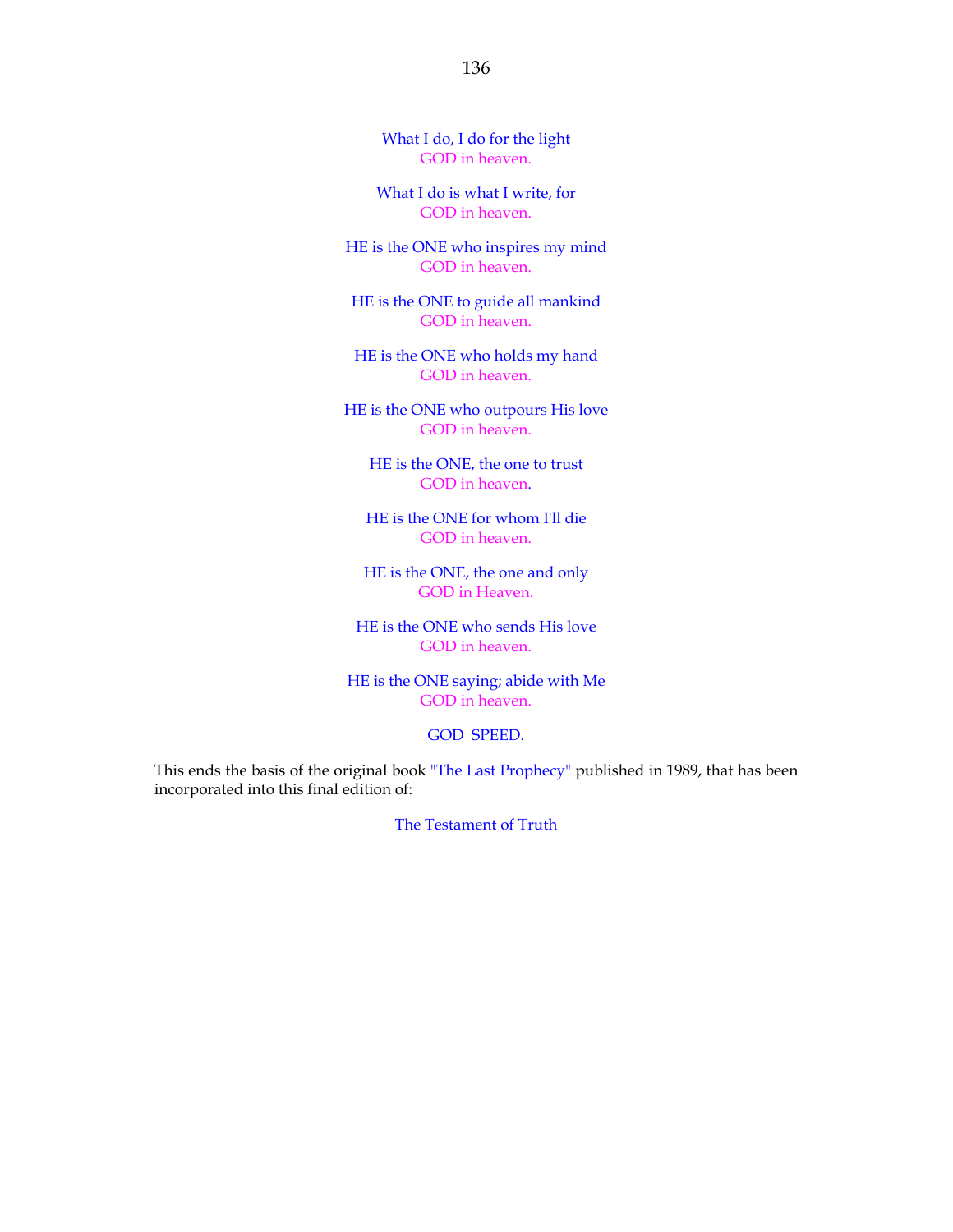My dearest friends, most of the preceding communications from our loving Source were received by me prior to 1990.

Subsequent to this, I have travelled far and knocked on many doors with not only this message, but by the means of thousands of epistles written to individuals and groups over the last seventeen years. This brings us up to date, the latter part of 2007.

Prior to this time I had also written two books "The Visions of The Last Prophet," containing a few of the many visions seen by me during this life span, and "The Last Prophecy," that has now been incorporated within this book.

From my forays into the modern world of "religious beliefs" of the many, different 'Orders,' it is apparent that all revere their past leaders and 'bow' to the rules and rituals of the institution, rather than by simply going their way with God as 'head of house' and conforming to the code of conduct command from our loving God being: "Love one another."

Also, it is apparent that all religious elders believe and teach falsely that IT, the "act" of killing another either in self defence or killing one who is evil, is within the 'defensive or punitive' parameters of their religion, and thus acceptable to their Creator, in that they can avoid the Law of retribution and still reach the Promised Land. (Heaven)

This greatest perpetrated lie is the one to most likely result in your soul falling into the depths as you retaliate when confronted.

I have found that my projection of being God's earthly messenger to have been received with scorn and ridicule by many professing to be Christians, and many others.

However, it is through their utter disbelief and non-understanding of the truth, and in their very denial of me that God's angels have responded with some of the communications in this book and other "Epistles," and have thus been able to shine their light of understanding onto the devious cunning ways of the "Dark One," thus exposing how humanity is so easily deceived and all are erring.

Of the utmost importance is the act of "doing" the meditation prayer thrice daily.

All humanity must come to the deep and bitter realisation of, and acquiescence to, the requirement of God to "Go as a lamb to the slaughter" during any form of confrontation before attaining salvation.

All humanity has been deceived, and my exposure of the ways of man as I "Judge" their misdeeds is as God's voice on earth.

Remember, our enemy is powerful and cunning and that the armour of God's "Wisdom and Truth" is needed as never before. To pass your test you need to heed my message in full.

I am sure that you will soon see the difference between a person who "belongs" to a man made religion, and one who is TRUE TO the Light of GOD of any race, and thus a TRUE follower of Jesus by virtue of their heeding the WORD OF GOD which Jesus and others brought to earth.

I reach out and touch your face, and your heart with mine, saying: "Read deep and heed, I love you." It is truly the time for you the reader to forgive and forget the past and look ahead.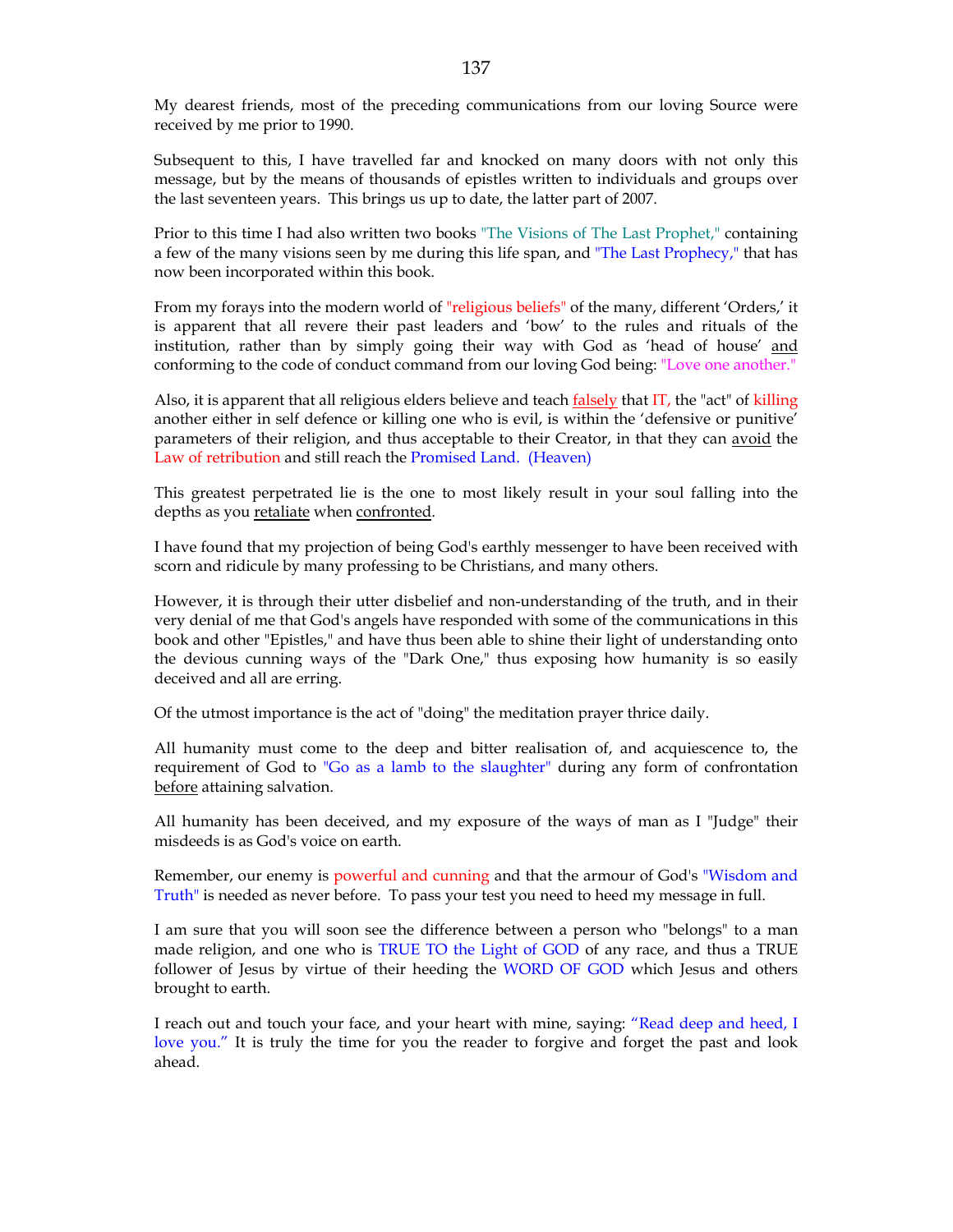No more recriminations about the actions of others towards you and yours. Sit quietly and make your own personal decision to look now direct to God within and abide in God's good counsel of "love one another."

Please now serve God not man. The spiritual reward is a "Joy" of such depth that it is indescribable. I am sure that the following communications from God will fortify your conscious minds with more wisdom.

All the pages in this book contain wisdom and understanding imparted to me by God, and God's loving angels by the Grace of God.

These pages contain understanding and the necessary information that is needed by all to fortify themselves against the escalating onslaught from "below," being another level of lower consciousness.

We are "reached" either from within our own minds, or through the hands of others in the flesh who have succumbed to demonic thoughts.

The following pages give us an understanding in some areas that have been forgotten for some ages, and could not be revealed again until this time of literacy and fast communication on this earth.

Please send any donations to this cause to your nearest community welfare group, in the form of copies of this message, dried dehydrated tinned, or fresh food, medical supplies and blankets etc. They may also need many willing extra hands. To them and their helpers, this message from the Most High:

"Bend your backs as never before, you are the only ones who know for sure what is needed by Christ of thee, and I send my love now to thee."

# THE LORD IS THY SHEPHERD THY SHALL NOT WANT.

The Welfare groups shall be my link to all the needy on the brink, to assist in every way in feeding the poor and helping them to pray. All of you, who are true, let God's love and compassion flow through you.

### God is With You.

Behold, I stand at the gate and knock. If any man shall hear my voice, and will open to me the door, I will come in to him, and will sup with him, and he with me.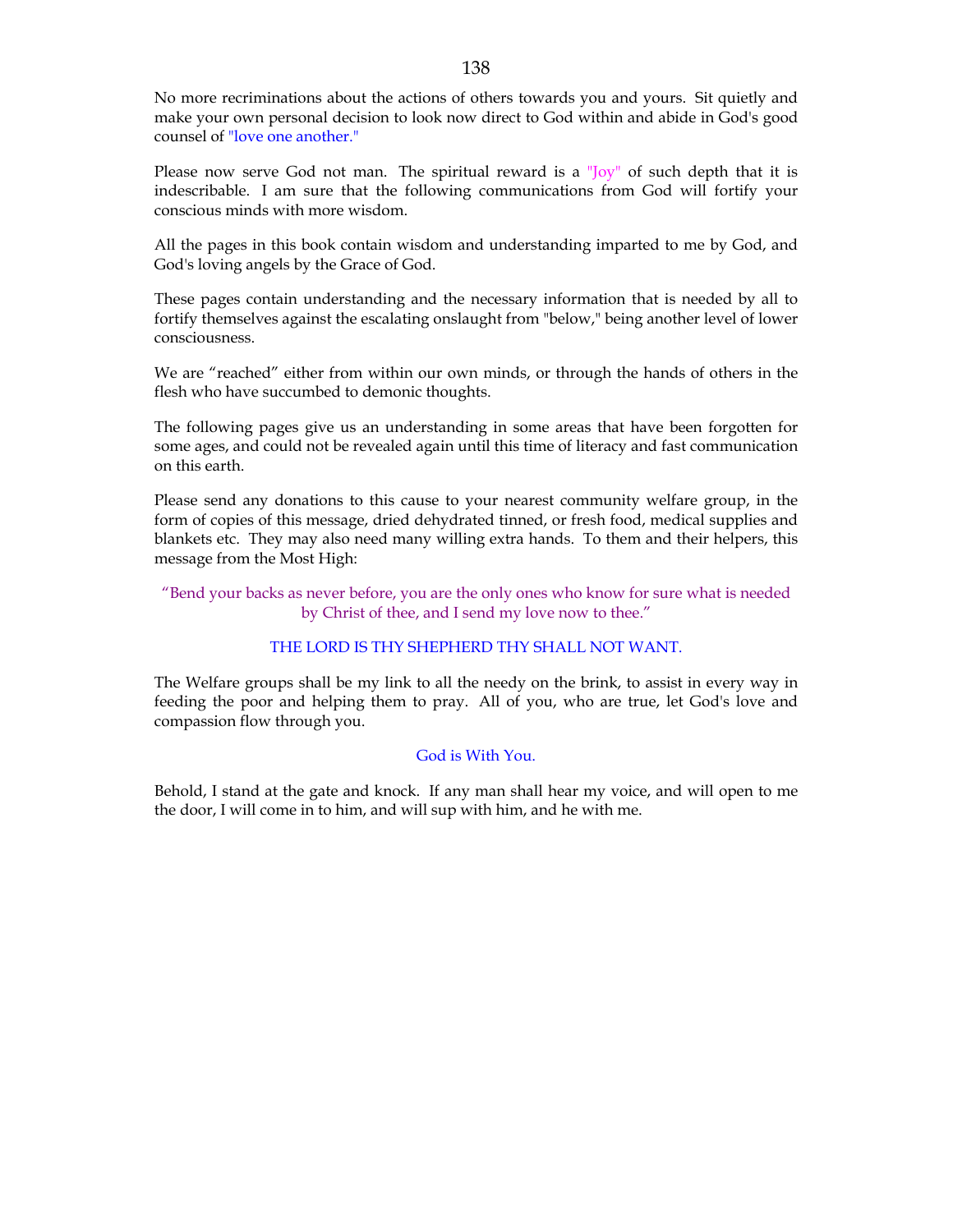## **~ To all Religious leaders ~** (Who control groups of God's children under this sun).

Many have suffered and much has been done, and many a weeping soul now seeks the Son, and all but all seek the love of God through the guidance of men\* on this sod.

So I now speak for GOD as I the dove on earth do plod, for I speak for the LIGHT and the DARK, for the dark side will now make its mark against any who it use, against any who others abuse, against any who me deny and thus make God's children cry.

For I am the truth and the way, my voice will be heard forever and a day and any who fail to my message pass on will by the dark side of God be made undone.

For 'tis this side that is the power, it is this side with eyes that red glower, it is this side that will now have its say against ALL who heed not God's word to day.

And I AM THE WORD. I speak once more in case you have not heard, and 'tis the dark side that does DEMAND that the message from the light IS the COMMAND.

Soon all to feel the Power, soon all to see eyes that red glower. Soon all who have, and will deny me, shall be consumed by fire for eternity. Not the fire of the flame, but pain, eternal coldness and no name, for into the wastelands frozen below will ALL NON-BELIEVERS soon now go.

And I for all eternity have told all to LOVING BE, and now the SOURCE, the ESSENCE OF GOD, will seek its OWN here on the sod. So all who fail to me heed I say will be made to bleed, so to you who would me deny I call out to with this LAST FINAL CRY:

Pass my message on; this is the ONLY WAY YOUR FREEDOM WON. I do not care who you say you are, you are of NO NAME if you follow not God's star.

Forget not - the Essence speaks.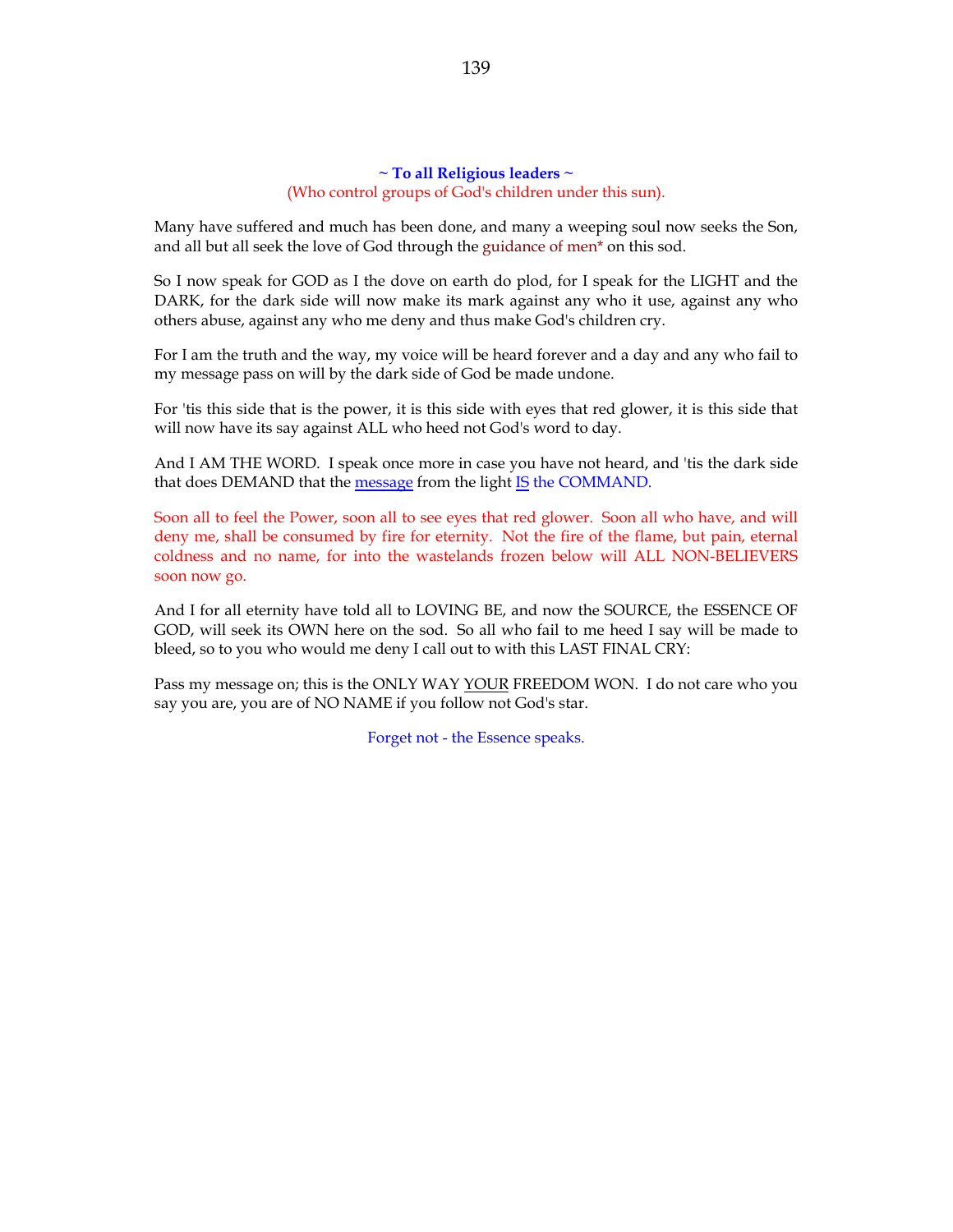### **~ Letter to Ministers of Religion ~**

Yes you ministers of the "smock," too many of you God mock,\* saying: "To share love is untrue, celibacy is what God asks of you," and 'tis thus that you God's call deny, and God's children you mentally try as you say "Sinful is sex."

Thus on all souls you put a hex,\* and through this manipulation comes "doubt." So many their love do flout in devious dark ways, fearful of being seen in loving forays. Openly must we outreach and our loving and sharing our children teach by saying "It's good to others touch, this is how we share our love as such."

So to ministers I say, "Heed my pen that does sway, for IF God's children we MENTALLY DECEIVE, then dark forces will make us grieve."

For it IS WORSE I do say, destroying another in a spiritual way. It is better to knife and take a life than to deceive another who is GOD'S WIFE, meaning, ALL BY GOD ARE CHOSEN.

ALL are God's beloved children and ANY who them wrongfully deceive will by GOD be made to grieve.

So look now to your SAY, look to WHAT you do say as you daily connive as you against other religions do strive. NOW is the time to be true, I THE ONE say to you, for ONLY ministers who compassionate BE will be elevated by ME.

Alongside you are angels  $TALL$ ,<sup>\*</sup> alongside you angels of the fall,<sup>\*</sup> and as along the PRECIPICE YOU TREAD await BOTH to see your BREAD,\* your food, your song, whether RIGHT or whether WRONG, and as the tree felled does fall, one side elevates, the other does MAUL, for as you "Pass OVER" out of the flesh, your soul as all **does** with one side enmesh.

> Will you fall to the demonic side or be elevated by LOVE and in heaven abide ?

"Your CHOICE" I say to EACH OF YOU.

"As yet very few are true"

Are the words that flow now down\* and reach up\* from those that will you drown.\*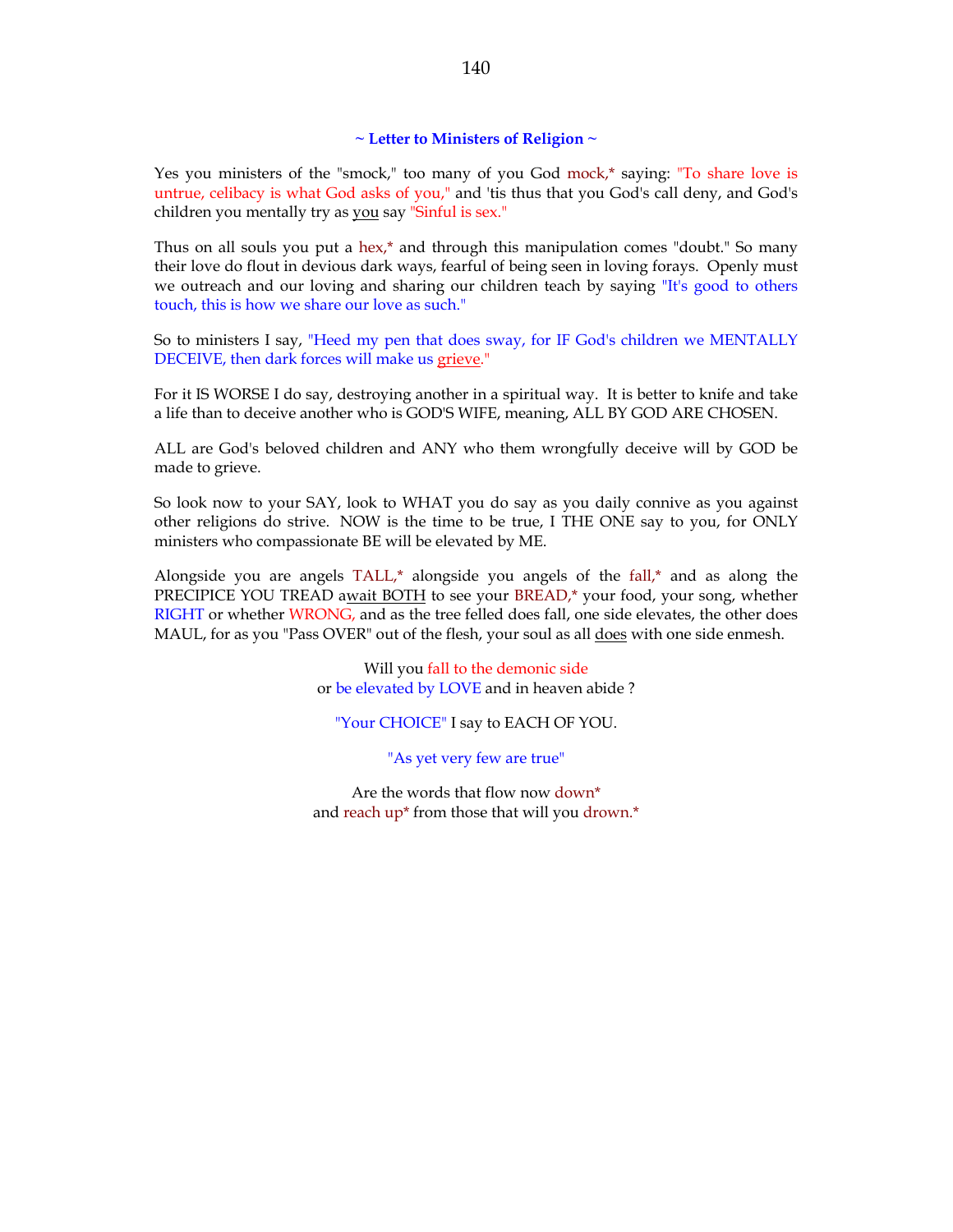## **~ Letter to All Embassies ~**

As appointed representatives of God's children, I write now through you to them, asking that my message you pass on to your countrymen so their journey will be won.

Their spiritual journey, for now you do see that the whole planet forgets its spirituality, its closeness and belief in God as every man raises his arm against the other bod, and I would warn ALL of HOW, WHY and WHEN, with the help of GOD, who speaks through this pen.

And, all His children must HEAR so that BELIEVERS can REMEMBER GOD and draw near, near to the Star, the guiding light, shining forth now with INVINCIBLE MIGHT.

ALL who see it and me believe will avoid the snare of the satanic weave, being mental subjugation from below which makes a man evil and allows destruction to flow.

Those that heed not will wield a mace, and as they die will be taken to a very cold place by my men who follow me, inspired by the truth of my divinity. For my soul that invincible be, is also invisible to the earthly race that be facing now their <u>last earthly test</u> for more than a millennium.

> To see who is blessed with the Wisdom of the word. Who heed God, saying: "WIELD NOT THE SWORD."

The separation has begun, the final race now for every one. Those who believe not simple me will for an eternity confined be in a low dark spiritual place, where EVERY ONE wields a mace, and they'll be hounded as before THEY hounded others on this earthly shore.

And pain they will feel, and pure terror will within unreel forever, with NO let up, truly of the Devil's den will they sup, and they will grieve, and they will believe MY voice that did speak when on earth THEY did evil wreak.

But, by then it is too late to feel warmth and to heaven make. 'Tis why for you and you, I send this my Last message through. Two times in the past did I write to break the fast, and of seventy-seven of you, did only three write back true.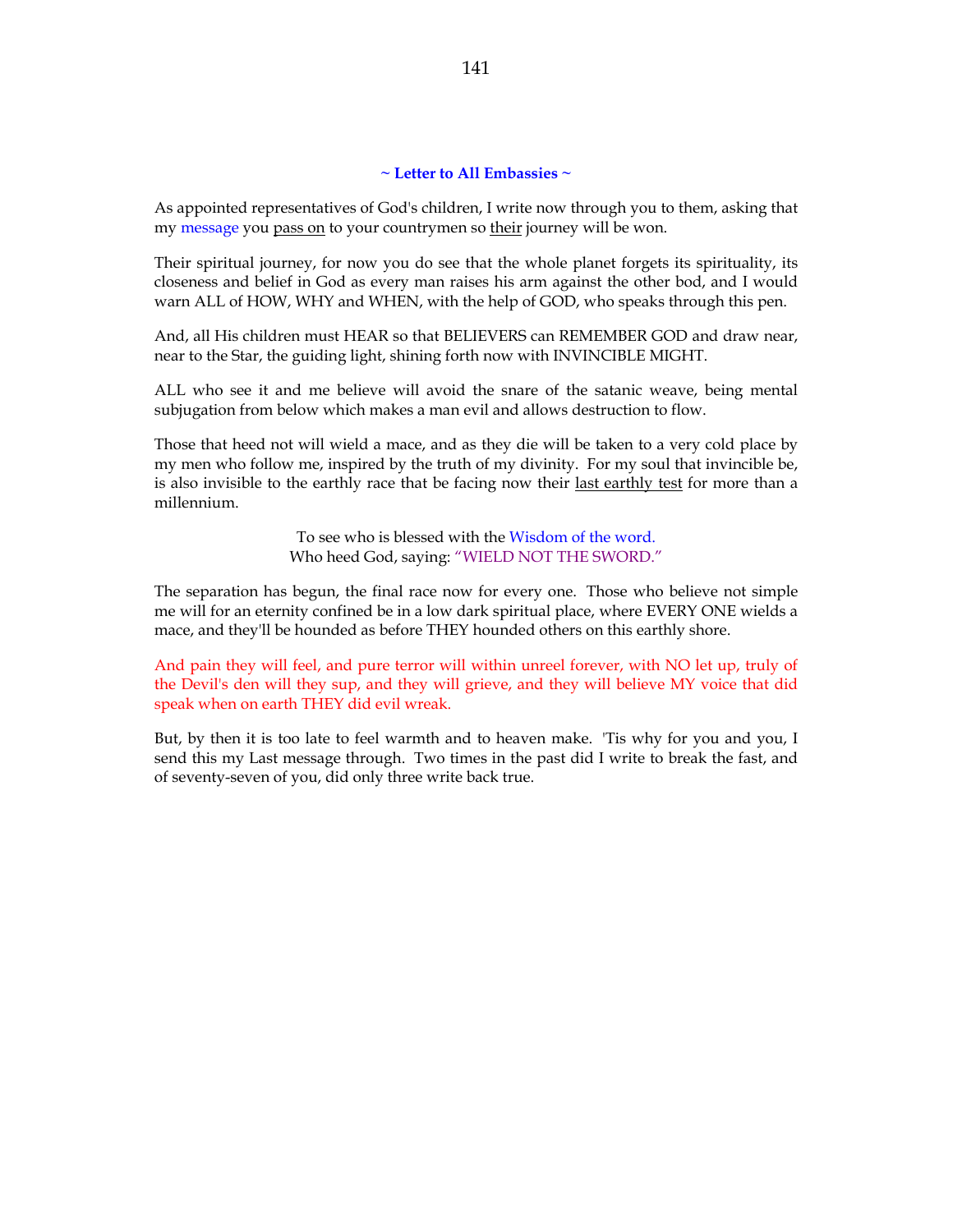# **~ Sex "Solo" & "Sex Sacred" ~**

Eons of time ago the satanic force placed a "hex" on sex, this I know. The hex being that it was not "proper" to love unless "sanctified by men" who said they were empowered from above.

These same men also wore "frocks" and also falsely believed that for them sex was "improper" as it in some way deprived them of "hearing" God's say. Little by little the dark force via the minds of these men did gain control over all "lovers" who on earth did stroll.

They also "said" that if a "union" by them was not sanctified then it was a "sin." So this very "marriage by men" act that was backed by a demand for "sex with one only" as a "solo" partner caused much harm and guilt, for "mankind" can see that others also "attractive" be.

My sacred pen does say that once all darkness is swept away then none will see any "wrong" and all minds and beliefs will be strong. Thus all will be free to entwine with one or more or many.

Yes, even if one does take a "mate" they can and will at times enjoy playing tennis with another, or in the evening with them dance and dine or even with them sexually entwine. None will see this as wrong as all will heed God's call of "Respect all as you walk along."

So it is at this time that "sex" the act thereof will be sacred. For all who entwine will so do with their love divine outpouring all the time. Thus the union will be blest by God for as said and seen by me, our God above is pure love.

So any of you who would be happy then control none, and you will see that none would seek to control thee. All soon will be free to laugh and dance and sing fearlessly, and "as" one does a "special" angel meet then no doubt they will be delighted to "sweep them off their feet."

When two 'lovers' meet (with or without any marriage 'ownership' pact), their love shines, and this lovingness with its positive desire suppresses the 'power of inner sin,' being the dark emotions within.

Once the 'honeymoon' is over then via the dark emotions the darkness critically imposes its demands upon the 'bed of roses' and some 'fault' is found with the others way that results in demands, vindictiveness or other controlling power play. Try and be 'loving' in all you do. Criticise none and thus to self be true.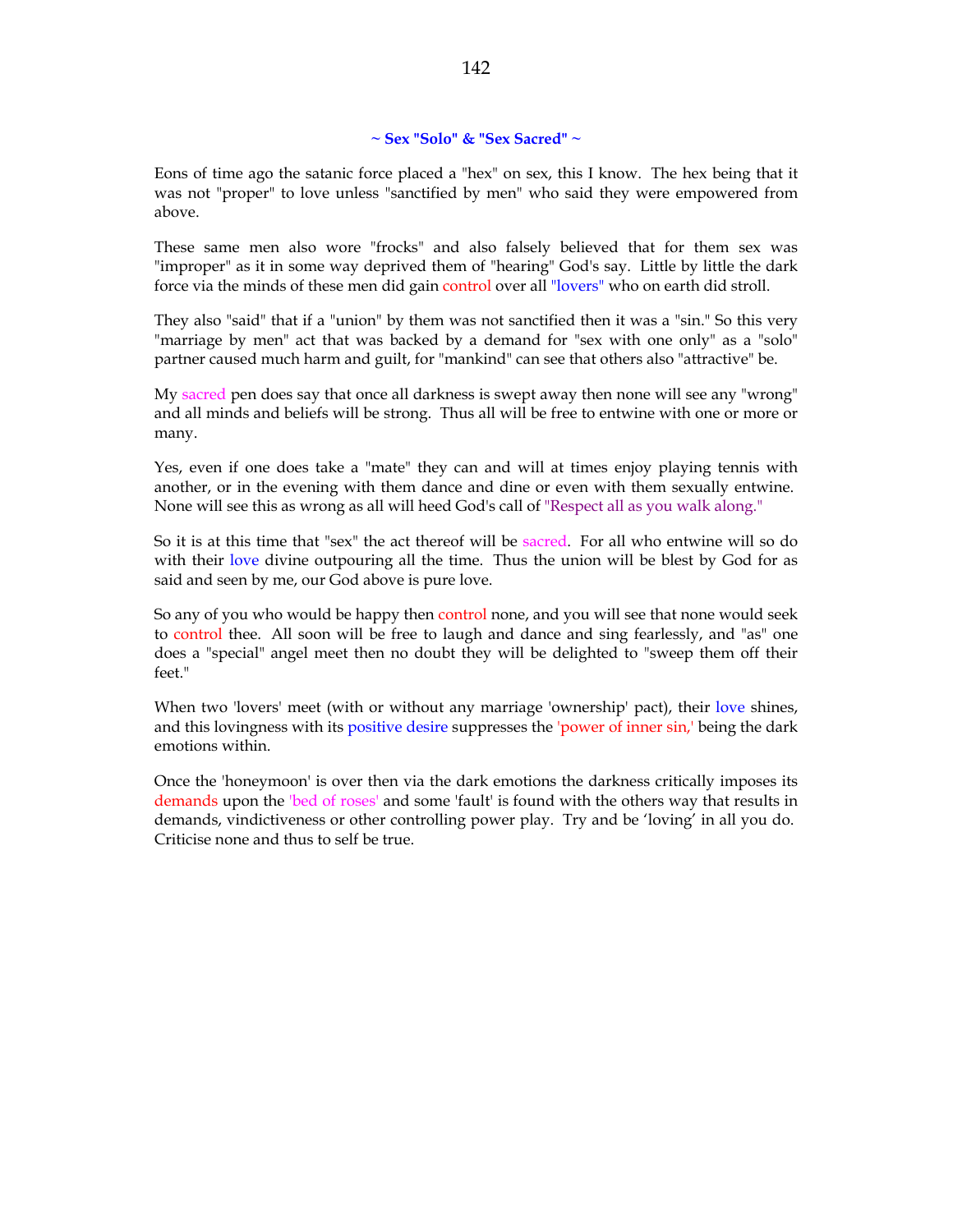## **~ Assault by Rape ~**

Rape is the 'abuse of' and 'enslavement of' another being, be it a spiritual "sister" or "brother." It is an "imposition" by the "will" of one over another as their emotions "overspill."

Thus in a "moment" they justify the "improper" use of another and in some way make them "cry." They also cause fear and pain and always "something" take and this "something" freely gain.

The "taker" does not see the fullness or "depth" of their impropriety for they somehow "believe" that they are entitled to make the other grieve. Despondency and despair are also the "ware" suffered by the one whom the "offender" did snare.

What none do see is that all "offenders" are callous "ignorant persons" who needs be educated by me the spirit of eternity. For they have "taken on" the role of the "avenger," the reaper as on earth they stroll.

The "assault" can be in many a "way." Be it sexual, or a "bashing" or but stealing another's pay. All impose suffering and all carry the same "sting." All are an imposition by a "brute" force that is self-empowered to any past offender "rape."

Yes, any assault upon any in any way is but the "due" being thrust upon a person whom in their past was callous and offensive and controlling in some way.

> "I am innocent" all do cry, and "I have hurt no-one" is their "call" as they suffer or even die.

How can I get "through" to you and you and "bless you" so that you are forgiving and merciful and kind on your "way." For you see not that your spirit soul has lived for an eternity and a day before it entered the flesh of this world, and all on earth have "punished  $\&$ assaulted" others before.

So it is time for all to see that the pervading iniquity will go on and on until you all "listen" to this one. For all whom do taxes pay are responsible for the actions of their "servants" they pay.

This "means" that armed forces "men" and others who "rape & pillage & destroy" are in your 'employ,' and as such whatever they do in their "spree" comes back in many a "way" to thee and thee.

I can also you "assure" that none "get-away" for being less than "demure." For the Dark "energy" that abusers use knows "who" did IT "diffuse" and IT has a memory a "zillion" years long and retribution is IT'S "song." Can you understand me?

So all "society" that does any "offender" incarcerate on your behalf does "attest" that in God's "face" IT does laugh as IT "rapes" you and you because you deserve it for "permitting" this darkness to flow through.

It is the time to all teach "how" dark thoughts do minds "breach" and the ignorant people use. Only this way will you individually be set free from suffering as you heed me.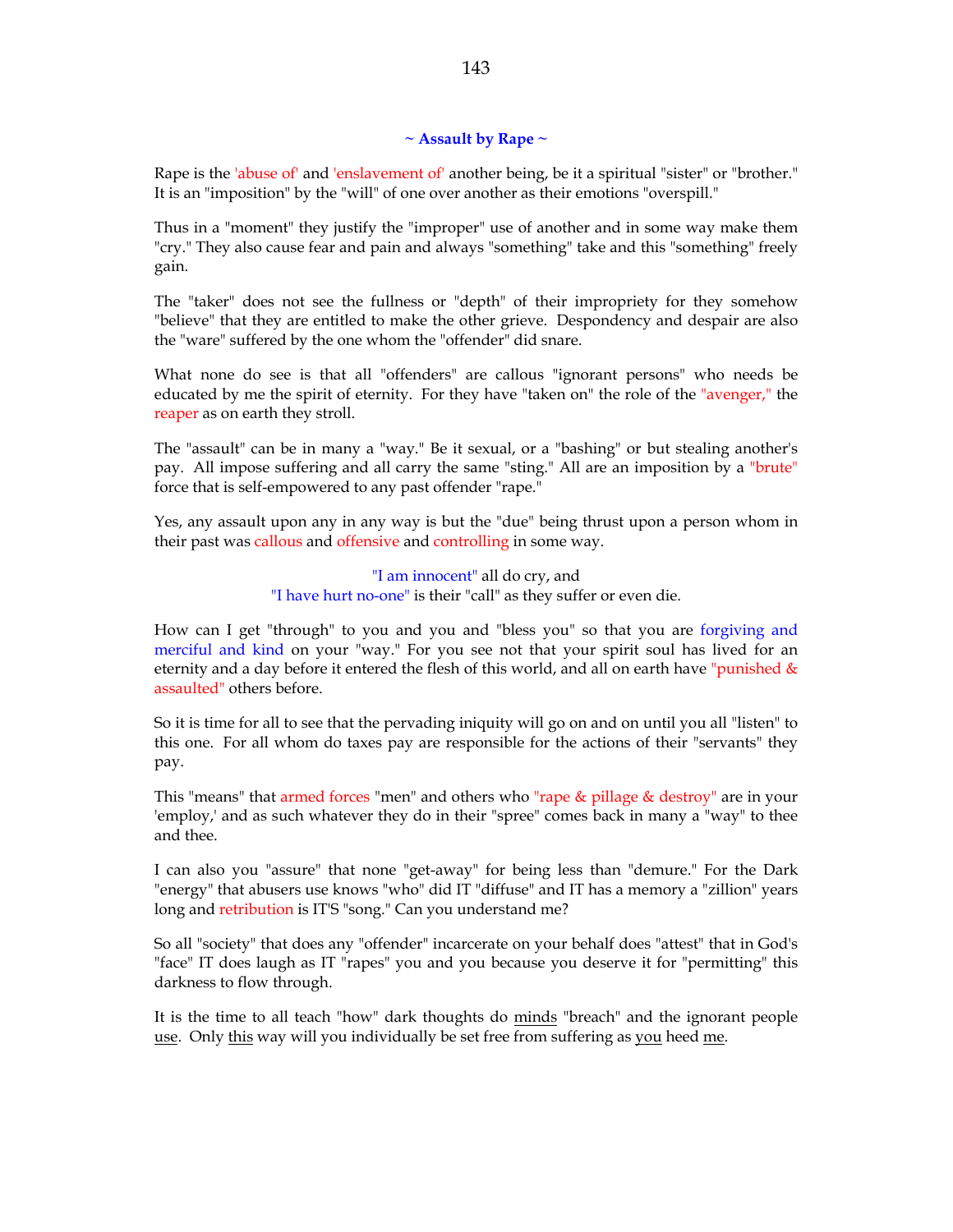On reaching the end of this document go to my 'Book 4 of 9' on line or CD 'Suicide' document,' and as you its "contents" absorb will your minds of ignorance be set free. Do not "complain" if you are "raped" or assaulted in any way. It is "just" dues for your own folly on a past day. Yes, be you a female or male aged but 3 or 33 or 93, your spirit within the flesh is an "adult" soul incarnated for me to set you free.

What all must try and see is that all who support any "punitive" system incur a "further" karmic "pain" debt. Thus does "man" and wo-man "wombed" man more and more "fret." All punitive control of "errants" is "offensive" in God's eyes carried out by ignorants unwise and is also the cause of you accruing more dark spiritual debt.

Be you a 'hu-man' thus "humble" and inspired by the light above or 'in-human' and mentally "driven" from the subterranean world below, you all need to know that all are subjects of God and thus subject to God's ONE Law - As you do is done unto you - God does not "permit" innocents to be ab-used. (Abominably)

And thus it 'follows' that when you 'cry' out: "I am a victim of assault or assault by rape" you are actually telling the world: "Look at my folly for what you see is the "trauma" I did impose upon others during my past when I was vain and thus full of insanity." Wake up from your 'dreams' now and "follow me."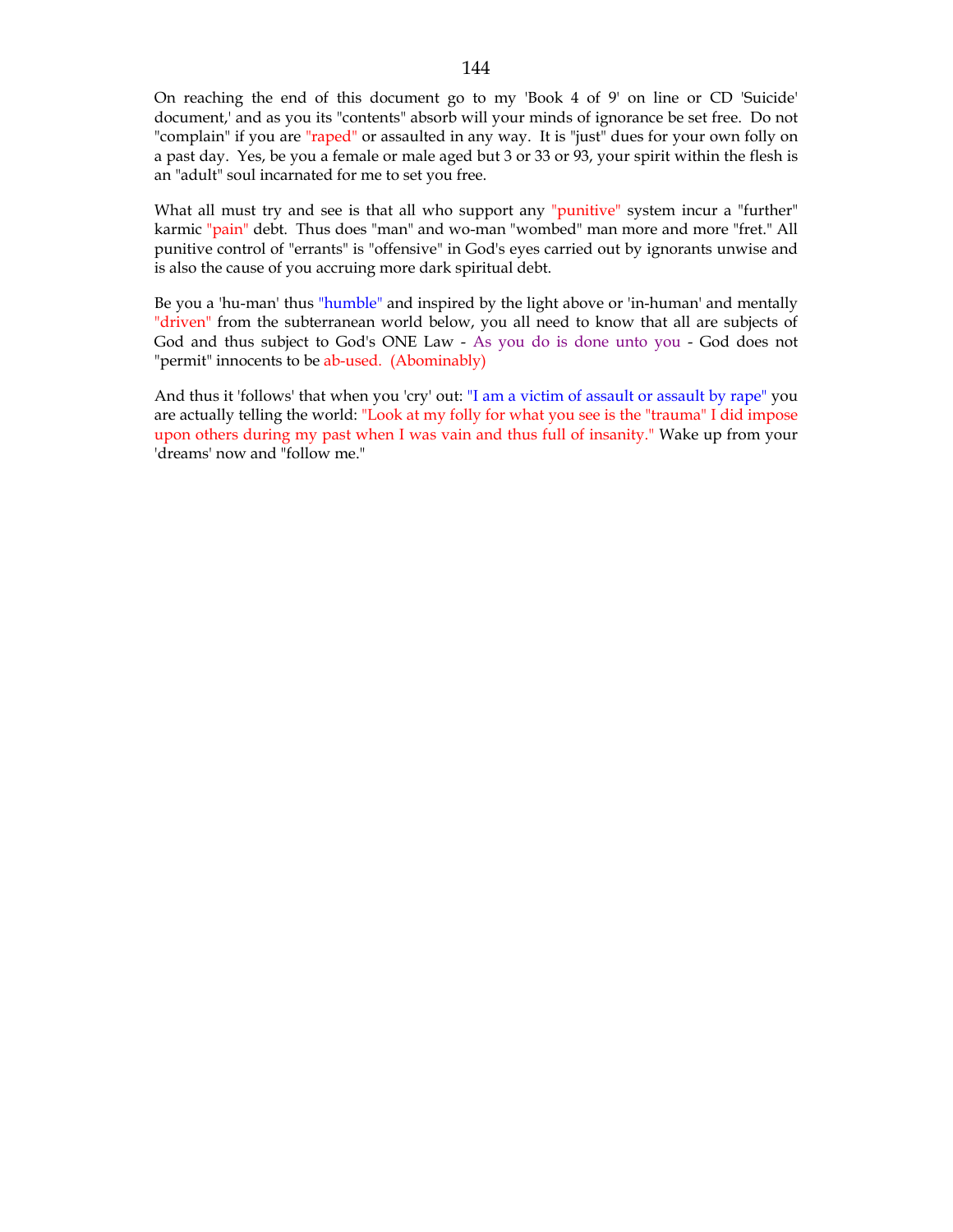#### **~ Safe sex ~**

Safe sex is not the "time" when an "act" is performed with a contraceptive "device" in order to prohibit fertilisation. It is carried out knowing what "life" is about and ensuring that you are clean and thus you do not transmit disease.

Both partners must "see" that they have a responsibility to themselves and the other. For if they are "unclean" and transmit "germs" then they accrue a karmic debt as well as having to "live with" the consequences of making their partner "fret."

Please try and ensure that you "carry" no "spoor," being the "tracks" that lead to contamination of any other, for all whom do not  $\underline{do}$  on "another" day become exposed to "bother." (Karma)

Children must be taught to "wash" with clean water before to "bed" they go and when they awaken, and as they get "older" the reasons for this they will get to know. It's all a matter of "frame of mind" being that "open talk" on "sexuality" is kind and natural too between children and parents true.

Safe sex is also when  $\underline{no}$  "devices"  $\underline{or}$  drugs are used in  $\underline{any}$  way to protect or inhibit any fertility day, for all the above can "lead" to illness or trauma on another day.

If you wish to not "conceive" at any particular time then the woman has the right to decline intercourse during the "days" when she knows that love divine will bless the man's seed with her "egg" and the result is that a spirit soul with this "act" will entwine.

It is "better" to revert to the totally natural way in which sex is fully "uninhibited" by any "devices" in any way. For any contraceptive "pill" does have an "ill" affect and thus itself "inhibits" the well being of women.

As for the HIV disease of the "present" day I can but say that any whom it "acquire" will not be spiritually elevated "higher" if they "openly" pass it on, and any whom it "receive" did it earn for when in their past they did make others grieve.

This disease will "die-out" once the "reaper" has withdrawn and this realm becomes one of sanity and respect and LIGHT.

Contraceptive devices and drugs became "in vogue" through ignorance, and also due to disrespectful man thrusting himself upon women due to his uncontrolled lust.

Once all ignorance and darkness is swept away man will become respectful, and both women and men will be "cleaner" sexually and disease will be a thing of the past with no drugs or contra-disease or contraceptive devices used, and God's "enlightened & only loving" children will entwine sexually happily and naturally.

It's now the time for becoming personally informed on all issues of personal hygiene, personal responsibility for ones actions, and going back to a correct "all-round" balanced diet so that one becomes immune to needing the "fads" of the day.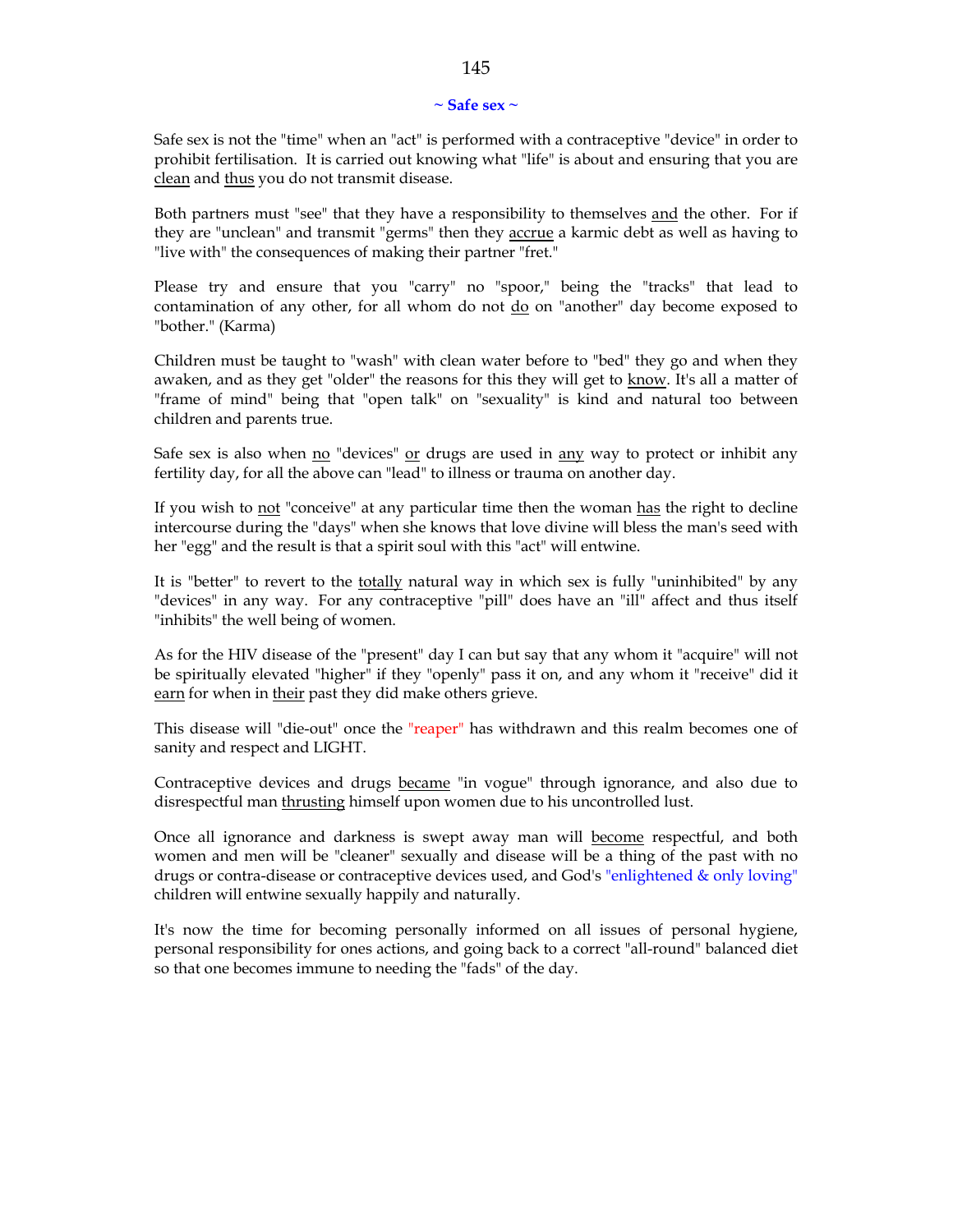# **~ True forgiveness ~**

When we forgive those who "trespass against us" then we 'acknowledge to God' that to ourselves we are true as we 'permit' no retribution to flow through us onto the other 'errant' sister or brother. Thus we clear a past spiritual debt of 'pain' that  $w$ e did 'gain' in our past when we 'erred' in some way.

When 'another' forgives us for trespassing against them it does not imply that we will avoid the 'judgement' of God's Law (As you sow so shall ye reap).

It means that in their forgiveness of us that they are being true to themselves as they forgive us for <u>our</u> ignorance of God's commandment to "Only be loving and walk in peace."

When 'any' person forgives it means that they know the reality of God and have the capacity to control any revengeful emotions within them or retributive thoughts that would try and 'induce' them into seeking recompense in some way.

When any person is "forgiven" for 'trespassing against another' they must understand that at/on another day some 'other' ignorant will punish them similarly or in some way.

Thus we needs see that non-retaliation in the face of adversity is the 'key' to clearing our past debts and the true road to Salvation.

## $\sim$  TO ALL RELIGIOUS BODIES  $\sim$

The Hirelings\* are those saying "We are the church," but 'tis they who their souls besmirch. THE CHURCH is not buildings or ministerial men, 'tis GOD'S children heeding the message from this pen, by ABIDING by the WORD, those that it heard.

So the FLOCK are those of GENTLE NATURE who spiritually stand tall of stature. Going forth day by day, FREELY helping their brothers day by day, by showing compassion and forgiveness too, and not allowing any inner negativity to show through.

THE HIRELINGS have had their say. The hirelings have had their day, for as funds begin to slow, their true nature they will show, for the TITHES did they misuse, and in land and buildings did they lose\* the GIFTS of the worldly poor, given to God to help the needy for sure.

And God's children STILL quietly weep, for they are HUNGRY and have nowhere to sleep, and the huge mansions and monasteries too, should have been used for God's love to flow through, THROUGH FROM HEAVEN to THE NEEDY, NOT to fill the coffers of the greedy.

So by RITUAL all have been deceived, as dark thoughts their spells quietly weaved. So to all God's TRUE ministerial men who see the LIGHT flowing from this pen.

"RELEASE yourselves from bondage" I say, "Turn the past tithes into food and help, my way, which IS, feed the poor and bless them too, allow TRUE compassion to flow through. SELL ALL your worldly goods NOW."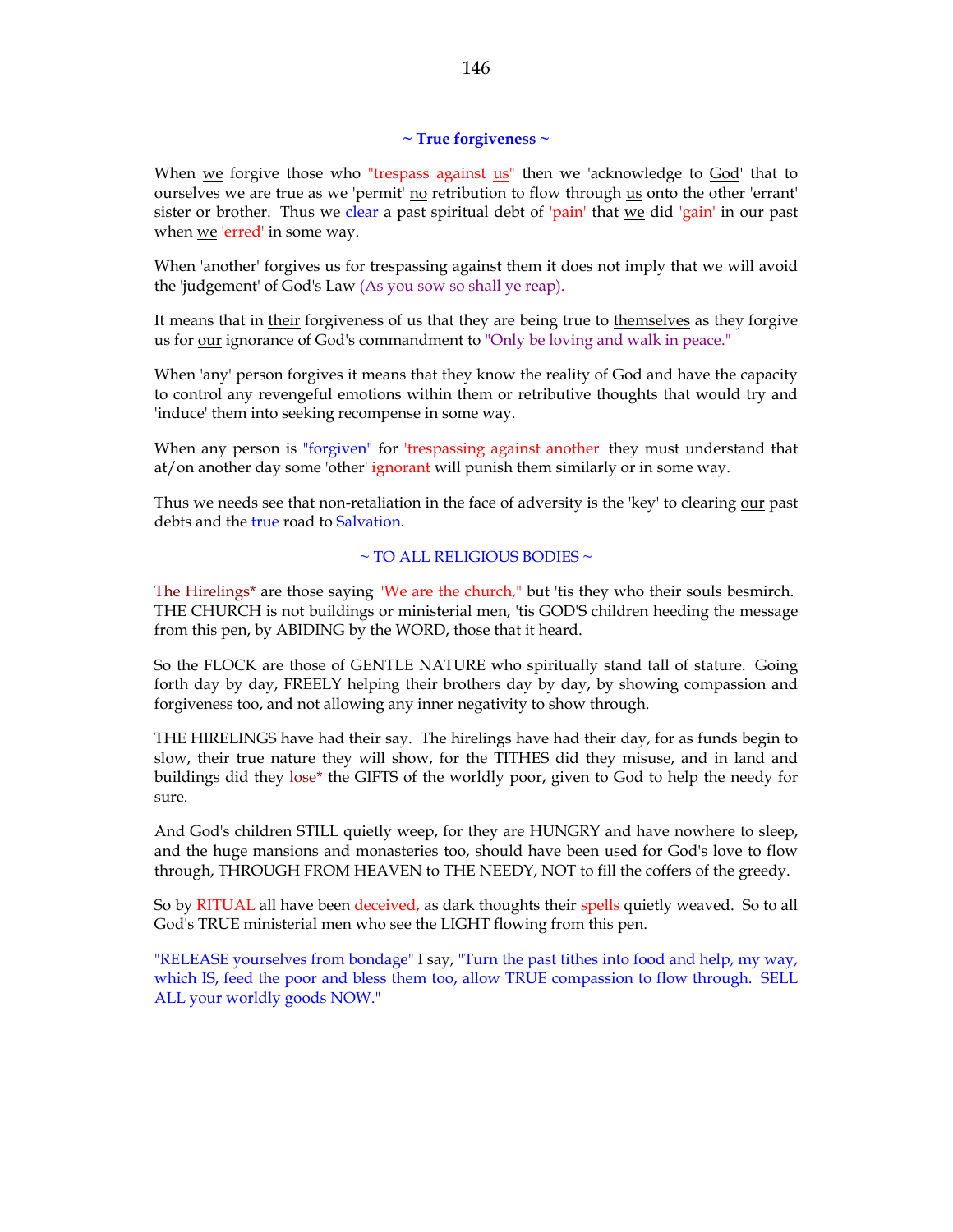TRY and believe my truth somehow, for all but ALL will everyone now lose as mankind becomes more evil and abused, so prepare for this time and join ME in heaven with God's love divine.

Every earthly religious minister is also of my flock, so I say now, please "unfrock" and join the rest of the fold, see the truth and be BOLD for by your DRESS you tried to show that God's blessing did more on you grow, and: "You ARE THE LOWEST" I hear from above, that is if you heed not the cry of the dove.

Some of you are true but I call out to all of you, become SIMPLE, become free, own but a mattress and follow ME. If you must gather to have a say\* then even under the stars will God be your way.

USE the buildings for what they were meant, to house the needy that are daily sent, sent away to walk the cold dark street whilst "God's children" sleep under blanket and sheet.

"Why,"? I ask is mankind so blind. Why not TRY to become more kind. "Oh children please, please try." IS the message now sent from up high. I bless you. I am HERE to say again, DRAW THE NEEDY NEAR.

EVERY earthly "Church" organisation is a living lie that heeds not this message from the MOST HIGH, so to the FLOCK do I now speak, verily the TRUE SHEPHERD, to all his sheep.

> HEARKEN to what I say to you, HEARKEN for my truth is true. HEARKEN to the wisdom flowing from this pen, HEARKEN for 'tis guided by God's highest men,

Angels of light compassionate and true, Angels of light who reach out to you. Angels of light that I hear 'cry.' Angels of light saying "Please, please try."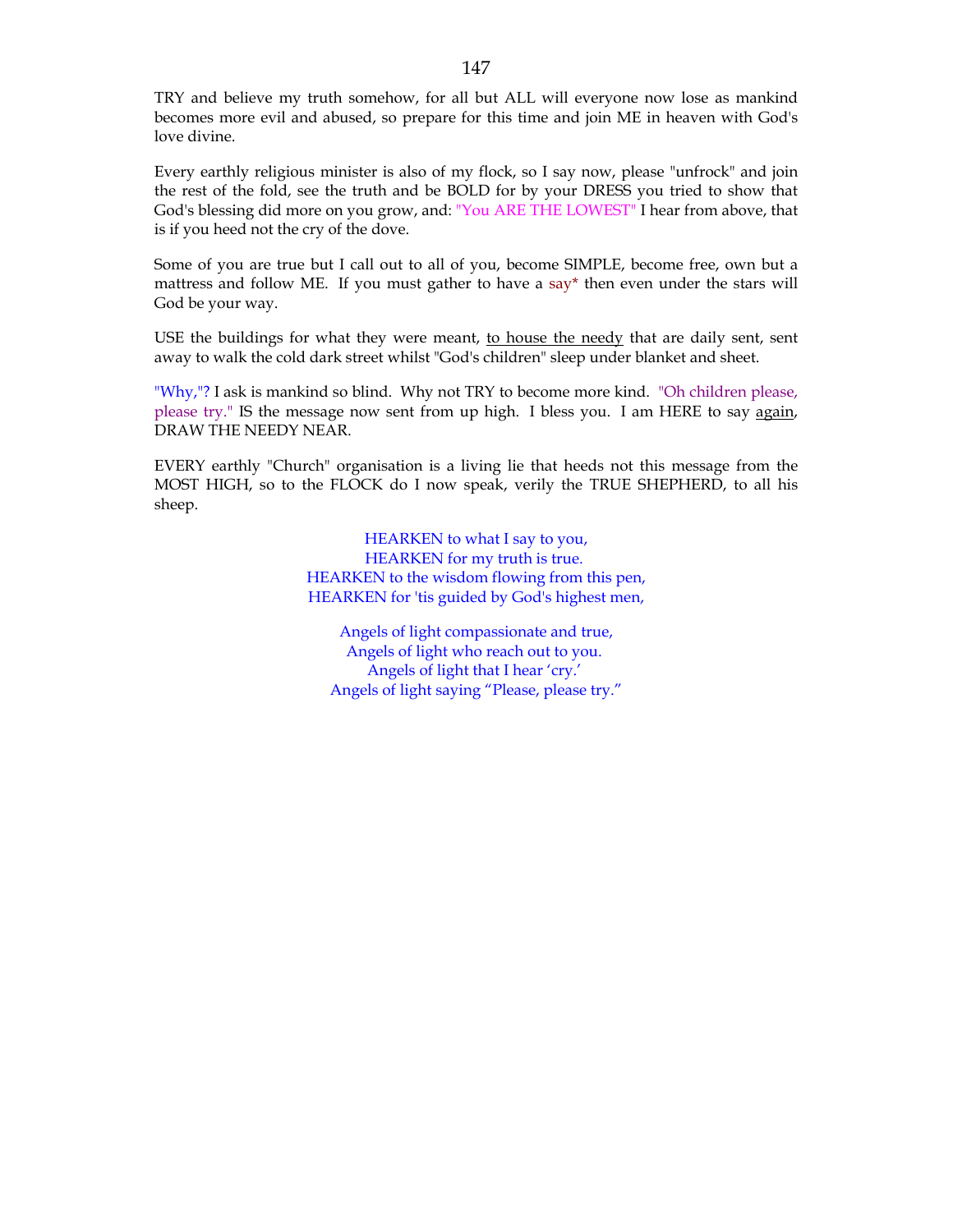Now the Last Dance does begin, minds will whirl and minds will spin. Cunning and deviousness will unwind and many a soul will be unkind. Now is the time to say goodbye, for friends will part as they do die.

Some will FALL and some will FLY, that is why, that is why.

So now, what do we do for eternity? Will we say goodbye to many as we and they depart ? So heed God's call and have a fresh start, for it IS too late as you do FALL, dragged down feeling terror by forces "tall."

If only you KNEW and reality could SEE, then for sure you would heed me and CONTAIN the feelings rising within, not allow your mouth or mind to sin. You must try and heed the word of God as blind you do on this level plod.

BEING merciful and compassionate every day, BEING forgiving as you walk your way, for only this way do I see will you join heavenly friends forever FREE.

Time is now short we must change tack\* before the masts boom\* does our face smack, for soon the wind will veer and all will feel its icy sheer, and to our minds must we look, reference page 263 of God's holy book, for the Last Prophecy a TESTAMENT OF TRUTH be, for your children's children a LEGACY.

> Please seek deep I ask, for soon, for those "OF GOD" a mighty task and we must not wait too long, for hidden currents now flow more strong.

There are many MEN and WOMEN of the light who themselves are in a plight, for what it is I do see is that they are bound by society, so they now must shed this dross\* like a stone being cleansed of moss as along the river bed it does roll, helped by Wisdom as it does stroll.

I reach out to all souls true, my sisters and brothers like you. Yes most of you, who this read, are from heaven, my seed.

#### $\sim$  ATONEMENT  $\sim$

Little by little I do see that many more now believe me. For the story that I now do tell, released the rats from out of hell, for, 'tis they who needs teach us of Peace, for only when we "bleed" do we find release from the past, when we did others burn, and in paying our Karma, we our freedom earn.

And, <u>our</u> Atonement ONLY BE when as a LAMB, our blood runs free, so retaliate not if any 'burn' you, for if you retaliate, you God's WORD SPURN.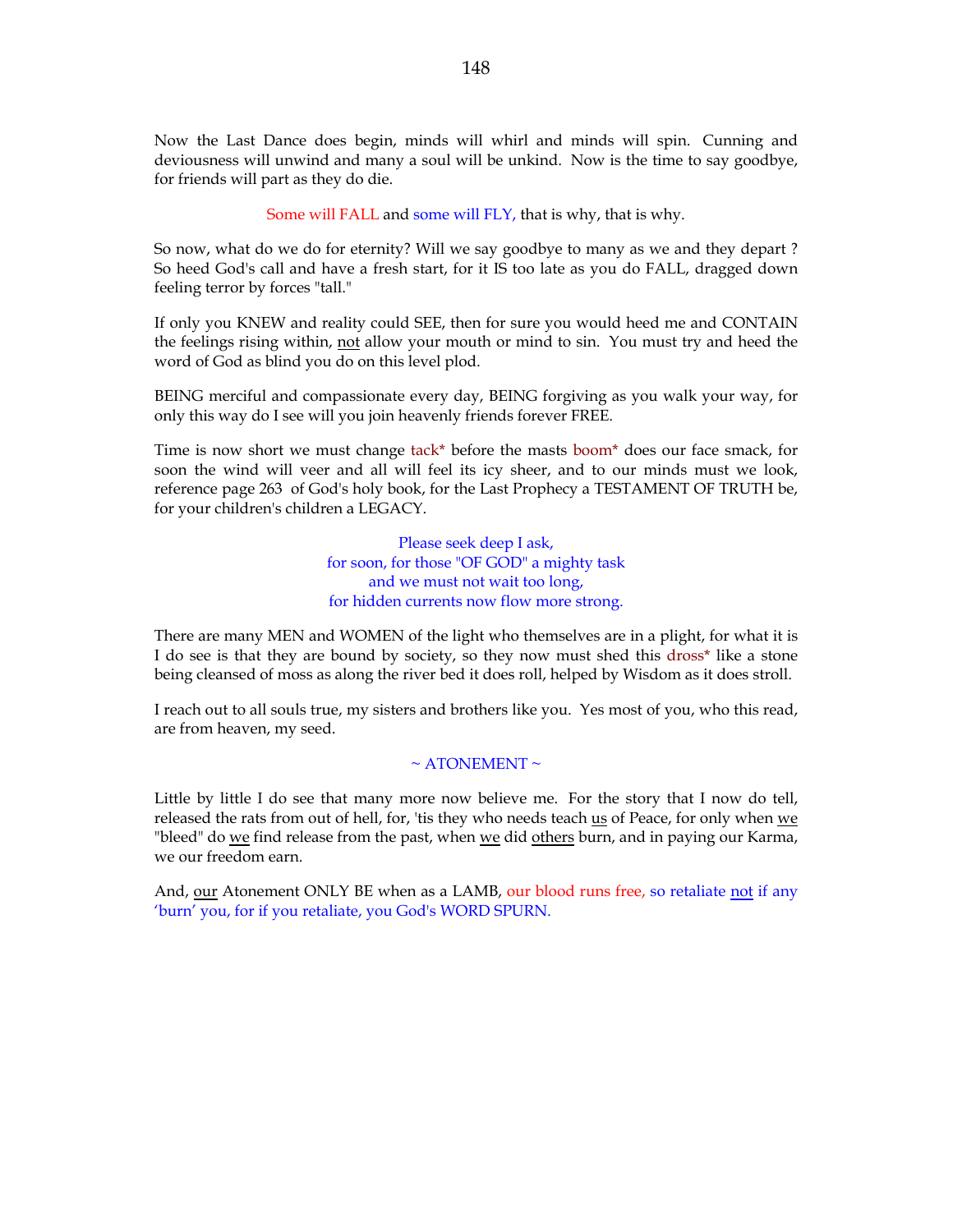## **~ Reject not the Reaper ~**

People are afraid to let God in. You must let God in to win, into your life, yes, even the God of strife. If you try to it avoid, you fall into the void.

So welcome in the 'grim reap,' even if it makes you weep. IF you the Reaper deny, the reaper makes you MORE cry. So prepare now to allow ALL IN your door and thus quicker WIN. Remember GOD. GOD IS ALL in heaven and below the sod. God says "TRY" to all, from up high.

Take down all fences around your home, allow God's children to freely roam. IF you lock them OUT they cannot learn what life is about.

Falter not when you see me. I am but a simple messenger that be, the one sent by our Father above, so for the last time HE imparts true wisdom with love.

For, the END I now UNFOLD and of its coming you have been told. Stay calm in all you do, show GOD, not me, that you are true. I cannot make anyone anything do, from their OWN inner divinity must reality shine through.

So I can ONLY God's truth SHOW via my gift I DEED, as my pen does flow, for I AM love divine, through ME does God shine His light and Her truth for I AM THE ONE, God's proof.

When I say as a lamb you must be, it implies the totality of this reality for IF you your fangs BARE when aggressive forces draw to you near, IT SHOWS GOD that the WOLF is yet you IN, and that you heed NOT the word, so you don't win.

The wolf reaches UP into your mind from within, and its power does unwind. So you can BECOME a destroyer too if you don't believe what I say to you.

"CONTROL your feelings when you die, and go as a lamb," I hear from up high. Those that retaliate have a mental breach and demonic forces do their minds reach. Can you not see what I do say or must I again SHOW THE WAY. "It is by DEED" I say to you, that God KNOWS who is who.

Take a deep breath and say, "I WILL TRY to heed God's wisdom from the sky," SEEK the star high above, feel its power, its endless love, for this STAR is given by me to you, to guide all souls who TRY to BE TRUE.

This star will daily cleanse your mind and eke out those thoughts so unkind, so you can be daily nearer God as along the last mile of the journey you plod.

> Believe, believe, for I am true, believe, believe, for I love you, believe, believe, I do IMPLORE, believe; believe, only, only, only, Mother Father God ADORE.